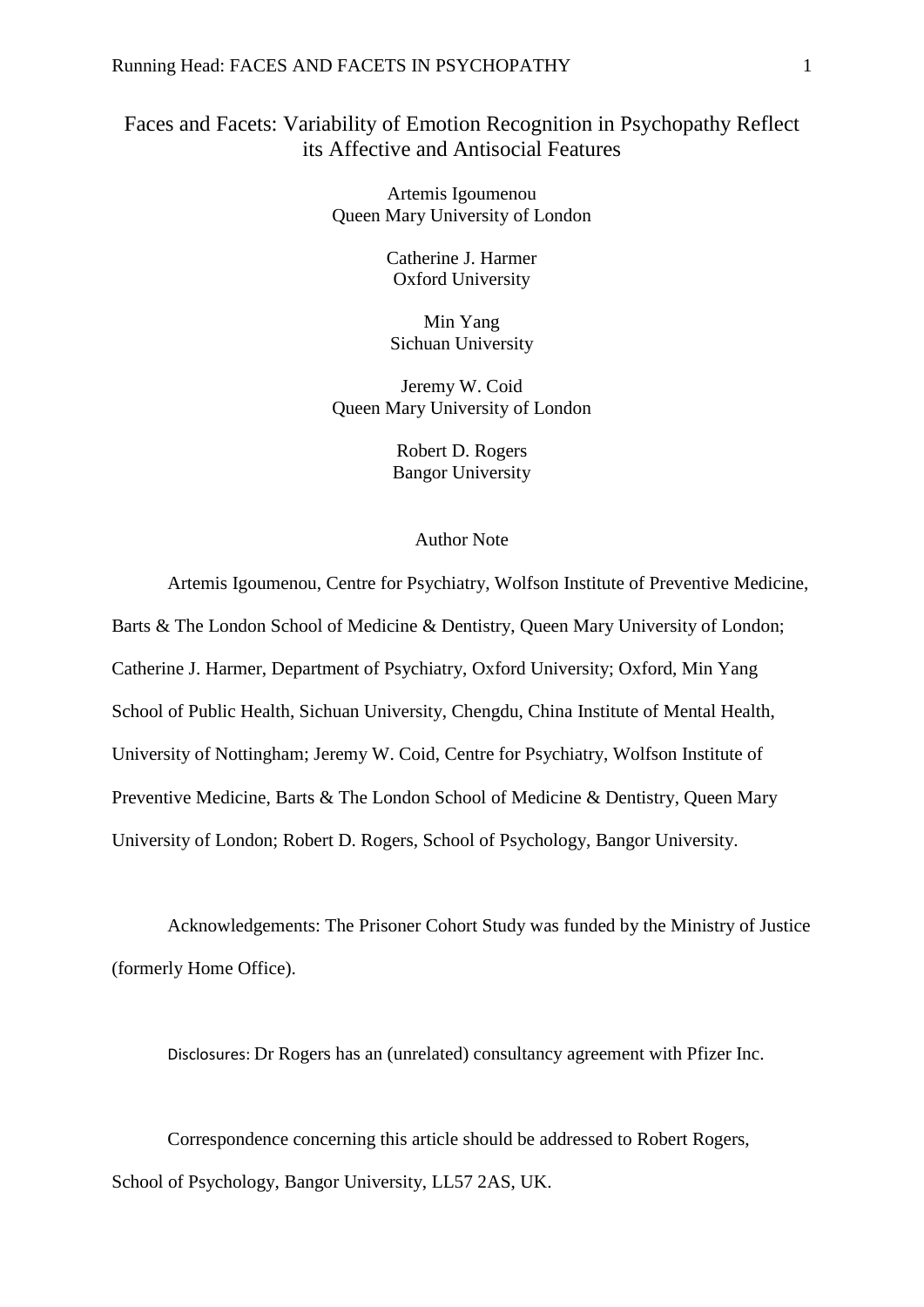#### **Abstract**

Psychopathy consists of a constellation of affective-interpersonal features including lack of empathy, callousness, manipulativeness and interpersonal charm, impulsiveness and irresponsibility. Despite its theoretical and predictive value in forensic contexts, the relationships between the psychometric dimensions of psychopathy, including its antisocial features, and the construct's neuropsychological characteristics remain uncertain. In this study, 685 personality-disordered prisoners with histories of serious violent or sexual offences were assessed for psychopathy before completing a computerised and well-validated assessment of the ability to recognise emotional expressions in the face. Prisoners with more of the affective features of psychopathy, and prisoners with more of its anti-social manifestations, showed relatively poor recognition accuracy of fearfulness and disgust. These relationships were independent, modest but were still evident following correction for demographic features (e.g. ethnicity and socioeconomic status), mental illness (e.g. substance and alcohol misuse), personality disorders (other than antisocial personality disorder) and treatment status. By contrast, the associations between these dimensions of psychopathy and emotion recognition were diminished by controlling for cognitive ability. These findings demonstrate that variability in the ability of high-risk personality-disordered prisoners to recognise emotional expressions in the face  $-$  in particular, fear and disgust  $-$  reflect both the affective and antisocial aspects of psychopathy, and is moderated by cognitive ability.

*Keywords*: psychopathy, fear, affective deficits, antisocial behaviour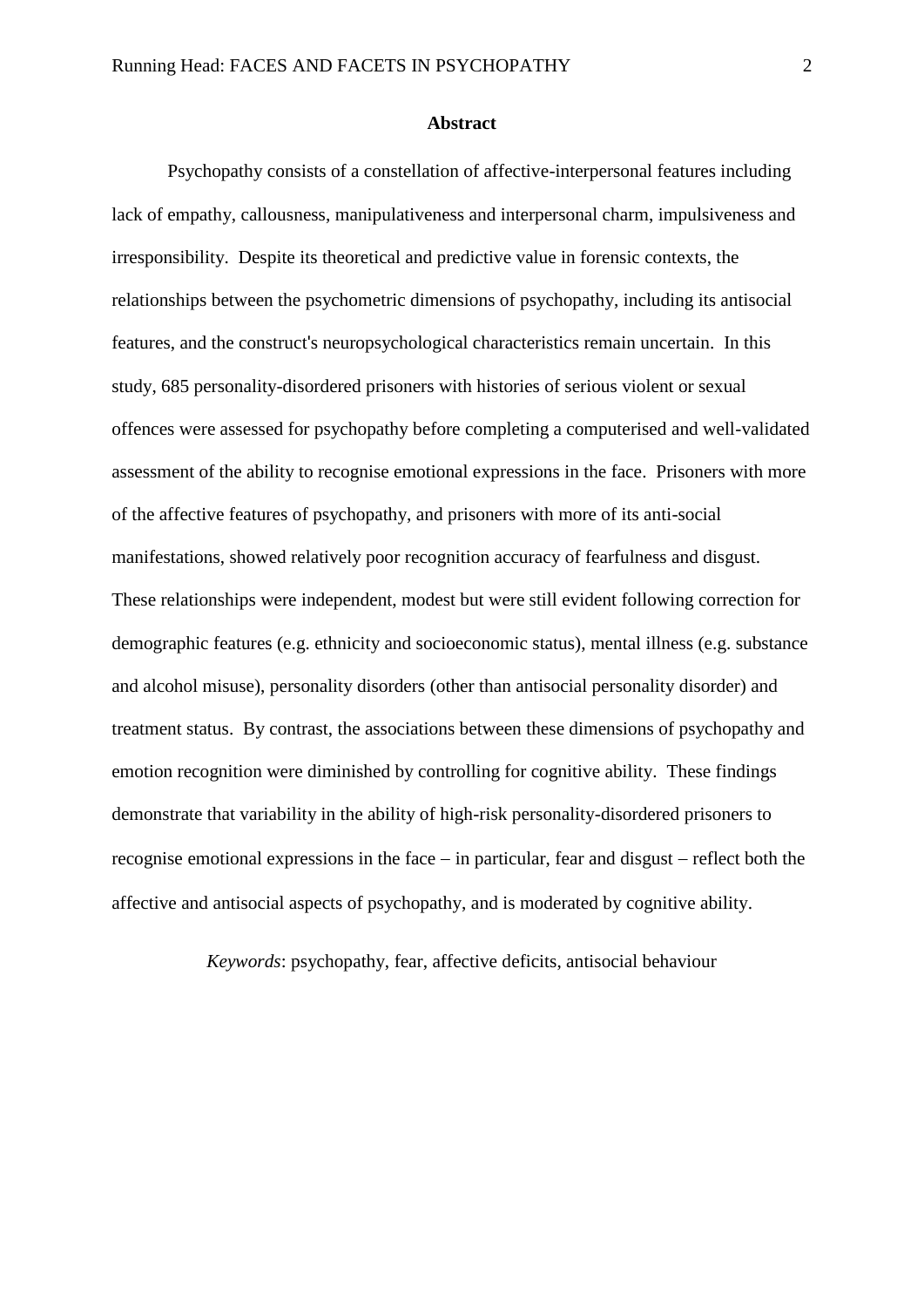# **General Scientific Summary**

Psychopathy is characterised by affective-interpersonal features and patterns of impulsive and antisocial behaviour. These data indicate that variability in the ability of high-risk prisoners to recognise emotional expressions is linked to psychopathy's affective and antisocial features, is unrelated to demographic and clinical factors, but is also moderated by cognitive ability.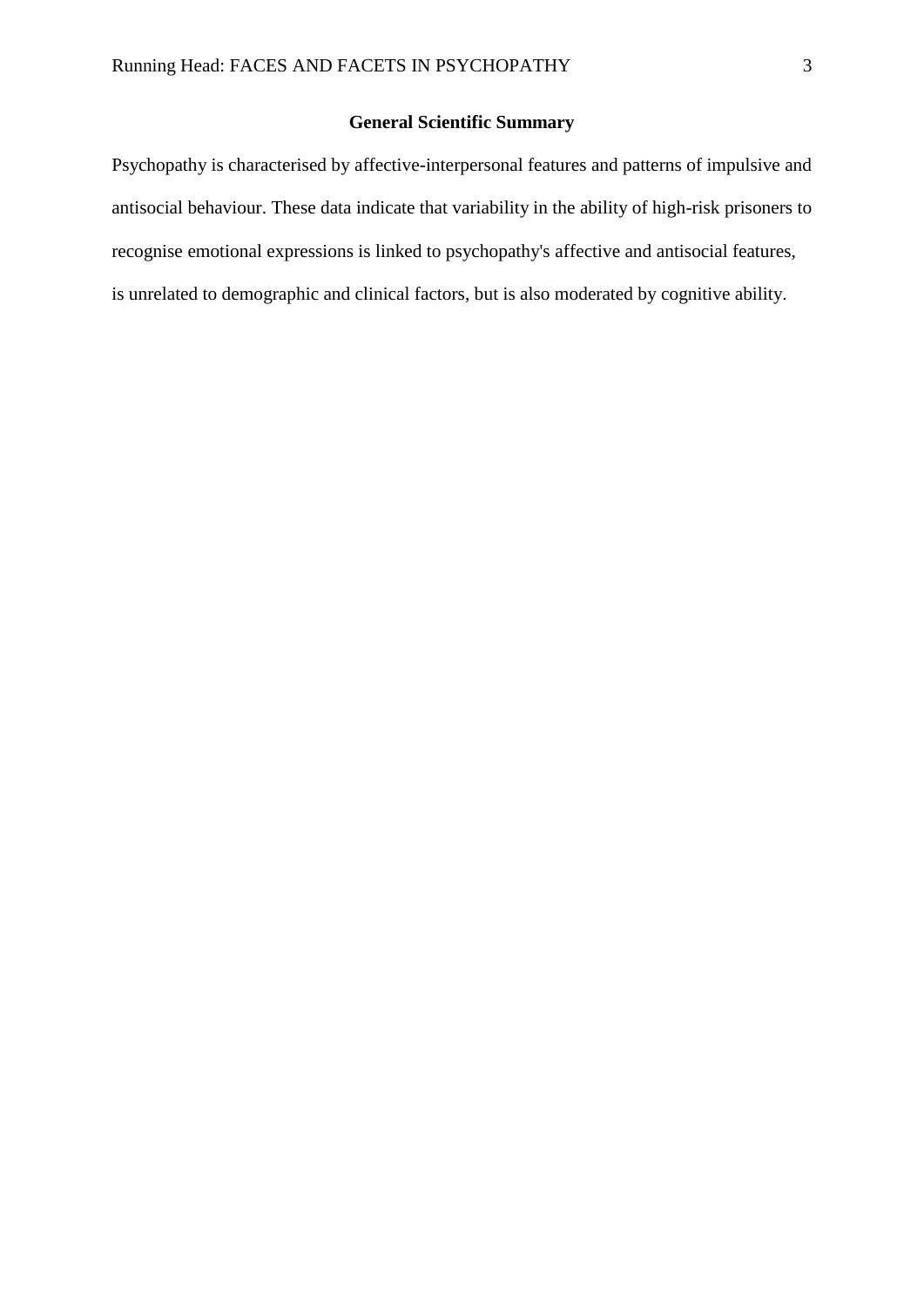Faces and Facets: Affective Deficits and Antisocial Behaviour in Psychopathy Have a Common Neuropsychological Substrate

Psychopathy consists of a combination of interpersonal-affective features including diminished emotional experience, callousness, manipulativeness and interpersonal charm, irresponsibility, and established patterns of impulsive behaviour [\(Cleckley, 1976;](#page-29-0) [Hare &](#page-32-0)  [Neumann, 2008\)](#page-32-0). In a forensic context, such traits are strongly associated with criminality, instrumental and reactive violence, and recidivism [\(Hare, Clark, Grann, & Thornton, 2000\)](#page-32-1). Clusters of these specific and comparable traits can be identified in the general, and broadly non-offending, population [\(Coid, Freestone, & Ullrich, 2012;](#page-29-1) [Lilienfeld, Watts, Francis](#page-34-0)  [Smith, Berg, & Latzman, 2015;](#page-34-0) [Malterer, Lilienfeld, Neumann, & Newman, 2010\)](#page-35-0) while recent theoretical development has reconceptualised psychopathy in terms of structural models of general personality dimensions [\(Lynam & Miller, 2015;](#page-34-1) [Patrick & Drislane, 2015\)](#page-36-0). The latter models – emphasising low agreeableness (antagonism) and low conscientiousness (disinhibition) from the Five Factor Model (FFM) [\(Gaughan, Miller, Pryor, & Lynam, 2009;](#page-31-0) [Lynam & Widiger, 2001;](#page-34-2) [Lynam & Widiger, 2007;](#page-34-3) [Miller & Lynam, 2003;](#page-35-1) [Miller et al.,](#page-35-2)  [2016;](#page-35-2) [Miller, Lynam, Widiger, & Leukefeld, 2001\)](#page-35-3) – specify psychopathy as constellations of features on a continuum across the population rather than a discrete disorder. They also offer efficient explanations for epidemiological observations such as gender and comorbidities [\(Lynam & Miller, 2015;](#page-34-1) [Lynam & Widiger, 2001;](#page-34-2) [Lynam & Widiger, 2007\)](#page-34-3).

Despite these theoretical and empirical advances, there remains significant uncertainty about the connection between the psychometric components of psychopathy and its neuropsychological characteristics. Accumulating evidence suggests that psychopathy, arising out of a neurodevelopmental course [\(Blair, Peschardt, Budhani, Mitchell, & Pine,](#page-28-0)  [2006;](#page-28-0) [Gao, Glenn, Schug, Yang, & Raine, 2009;](#page-31-1) [Jones, Laurens, Herba, Barker, & Viding,](#page-33-0)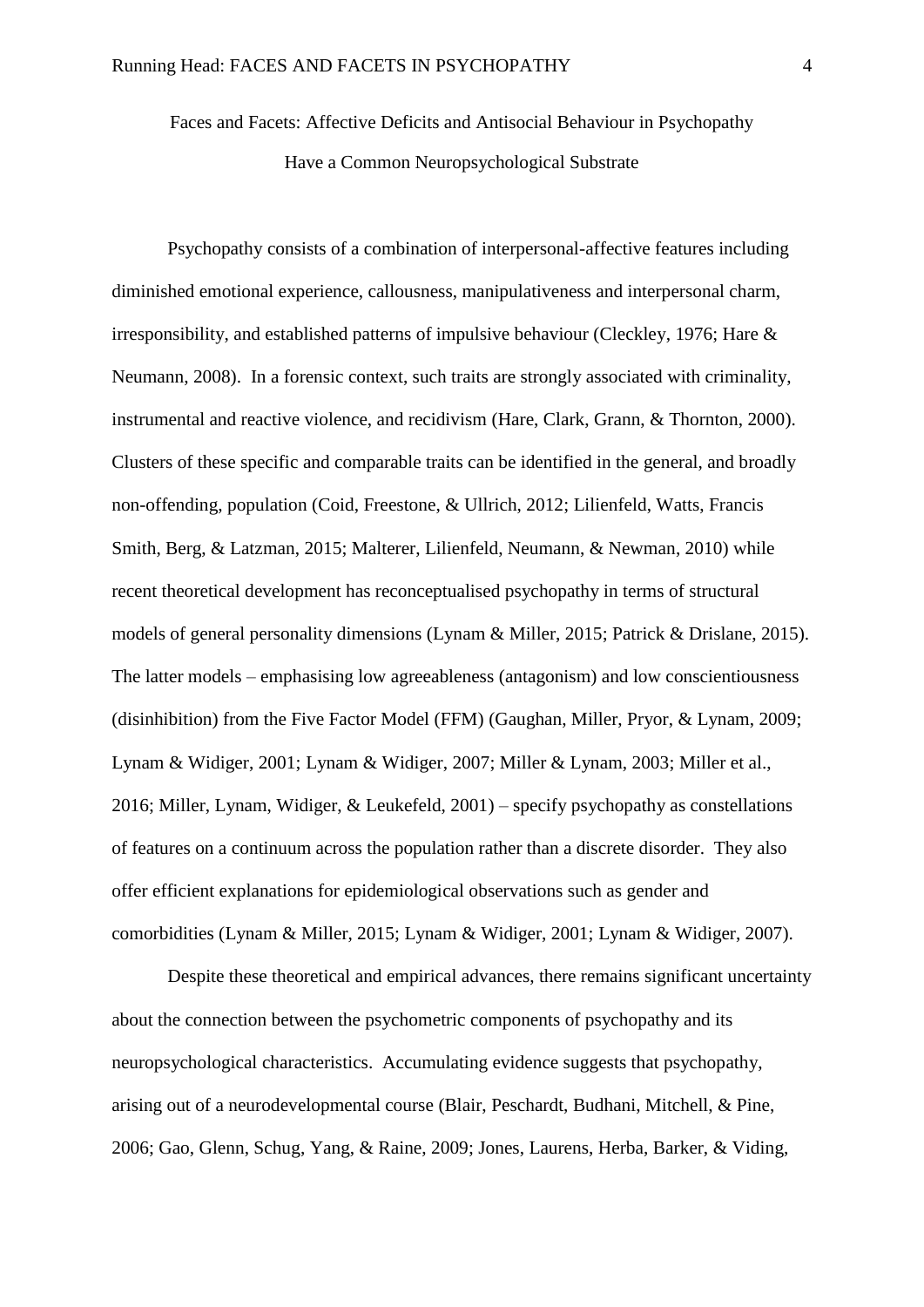[2009;](#page-33-0) [Viding, Blair, Moffitt, & Plomin, 2005\)](#page-39-0), is associated with pathophysiological function within and, possibly structure of, corticolimbic circuits that mediate impaired performance on a variety of neuropsychological assessments [\(Carre, Hyde, Neumann, Viding, & Hariri, 2013;](#page-29-2) [Ly et al., 2012;](#page-34-4) [Seara-Cardoso & Viding, 2015;](#page-37-0) [Yang et al., 2010\)](#page-40-0). Investigating connections between the psychometric components of psychopathy and their neuropsychological expression could give us important clues about the contribution of altered cognition and emotion, and their putative neurological bases, to its behavioural and clinical presentation.

In forensic contexts, the most widely used assessment of psychopathy is the Revised Psychopathy Checklist (PCL-R) [\(Hare, 1991\)](#page-31-2). Initial psychometric analyses of its 20 items identified two underlying factors: one to capture interpersonal and affective deficits (Factor 1) and the other to capture lifestyle choices and anti-social behaviours (Factor 2) [\(Harpur,](#page-33-1)  [Hakstian, & Hare, 1988\)](#page-33-1). Subsequent work refined this structure. First, a 3-factor model isolated the interpersonal, affective and lifestyle items as the measurement with (arguably) the best construct validity [\(Cooke & Michie, 1999\)](#page-30-0). However, a subsequent 4-facet model restored the antisocial items (e.g. early juvenility) as a central feature of psychopathy [\(Cleckley, 1976\)](#page-29-0), to enhance the PCL-R's predictive validity in forensic and clinical populations [\(Hare & Neumann, 2005;](#page-32-2) [Neumann & Hare, 2008\)](#page-36-1).

While the last 15 years has seen an accumulation of evidence that antisocial behaviour is an 'intertwined' correlate of psychopathy [\(Lynam & Miller, 2015\)](#page-34-1), formal investigations of the relationships between the 2 factor or the 4 facet scores of the PCL-R [\(Hare, 1991,](#page-31-2) [2003\)](#page-32-3) and laboratory measures of cognitive performance and/or emotional experience have produced mixed, sometimes complex, results. For example, DSM-IV antisocial personality disorder [\(First, Spitzer, Gibbon, & Williams, 1997\)](#page-31-3) has been consistently associated with impairments in executive function (EF)(capturing cognitive organisation, attentional control, decision-making and inhibitory control)[\(Morgan & Lilienfeld, 2000\)](#page-35-4). However, review of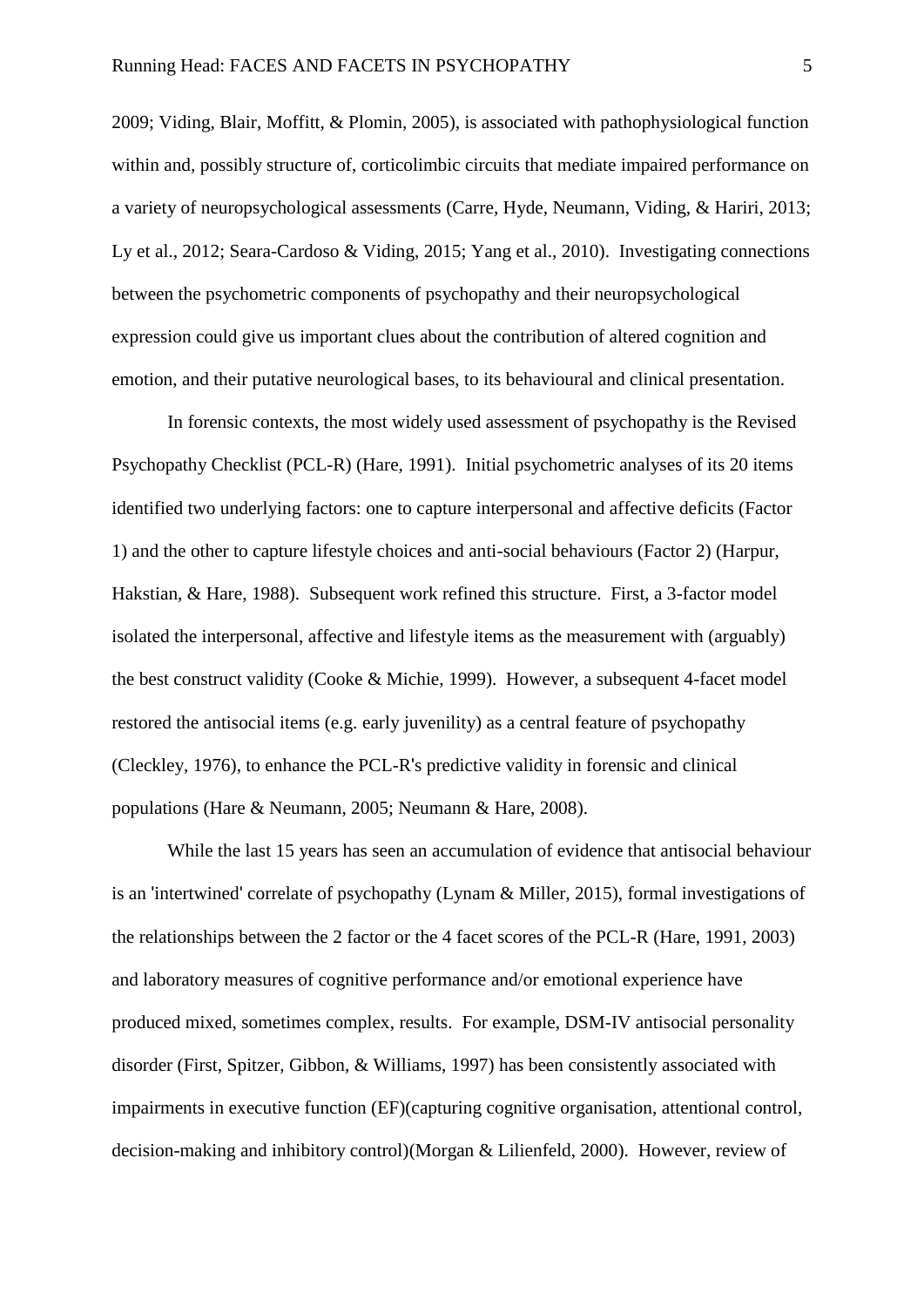early studies provides some weak evidence for correlations between interpersonal-affective features of psychopathy (as Factor 1 scores) and EF impairments [\(Maes & Brazil, 2013\)](#page-35-5) while Factor 2 scores have been linked to impaired behavioural inhibition under conditions of heavier rather than lighter working memory loads (Baskin-Sommers, Wallace, MacCoon, Curtin, & Newman, 2010). Most recently, Baskin-Sommers et al have reported reliable associations between the affective features of psychopathy (reflected in Facet 2 scores of the PCL-R) and EF impairments in 377 male prisoners [\(Baskin-Sommers et al., 2015\)](#page-27-0). By contrast Hughes et al (2015) reported that extensive antisocial histories (as Facet 4 scores) in a small sample of 49 male prisoners went along with *improved* decision-making, as tested with the Iowa Gambling Task [\(Hughes, Dolan, Trueblood, & Stout, 2015\)](#page-33-2).

The situation is not substantially clearer for measures of emotional reactivity and/or experience. Diminished fear reactivity (as indexed by enhanced startle reflex following presentation of emotional material)[\(Davis, 1998\)](#page-30-1) showed selective and positive associations with Factor 1 scores in 54 (sexual offending) criminal psychopaths [\(Patrick, Benning, &](#page-36-2)  [Bradley, 2004;](#page-36-2) [Patrick, Bradley, & Lang, 1993\)](#page-36-3); but only additive or interactive scores of Factors 1 and 2 in samples of female prisoners  $(N=172)$ [\(Sutton, Vitale, & Newman, 2002\)](#page-38-0), community participants (N=90)[\(Vanman, Mejia, Dawson, Schell, & Raine, 2003\)](#page-39-1) and male prisoner samples (N=108)[\(Vaidyanathan, Hall, Patrick, & Bernat, 2011\)](#page-39-2). Newman and colleague have provided evidence that Factor 1 scores are associated with altered attention towards threat-related or peripheral stimuli during goal-directed behaviour (and altered early event-related scalp potentials) in samples of male prisoners (Baskin-Sommers, Curtin, Li, & Newman, 2012; Baskin-Sommers, Curtin, & Newman, 2011; Hamilton, Baskin-Sommers, & Newman, 2014). However, Lake et al (2011) reported that both Factor 1 *and* Factor 2 scores are associated with diminished fear-potentiated startle following the presentation of goaldirected cues [\(Lake, Baskin-Sommers, Li, Curtin, & Newman, 2011\)](#page-34-5). In a smaller study of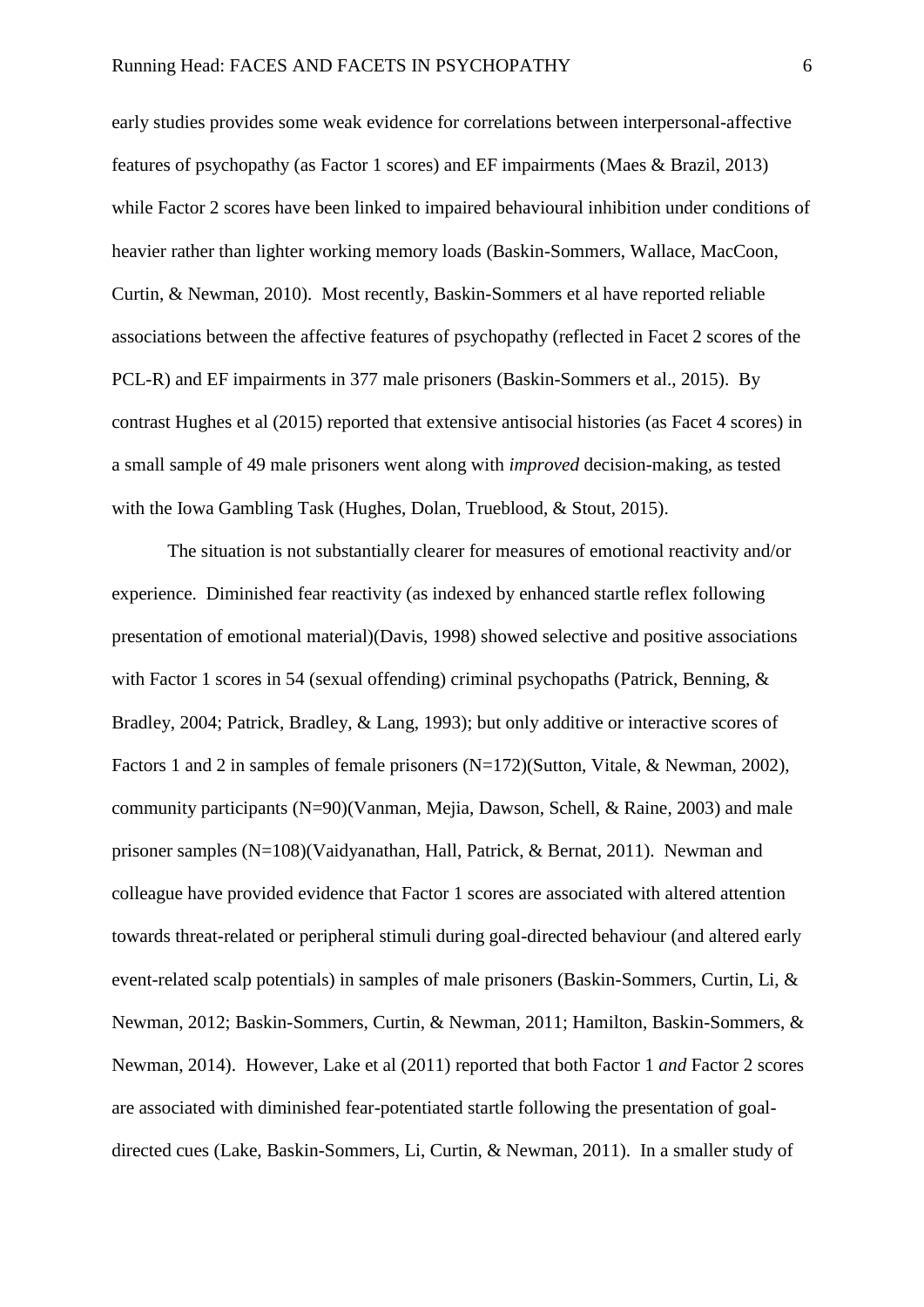43 adult male prisoners, Hansen et al found no association between any of the 4 PCL-R facets and recognition of facial expressions of fear (Hansen, Johnsen, Hart, Waage, & Thayer, 2008). Overall, these mixed results likely reflect the recruitment of mixed samples from divergent prisoner populations, small sample sizes and, occasionally, the use of neuropsychological assessments that are unreliable in non-neurological patient populations.

In the present study, we addressed these issues by (simply) testing whether the 4 facets of the PCL-R [\(Hare, 2003\)](#page-32-3) are linked to one common measure of neuropsychological impairment in a specific population of prisoners at heightened risk of reoffending: the ability to recognise facial expressions of emotion [\(Dawel, O'Kearney, McKone, & Palermo, 2012a;](#page-30-2) [Marsh & Blair, 2008\)](#page-35-6). Impaired recognition of facial and vocal emotions are a wellestablished characteristic of psychopathy [\(Blair et al., 2004;](#page-28-1) [Brook, Brieman, & Kosson,](#page-28-2)  [2013;](#page-28-2) [Dawel, et al., 2012a;](#page-30-2) [Dolan & Fullam, 2006;](#page-31-4) [Kosson, Suchy, Mayer, & Libby, 2002;](#page-33-3) [Pham & Philippot, 2010\)](#page-37-1). Observations of comparable impairments in children with psychopathic features [\(Blair, Colledge, Murray, & Mitchell, 2001;](#page-27-1) [Fairchild, Van Goozen,](#page-31-5)  [Calder, Stollery, & Goodyer, 2009;](#page-31-5) [Stevens, Charman, & Blair, 2001\)](#page-38-1) and their association with callous/unemotional traits (for fearful expressions) [\(White et al., 2016\)](#page-39-3) and diminished activity within amygdala [\(Jones, et al., 2009;](#page-33-0) [White et al., 2012\)](#page-39-4) suggest an aetiological mechanism in psychopathy [\(Blair, Peschardt, et al., 2006;](#page-28-0) [Viding, et al., 2005\)](#page-39-0).

Six hundred and eighty five male prisoners were assessed with the PCL-R before completing an assessment of emotional recognition involving the 6 emotional states (fear, sadness, happiness, surprise, anger and disgust; see below)(Ekman & [Friesen, 1976\)](#page-31-6). Initially, we focused upon recognition of fear because, arguably, deficits in fear experience and recognition are the largest and most consistent impairments reported in psychopathy [\(Dawel, et al., 2012a;](#page-30-2) [Lopez, Poy, Patrick, & Molto, 2013;](#page-34-6) [Lykken, 1995;](#page-34-7) [Marsh & Blair,](#page-35-6)  [2008\)](#page-35-6) and those most likely linked to its interpersonal-affective features [\(Dawel, et al.,](#page-30-2)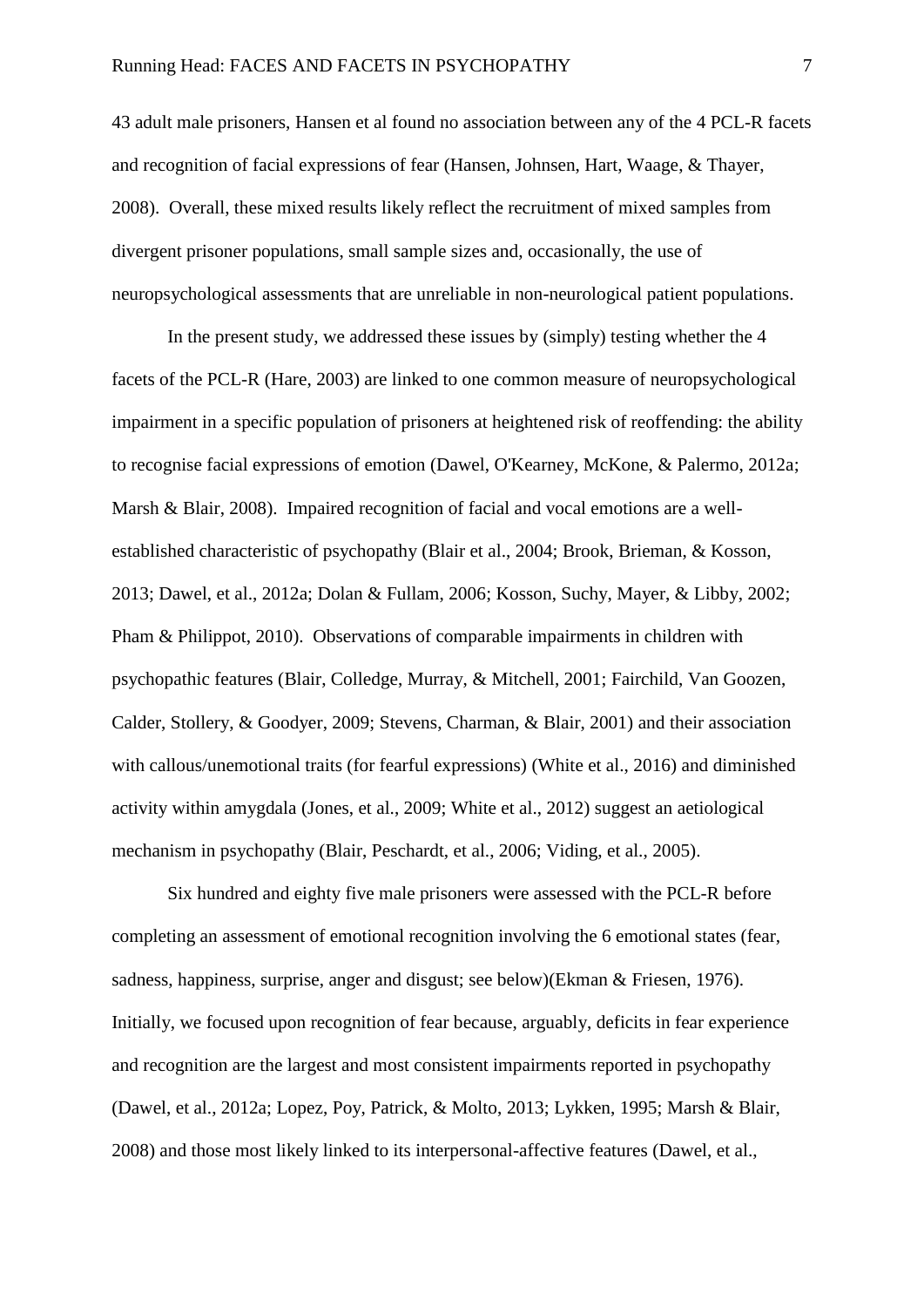[2012a;](#page-30-2) [Dolan & Fullam, 2006\)](#page-31-4). Impaired fear recognition has also been consistently linked to changes in amygdala activity in psychopathic [\(Carre, et al., 2013;](#page-29-2) [Sebastian et al., 2014;](#page-38-2) [White, et al., 2012\)](#page-39-4) and other clinical populations [\(Norbury, Selvaraj, Taylor, Harmer, &](#page-36-4)  [Cowen, 2010\)](#page-36-4). We hypothesised that (i) affective aspects of psychopathy (reflected in Facet 2 scores) would be linked to variation in the accuracy of fear recognition (and, possibly, other emotions); and that (ii) antisocial features, as an intertwined feature of psychopathy (as Facet 4 scores) would be linked to variability in recognition accuracy of multiple emotions.

#### **Method**

The experiment was approved by a National Health Services research ethics committee. Participants provided informed consent, having read an information sheet. **Sample** 

These data were collected as part of the Prisoner Cohort Study, commissioned by the Home Office of England and Wales [\(Coid et al., 2009;](#page-29-3) [Coid et al., 2011\)](#page-30-3). This was a prospective study of a cohort of 1353 male prisoners released from United Kingdom prisons between 14 November 2002 and7 October 2005, with the aim of assessing the predictive value of clinical and risk assessment measures for violent and other criminal behaviours in individuals judged to be at elevated risk of serious reoffending behaviour.

The cohort was generated from the Prison Service Inmate Information System if they met the following criteria: (1) serving a prison sentence of 2years or more for a sexual or violent principal offence (but excluding life sentence prisoners), (2) aged 18 years and over, and (3) having 1 year left to serve. Information was provided on previous criminal history using the Home Office Offenders Index on all prisoners in England and Wales satisfying these criteria. On the basis of their current and previous convictions, a stratified sample was identified with over-selection of prisoners from ethnic minority groups, younger prisoners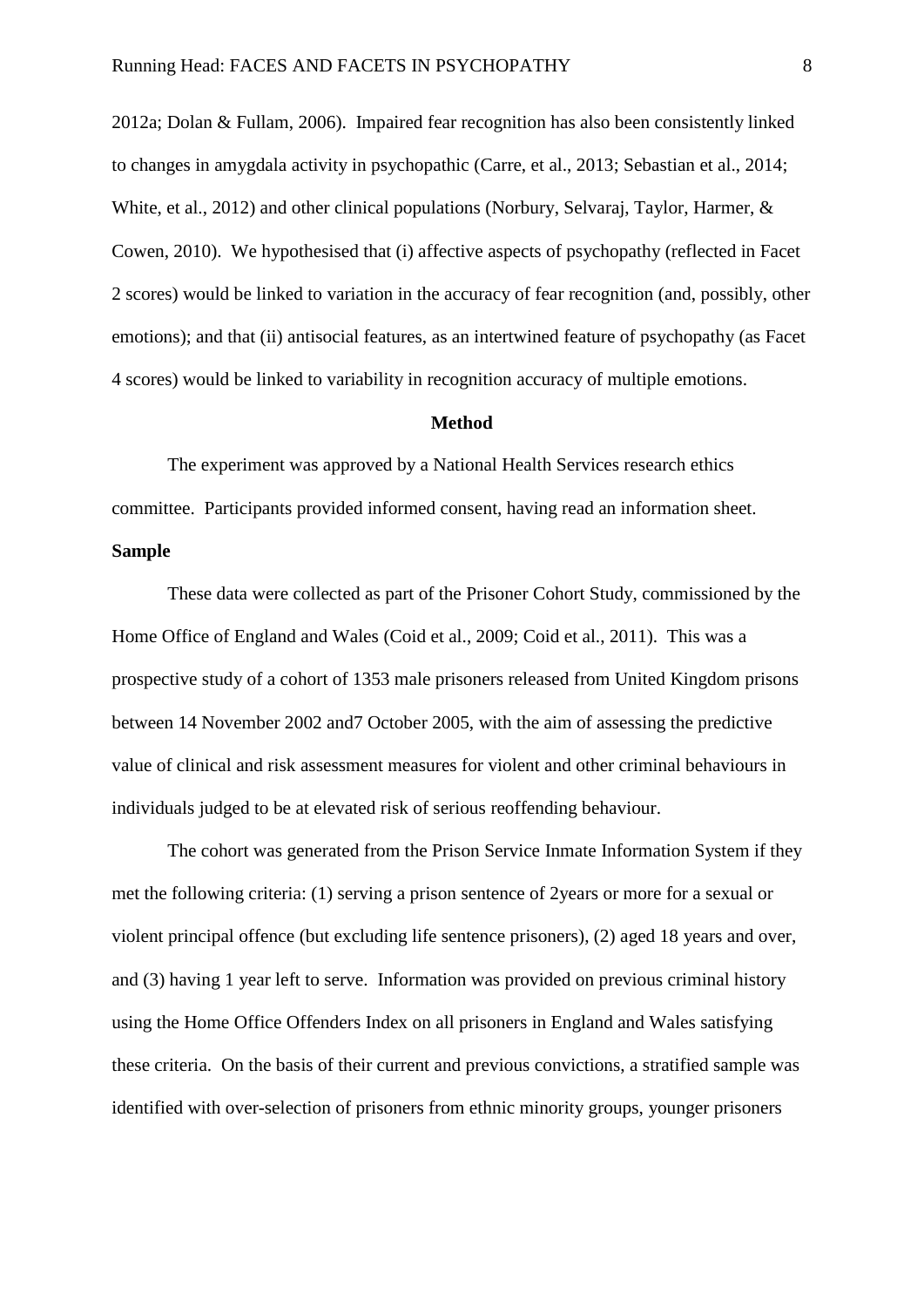and potentially high-risk offenders selected using a criterion of the highest scoring 10% on the Offenders Group Reconviction Scale (OGRS)[\(Copas & Marshall, 1998\)](#page-30-4).

All participants were seen during the last year before their release from custody and underwent assessments involving semi-structured interview to assess mental illness, personality disorders and neuropsychological function. Information including demographics, offending history and self- reported psychiatric treatments were collected from interview and file review; drug and alcohol misuse were assessed separately (see below).

#### **Measures of psychopathy**

The Psychopathy Checklist Revised (PCL-R)[\(Hare, 1991,](#page-31-2) [2003\)](#page-32-3) was used to assess psychopathy. Twenty items capture the interpersonal (Facet 1), affective (Facet 2), lifestyle (Facet 3) and antisocial (Facet 4) components of psychopathy; these are scored using a semistructured interview and inspection of case records. In brief, Facet 1 items include grandiosity, superficial charm, pathological lying, and conning/manipulative behaviour. Facet 2 items capture lack of remorse, failure to accept responsibility, shallow affect, and callousness/ lack of empathy. Facet 3 includes items need for stimulation, impulsivity, irresponsibility, parasitic lifestyle, and lack of realistic long-term goals and, finally, Facet 4 includes items to code poor behavioural control, early behavioural problems, juvenile delinquency, revocation of conditional release, and criminal versatility. Item ratings are summed to create a total score between 0 and 40 [\(Hare, 2003\)](#page-32-3). Cronbach's  $\alpha$ s for our facet score ratings were 0.71 for Facet 1, 0.68 for Facet 2, 0.59 for Facet 3 and 0.69 for Facet 4. Finally, the inter-rater reliability for the 8 researchers who collected the data was tested using 6 reliability cases over 2 days; the intra-class correlation being 0.85 [\(Coid, et al., 2011\)](#page-30-3) .

## **Measures of psychological disorder**

DSM-IV personality disorders were assessed using the Structured Clinical Interview for Axis II disorders (SCID-II) [\(First, et al., 1997\)](#page-31-3).Axis I disorders (current and lifetime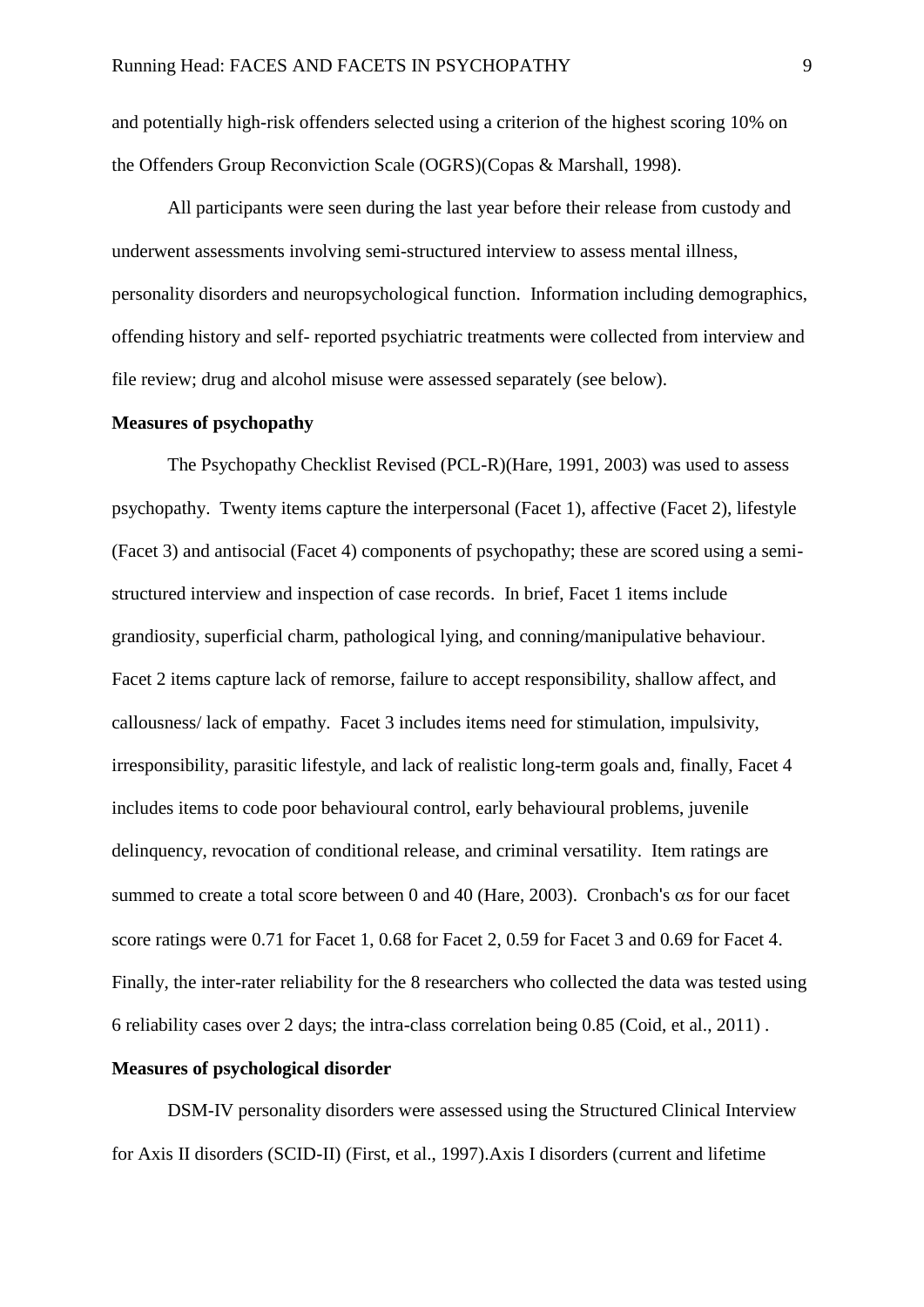psychosis, depression and drug dependence) were assessed with a structured interview tool devised by the research team using the respective DSM-IV criteria [\(First, et al., 1997\)](#page-31-3). Alcohol misuse was established using the Alcohol Use Disorders Identification Test (AUDIT) [\(Bradley et al., 1998\)](#page-28-3). Substance misuse disorders, other than those involving alcohol, were diagnosed using the structured clinical interview with items covering compulsive, out-of-control drug use and subjective feeling of dependence, unsuccessful attempts to quit, tolerance and withdrawal symptoms. Intra-class correlations were 0.98 for history-taking and 0.80 for clinical assessment [\(Coid, et al., 2009;](#page-29-3) [Coid, et al., 2011\)](#page-30-3).

## **Cognitive ability**

Participants' cognitive ability was measured using the Wechsler Abbreviated Scale of Intelligence (WASI)[\(Wechsler, 1999\)](#page-39-5). It consists of four subtests structured to measure verbal abilities (vocabulary and similarities) and performance abilities (matrices and block design).Here, we used the 2 sub-test form to derive an estimate of full-scale IQ only.

### **Emotion recognition**

This computerized test of facial emotion recognition has been used extensively in pharmacological [\(Harmer et al., 2009;](#page-32-4) [Harmer, Rogers, Tunbridge, Cowen, & Goodwin,](#page-32-5)  [2003;](#page-32-5) [Harmer, Shelley, Cowen, & Goodwin, 2004\)](#page-32-6) and clinical investigations [\(Chan,](#page-29-4)  [Goodwin, & Harmer, 2007;](#page-29-4) [Harmer, Grayson, & Goodwin, 2002\)](#page-32-7). Facial expressions featured the six basic emotions of happiness, surprise, sadness, fear, anger and disgust, taken from the Pictures of Affect Series [\(Ekman & Friesen, 1976\)](#page-31-6). Each expression was morphed across variable percentages of the shape and texture differences between the two standard images 0% (neutral) and 100% (full emotion) in 10% steps[\(Young et al., 1997\)](#page-40-1). Four examples of each emotion, at each intensity, were presented (a total of 10 individuals). Each face was also given in a neutral expression, making a total of 250 stimuli presentations.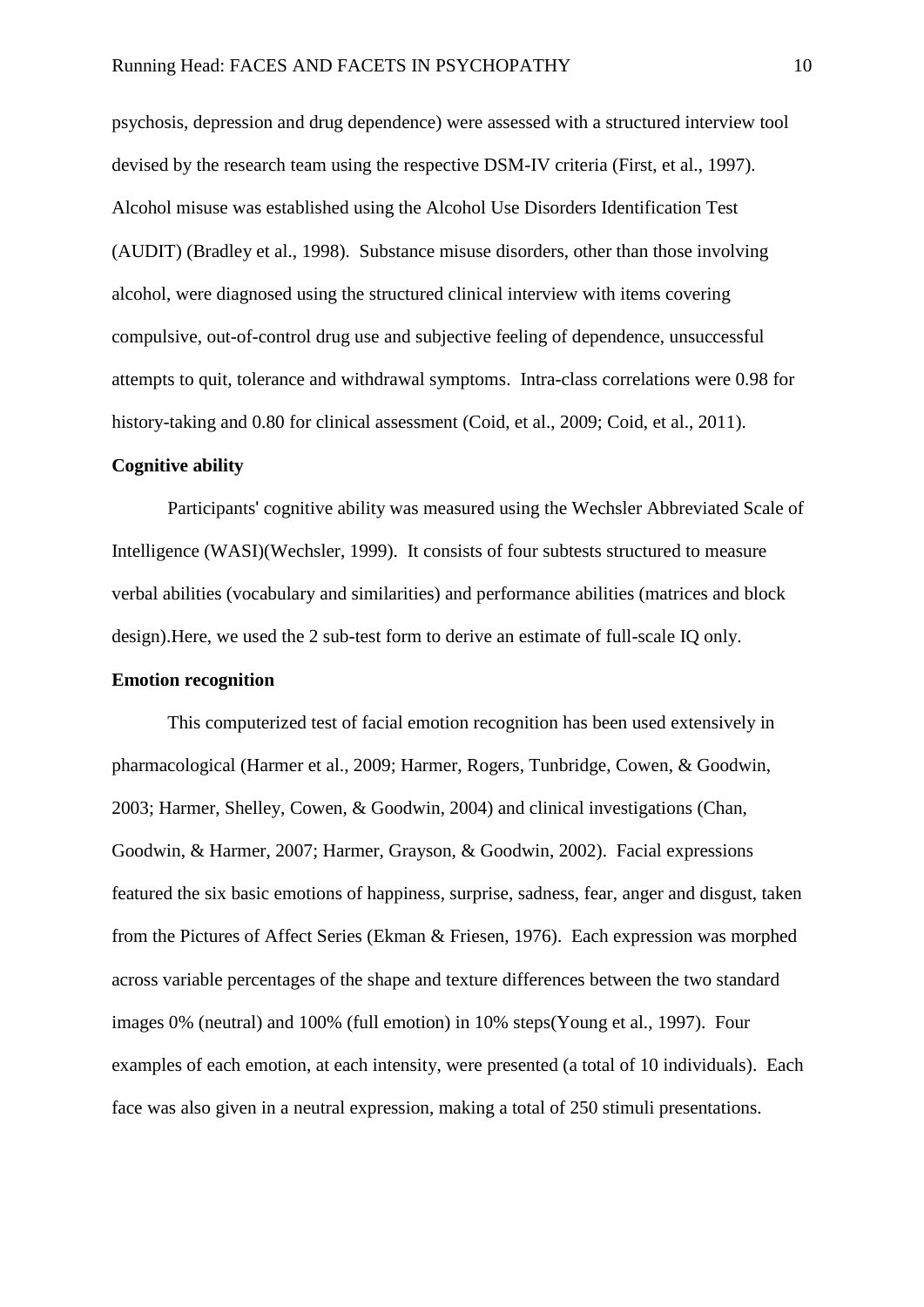Each face was presented on a computer screen for 500ms and immediately replaced by a blank screen. Participants identified the emotion of each face verbally; the experimenter recording these on the computer keyboard. Following the completion of the task, the data was retrieved as proportions of accurate responses for each emotion, pooling over intensity.

#### **Results**

# **Sample characteristics**

Demographic and criminological characteristics of the sample are shown in Table 1. The mean (standard error) age of our sample was 29.9(0.41) years (range: 18 to 72 years), with the majority of our being right handed by self-report (n=573, 84.9%). More than a quarter of our prisoners (27.6%, n=189) were taking medication for a mental illness, and more than half reported consultations with a psychiatrist or psychologist (54.3%, n= 371). We found that 21.4% had received treatment for drug (n=146) and 10.2% for alcohol problems (n=70). Our sample scored a mean estimated FSIQ of 90 (0.60), with a range of 4 to 133. Nearly half (45.7%, n=302) scored an FSIQ in the average range between 90 and 119. However, as expected, nearly an equal proportion (44.2%, n=292) scored in the low average and borderline range (between 70 and 89), and 6.9% (n=46) had FSIQ in the low range (less than 69). 3.2% of the prisoners (n=21) had IQ above average (above 120).

### Table 1 about here

With regards to the clinical characteristics of our sample (see Table 2),  $9.1\%$  (n=62) fulfilled the criteria for lifetime diagnosis of a DSM-IV psychotic illness, 32.4% (n=222) for a depressive illness and 74% (n=504) for at least one DSM-IV personality disorder. The most prevalent personality disorder was antisocial (66.2%, n=450), followed by paranoid  $(23.7\%, n=161)$  and borderline  $(20\%, n=136)$ . 38.6% of our sample satisfied criteria for a drug dependence disorder (n=262), while 22.4% for alcohol dependence (n=153).

# Table 2 about here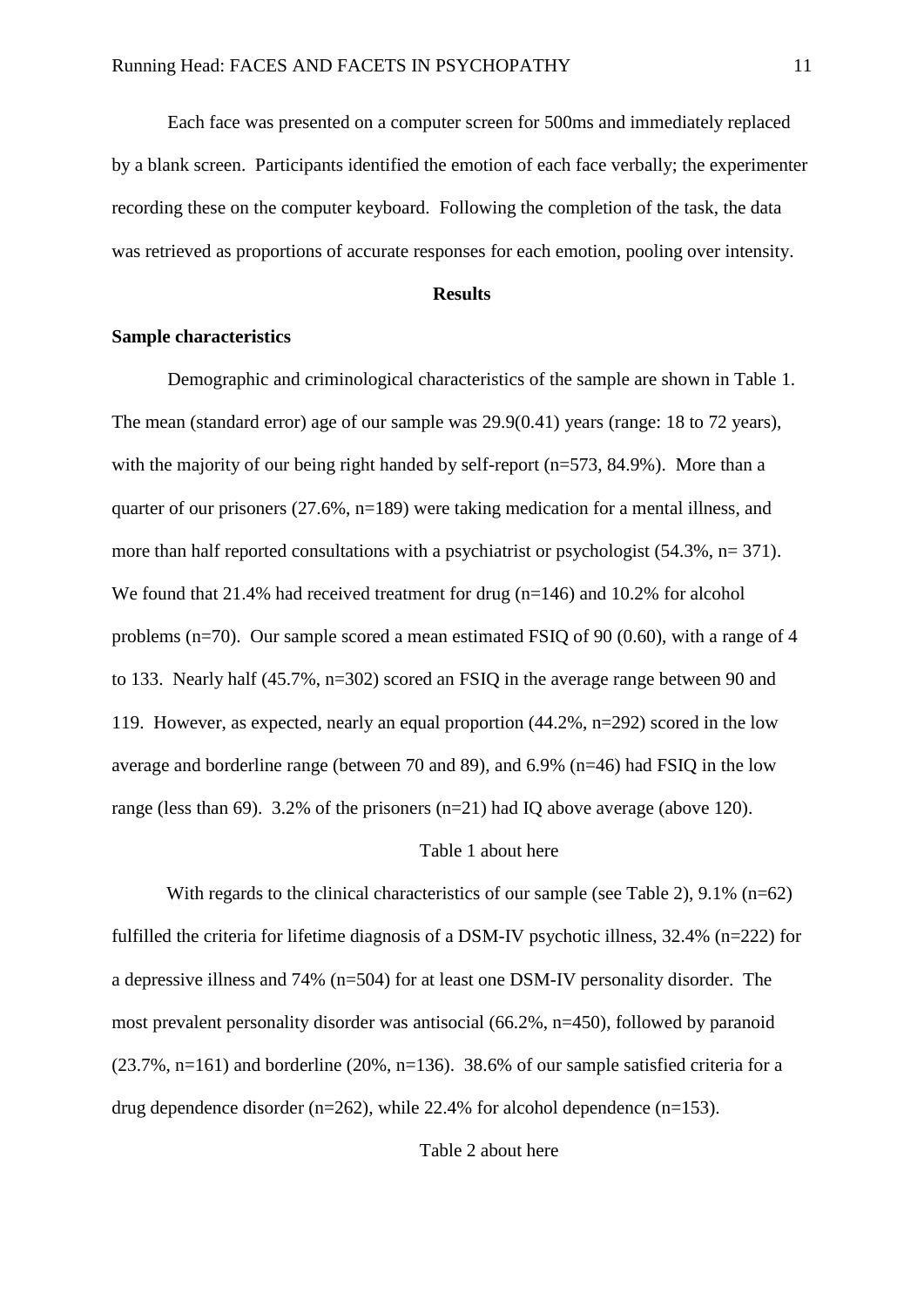Overall, 297 (43.4%) participants were imprisoned for a violent offence and 125 (18.3%) for a sexual offence. PCL-R scores showed a mean score of 17.6(0.29), with a minimum score of 0 and a maximum score of 36. The mean scores for Facets 1 through 4 were 2.4(0.07), 3.4(0.08), 4.9(0.09) and 5.6(0.11) respectively. Correlations between the 4 facet scores ranged between 0.25 (Facet 1:Facet 4) and 0.60 (Facet3:Facet4) (see Table S1 of the Supplementary Material). Note: investigation of interactive relationships between fear recognition and the 4 facets did not produce statistically robust results (see Table S2).

#### **Recognition of facial emotions**

Table 3 shows the bivariate correlations between each of 4 PCL-R facet scores and recognition accuracy of the 6 emotions: fear, anger, disgust, surprise, happiness and sadness. Individuals with more of the affective features that characterise psychopathy  $-$  i.e. Facet 2; lack of remorse, failure to accept responsibility, shallow affect, and callousness/ lack of empathy – tended to be less accurate at recognising both fear ( $r=0.13$ ,  $p<0.001$ ) and disgust  $(r=0.08, p=0.036)$  compared to those with fewer of these features. Individuals with more extensive anti-social histories  $-$  i.e. Facet 4; poor behavioural control, early behavioural problems, juvenile delinquency, revocation of conditional release, and criminal versatility showed similar reductions in fear ( $r=-0.10$ ,  $p=0.012$ ) and disgust recognition accuracy ( $r=-$ 0.12,  $p=0.001$ ) and, additionally, were less accurate with surprise ( $r=-0.12$ ,  $p=0.002$ ).

## Table 3 about here

Individuals with more of the interpersonal features of psychopathy  $-$  i.e. Facet 1; grandiosity, superficial charm, pathological lying, and conning/manipulative behaviour demonstrated enhanced recognition of anger  $(r=0.08, p=0.049)$  compared to individuals with fewer of the interpersonal features. By contrast, individuals with more of the lifestyle features of psychopathy  $-$  i.e. Facet 3; need for stimulation, impulsivity, irresponsibility, parasitic lifestyle, and lack of realistic long-term goals  $-$  demonstrated reductions in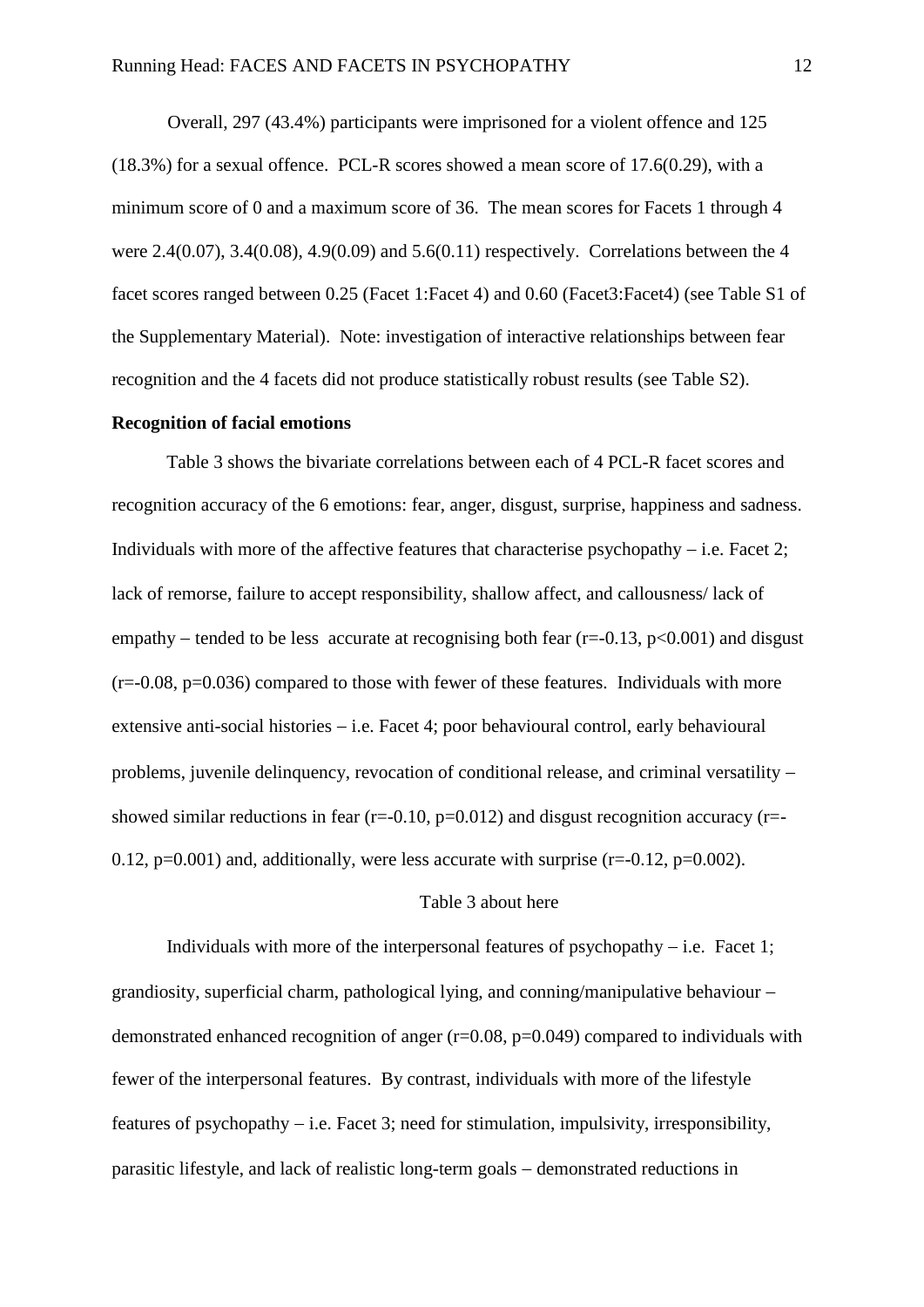recognition accuracy for surprise  $(r=0.08, p=0.032)$ . Recognition of facial expressions of happiness and sadness were not clearly associated with any of PCL-R facet (see Table 3).

Table 4 shows the univariate regressions of the recognition accuracy scores for the 6 individual emotions (dependent variables) against the 4 facets of the PCL-R (independent variables). These were separate 'base' models for each emotion against the facets (all 4 included in each model), picking out unique variance. Next, we adjusted these models for the effects of other variables that might, in this sample, have confounded the relationships between recognition accuracy and the four PCL-R facets (Table S3). Specifically, we added age as a continuous variable, ethnicity and marital status as categorical variables, and socioeconomic status (social class I & II versus III-V) as binary variables. We also added mental illness (e.g. AUDIT scores) and personality disorders as ordinal (dimensional) variables since they are prevalent in forensic populations and are associated with impaired emotion recognition .We excluded antisocial personality disorder because of its overlap with items from the anti-social facet (Facet 4) of the PCL-R. We also included current treatment status (psychotropic medication, consultations with mental health professionals, and treatments for drug and alcohol dependence coded separately) as binary variables.

Finally, in a third model (Table S4), we included estimated participants' full-scale IQ, as a single continuous variable, since cognitive ability can be related to both psychopathy and recognition of facial emotions. We provide the β-coefficients arising out of these two extra models in two additional tables in the Supplemental Material (see Tables S3 and S4).

We present the findings for each emotion separately.

Table 4 about here

## **Fear**

Table 4 shows the β coefficients for the base model for fear recognition against the 4 facets scores of the PCL-R. Consistent with the bivariate correlations, individuals with more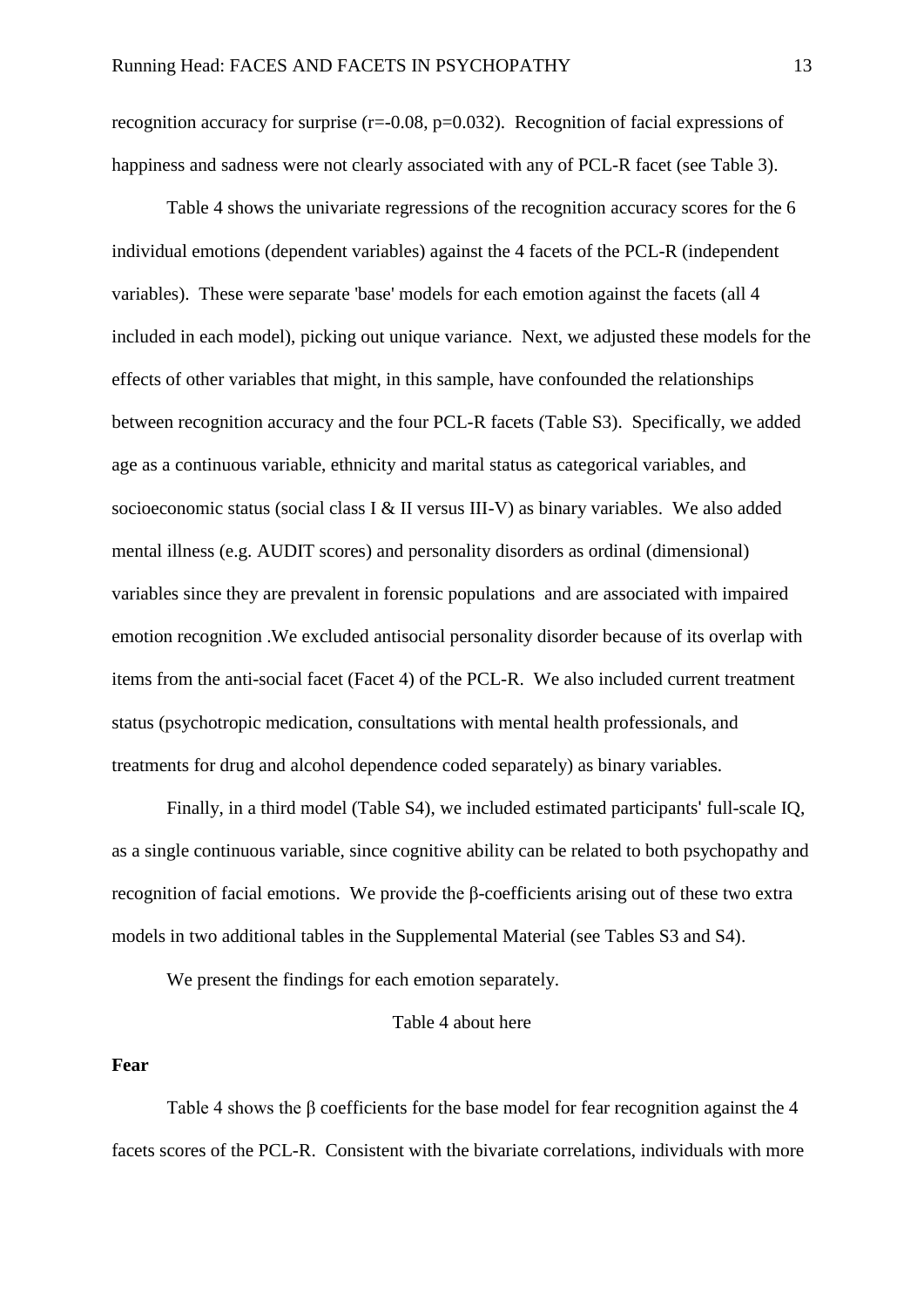of the affective features (reflected in higher Facet 2 scores) were less accurate in the recognition of fear compared to those with fewer of these features (β= -0.12 (SE: 0.04); 95%  $CI = -0.19$ ,  $-0.06$ ,  $p < 0.001$ ). Individuals with more extensive antisocial histories (reflected in higher Facet 4 scores) showed similar reductions ( $β = -0.06$  (0.03); 95% CI=  $-0.12$ ,  $-0.01$ , p=0.017). By contrast, individuals with more of the interpersonal or lifestyle features (Facet 1 and Facet 3) showed only marginally positive associations with fear recognition ( $\beta$ = 0.04 (0.04), 95% CI= -0.04, 0.11 and  $\beta$ = 0.07 (0.04); 95% CI= 0.00, 0.14, respectively).

Subsequent adjustments for demographics, diagnoses of mental disorders, alcohol and/or substance misuse disorders, and current treatment status did not substantially alter the above pattern of relationships (Table S3). However, adjustment for cognitive ability further attenuated the strength of the relationship between both the affective and antisocial facets and fear recognition (Table S4); becoming marginally non-significant ( $\beta$ = -0.07 (0.04); 95% CI=  $-0.15$ , 0.00, p=0.054 and  $\beta$ =  $-0.05$  (0.03); 95% CI=  $-0.11$ , 0.00, p=0.067 respectively).

## **Anger**

Individuals with more of the interpersonal features of psychopathy (reflected in Facet 1 scores) demonstrated enhanced recognition of anger ( $\beta$ = 0.12 (SE: 0.06); 95% CI= 0.01, 0.23, p=0.031) compared to those without these features. This association survived subsequent analyses adjusting for demography, diagnoses of mental disorders, and current treatment status (see Table S3) but did not survive correction for cognitive ability (Table S4). **Disgust** 

Individuals with more of the interpersonal features of psychopathy (reflected in the Facet 1 scores) demonstrated enhanced recognition of disgust ( $\beta$ = 0.12 (SE: 0.04); 95% CI= 0.04, 0.20, p=0.004), whereas those with more affective and antisocial features (reflected in higher Facet 2 and Facet 4 scores) showed relatively poor accuracy in recognising this emotion ( $\beta$ = -0.10 (SE: 0.04); 95% CI= -0.17, -0.02, p=0.009 and  $\beta$ = -0.08 (SE: 0.03); 95%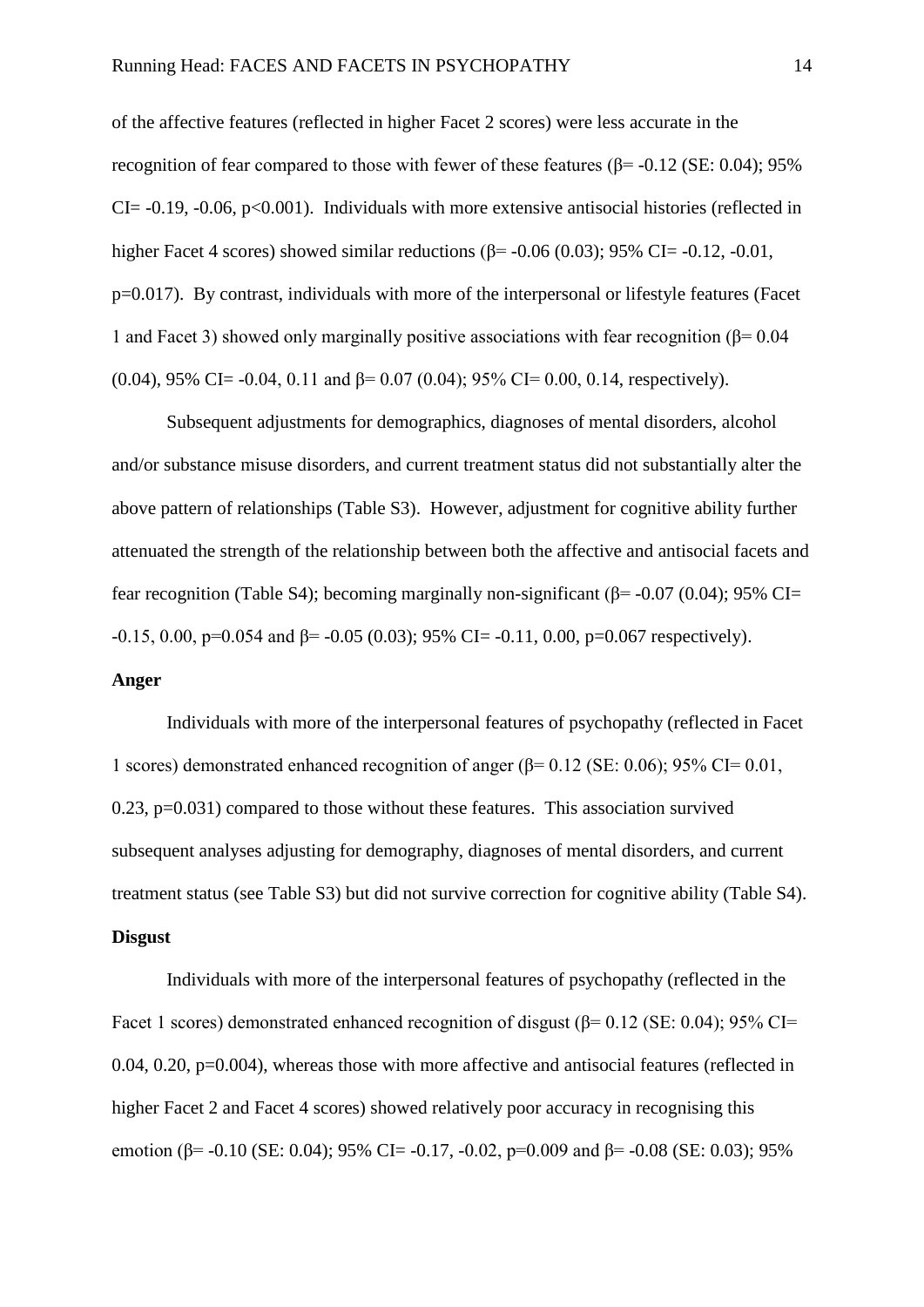CI= -0.13, -0.02, p=0.007 respectively). Adjusting for demographic variables, diagnoses of mental disorders and current treatment status did not alter the results (see Table S3); however, adjustment for FSIQ rendered them non-significant (see Tables S4).

# **Surprise**

In the base model, individuals with more of the interpersonal features of psychopathy (reflected in Facet 1 scores) were more accurate at recognising surprise than individuals with less of these features (β= 0.09 (SE: 0.04); 95% CI= 0.01, 0.17, p=0.036); individuals with more antisocial features (with Facet 4 scores) were less accurate ( $\beta$ = -0.06 (SE: 0.03); 95%  $CI = -0.12$ ,  $-0.00$ ,  $p=0.037$ ). Adjustments for demographics, clinical factors and cognitive ability rendered the relationships between the interpersonal facet and surprise recognition non-significant; however, the negative association involving antisocial features remained significant ( $\beta$ = -0.07 (SE: 0.03); 95% CI= -0.13, -0.00, p=0.049) (see Tables S3 and S4).

# **Happiness and sadness**

We found no significant associations between the 4 facets of the PCL-R and the recognition accuracy of happiness or sadness in the base model (see Tables 4, S3 and S4).

#### **Discussion**

These data demonstrate that both the affective deficits of psychopathy (captured by Facet 2 of the PCL-R)[\(Hare, 2003\)](#page-32-3) and the antisocial behaviour (captured by Facet 4) are associated with diminished recognition of facial expressions of fear and disgust; while the interpersonal features (captured by Facet 1) showed weak associations with *improved* recognition of facial expressions of anger and surprise. These relationships were evident in a large cohort of 685 prisoners at heightened risk of serious reoffending [\(Coid, et al., 2009;](#page-29-3) [Coid, et al., 2011\)](#page-30-3) and remained statistically significant following control for the effects of demographic (i.e. marital status, SES and ethnicity) and clinical variables (i.e. mental illness, personality disorders other than antisocial, treatment status for alcohol and substance misuse).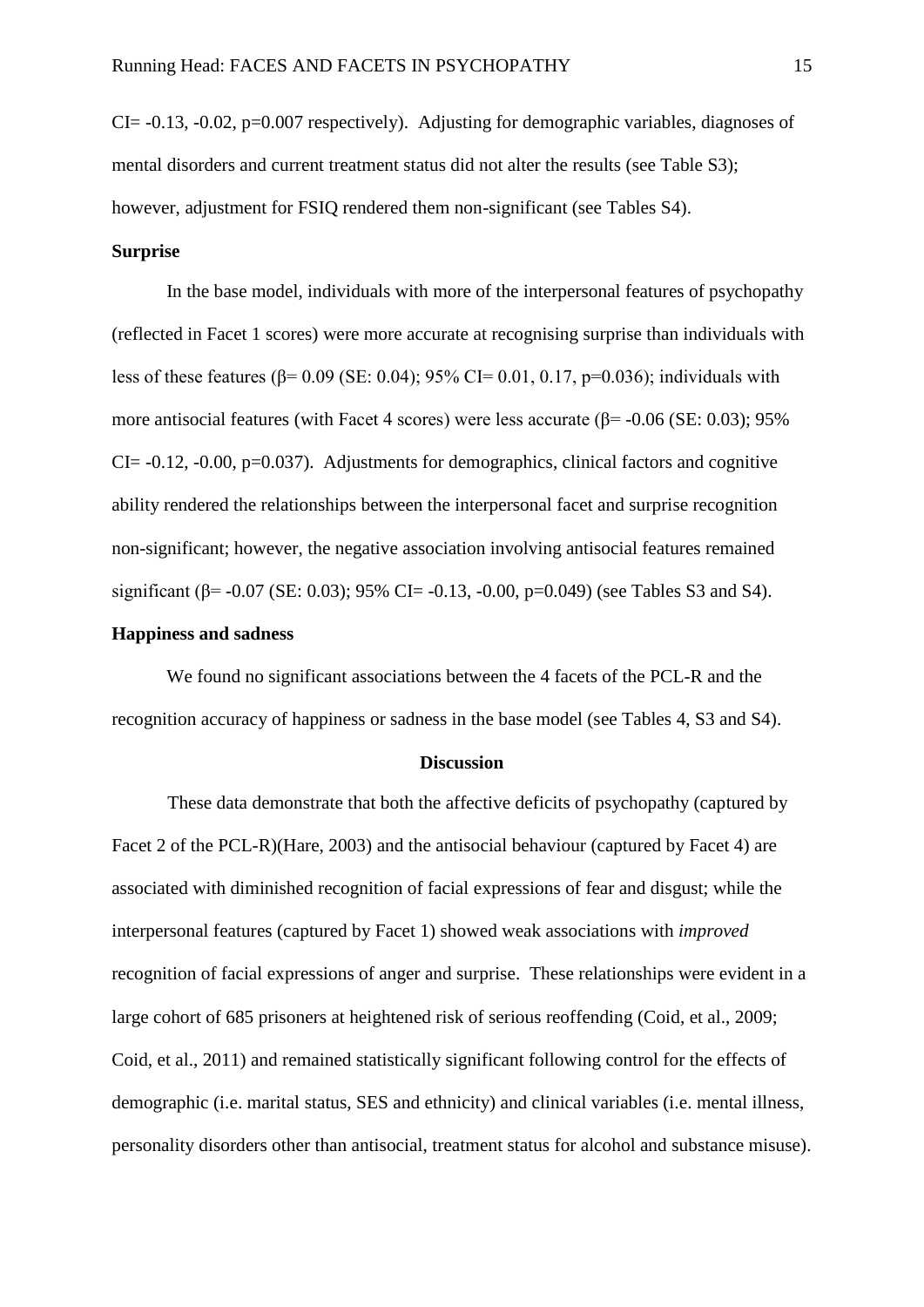However, these associations were rendered marginally non-significant following control for (general) cognitive ability (as indicated by WASI scores [\(Wechsler, 1999\)](#page-39-5)). Collectively, the data presented here represent a comprehensive examination of facial emotion recognition in psychopathy, as measured with the PCL-R, in a high-risk (and inmate) forensic sample. Before considering their implications, we consider two statistical features of these findings: their robustness in the face of confounding clinical and psychometric factors, and effect sizes.

First, these findings tell us something about the stability of associations between the PCL-R's psychometric features and emotion recognition accuracy against common confounds in high-risk forensic populations. First, the strongest associations observed here, between, on the one hand, Facet 2 and Facet 4 of the PCL-R and, on the other hand, accuracy of both fear and disgust recognition, were robust when we controlled for demographic factors (i.e. marital status, ethnicity and SES) and clinical factors elevated in high-risk forensic populations (i.e. mental illness, personality disorders other than antisocial, treatment status for alcohol and substance misuse). However, they were substantially weakened, though not abolished, following control for participants' WASI scores. A substantial proportion of our sample (44.2%) scored estimated (by 2 subtest) FSIQ in the low average to borderline range. Therefore, our results demonstrate that, while the links between the affective and antisocial components of psychopathy (on the one hand) and fear and disgust recognition (on the other hand) do not reflect unspecified demographic characteristics or complicating clinical aspects, they can reflect relatively low (and co-varying) cognitive ability, at least in high-risk samples.

Second, the strength of the associations involving the individual facet scores and emotion recognition accuracy reported here were, even in the best cases, modest. Indeed, while base models that included all four facets together but not the demographic, clinical and psychometric factors produced  $\mathbb{R}^2$  values between 0.0022 (sadness) and 0.0267 (fear) (see Table 4), fully corrected models with the inclusion of these latter variables, produced much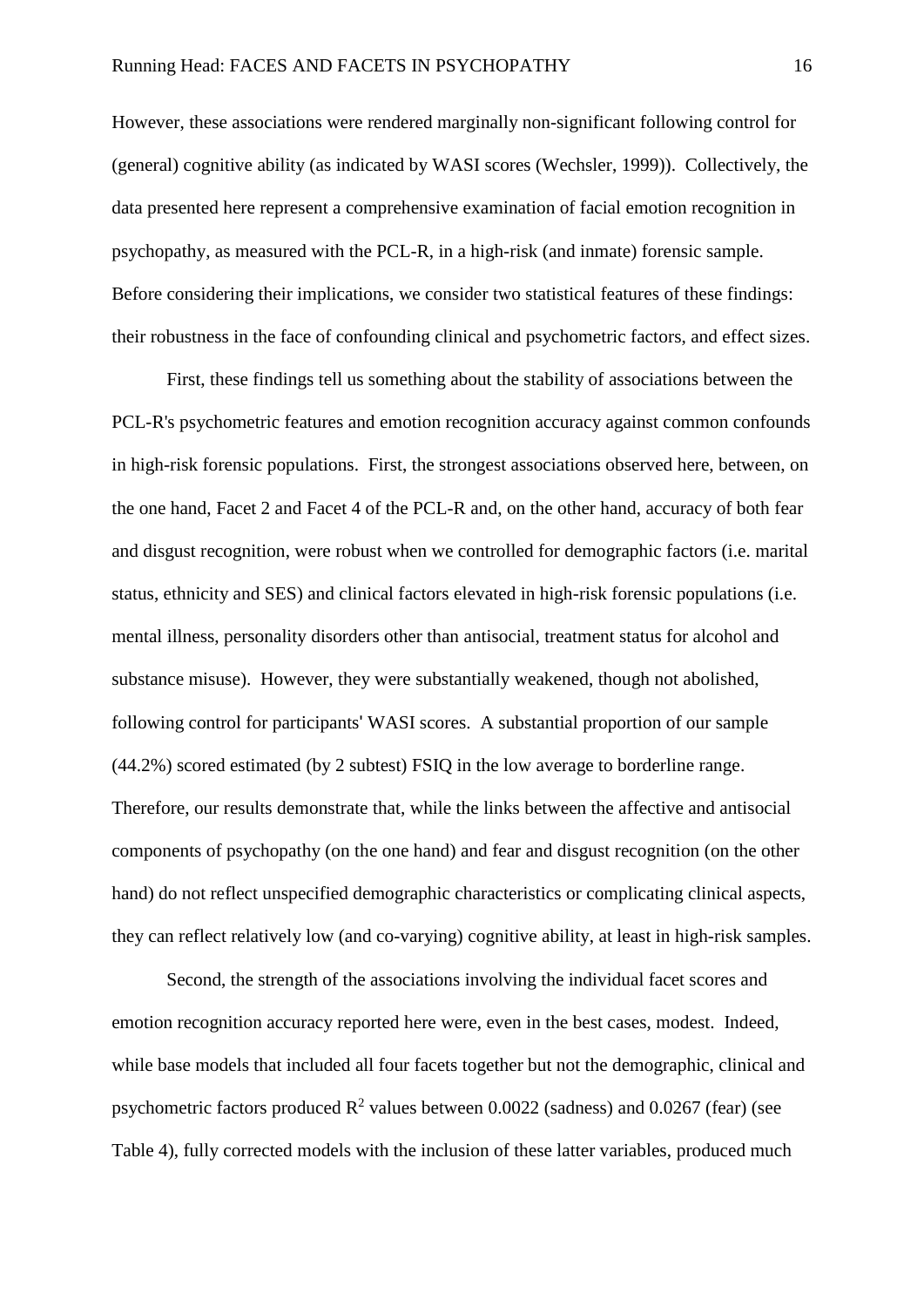larger  $R^2$  values between 0.0657 (surprise) and 0.1738 (disgust) (see Table S4); these improvements being statistically significant. These limited associations might raise some doubt about the importance of the altered emotion recognition in explaining the behavioural correlates of psychopathy. Broadly speaking, there are two ways to consider this challenge.

On the one hand, to the extent that problems in emotion recognition are seen as being functionally deleterious in social interactions – such that, for example, individuals with high Facet 2 scores fail to see distress signals in others, facilitating reactive aggression [\(Blair,](#page-27-2)  [1995,](#page-27-2) [2003,](#page-27-3) [2013;](#page-27-4) [Blair, Jones, Clark, & Smith, 1997\)](#page-28-4) – their modest associations with PCL-R facets suggest that these impairments have only limited consequences for the aggressive behaviour seen in psychopathic populations. (Though this leaves open the possibility that it is the missing emotional correlates of distress identification that actually modulates aggressive behaviour [\(Blair, 2005,](#page-27-5) [2013;](#page-27-4) [Rhee et al., 2013\)](#page-37-2)). On the other hand, the relationships between the capacity of individuals to recognise emotions and actual social behaviour may be highly non-linear. So, changes in emotional recognition of the kind observed here may be more appropriately interpreted as relatively weak indicators of changes in the emotional function and experience of psychopathic individuals [\(Blair et al., 2006;](#page-28-5) [Burley, Gray, & Snowden, 2017;](#page-28-6) [Kiehl et al., 2004;](#page-33-4) [Newman, Curtin, Bertsch, & Baskin-](#page-36-5)[Sommers, 2010;](#page-36-5) [Patrick, et al., 1993;](#page-36-3) [Williamson, Harpur, & Hare, 1991\)](#page-40-2). From this standpoint, relatively poor recognition of fearful expressions  $-$  to take just one example  $-$  in individuals with high Facet 2 scores (compared to individuals with low Facet 2 scores) is only a weak expression of the broader affective deficits of psychopathy. These emotional deficits  $-$  often measured, as they were here, using forced choice tests  $-$  might be masked, at least partially, by various non-specific (e.g. motivational) and situational factors.

Our findings broadly support the proposal that psychopathy is associated with problems in the recognition of fearful facial expressions [\(Dawel, et al., 2012a;](#page-30-2) [Marsh & Blair,](#page-35-6)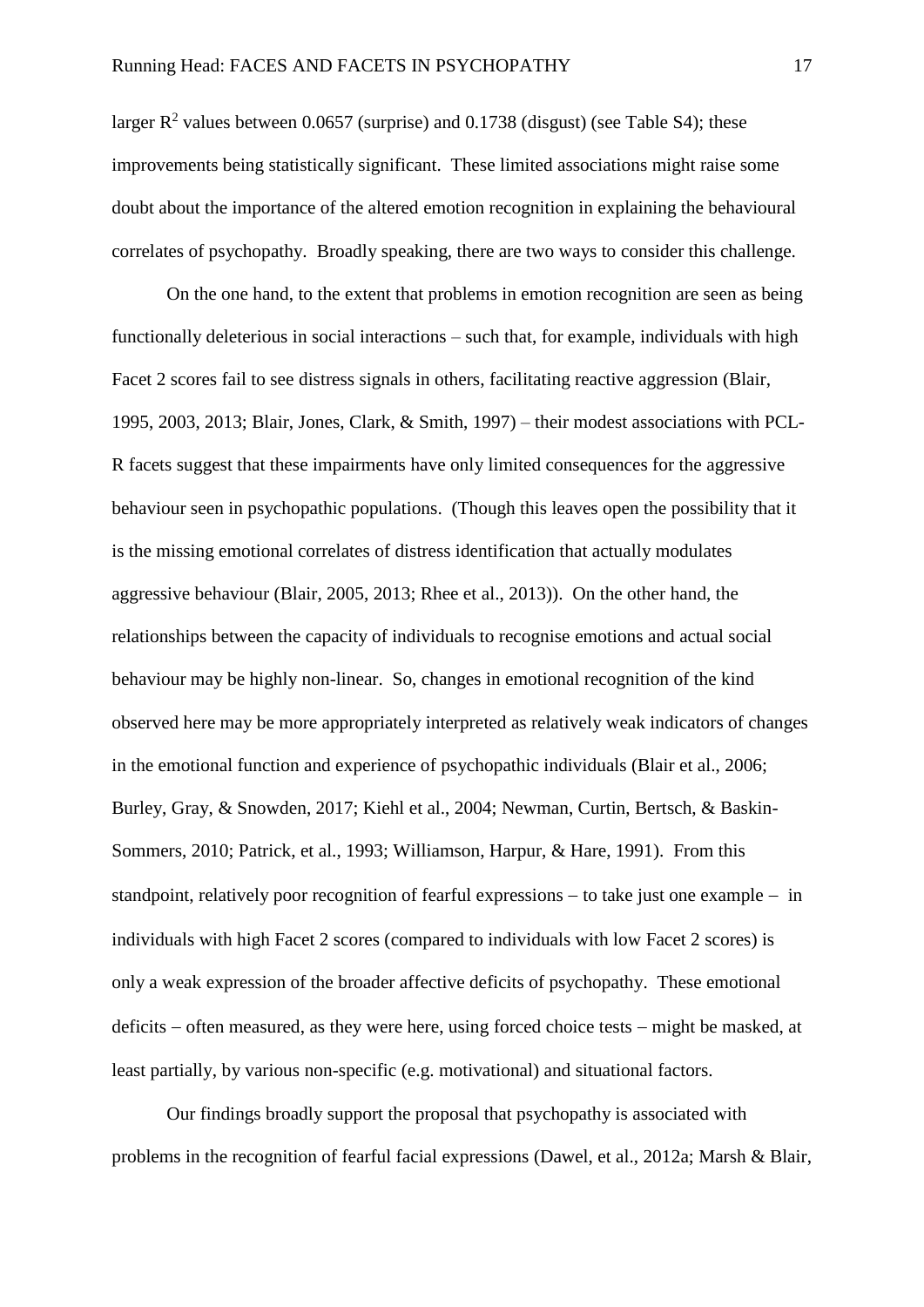[2008\)](#page-35-6) but, in contrast to a smaller scale study (Hansen et al, 2008), demonstrate that this feature of the disorder is linked to two of its four psychometric facets [\(Hare, 2003\)](#page-32-3): both its affective (Facet 1) and its antisocial characteristics (Facet 4). Other investigations have reported relationships between fear reactivity and interactive effects of Factor 1 and Factor 2 of the PCL-R [\(Sutton, et al., 2002;](#page-38-0) [Vaidyanathan, et al., 2011;](#page-39-2) [Vanman, et al., 2003\)](#page-39-1). However, we found no evidence that the negative association between, for example, Facet 4 scores and accuracy of fear recognition was moderated by Facet 2 scores. This suggests that, their shared variance aside, the connections between the affective and antisocial features of the PCL-R and the ability to recognise facial expression of fear are unique and independent.

Previously, Cooke and colleagues argued that the items of Facets 1, 2 and 3 of the PCL-R provide a specification of psychopathy with the greatest construct validity; and that the antisocial behaviour captured by remaining items, as Facet 4, represents the contingent expression of these central features [\(Cooke & Michie, 1999;](#page-30-0) [Cooke, Michie, & Skeem, 2007;](#page-30-5) [Skeem & Cooke, 2010a,](#page-38-3) [2010b\)](#page-38-4). However, the inclusion of Facet 4 substantially improves the predictive validity of the PCL-R [\(Hare & Neumann, 2008\)](#page-32-0) and evidence has continued to accumulate that anti-sociality, as distinct from criminality [\(Neumann, Hare, & Pardini, 2014\)](#page-36-6), is intimately related to, or 'intertwined with' [\(Lynam & Miller, 2015\)](#page-34-1), psychopathy in both forensic and general community populations [\(Camp, Skeem, Barchard, Lilienfeld, &](#page-29-5)  [Poythress, 2013;](#page-29-5) [Hecht, Berg, Lilienfeld, & Latzman, 2016\)](#page-33-5). Our findings contribute to this debate by suggesting that problems in fear recognition may be linked to both the affective aspects of the construct (e.g. lack of remorse, shallow affect, and callous/ lack of empathy) and the heightened propensity for antisocial behaviour (e.g. poor behavioural control, early behavioural problems, juvenile delinquency and criminal versatility). Put the other way around, our data suggest that the affective and antisocial features of psychopathy find expression in poor fear recognition in, at least in high-risk forensic populations.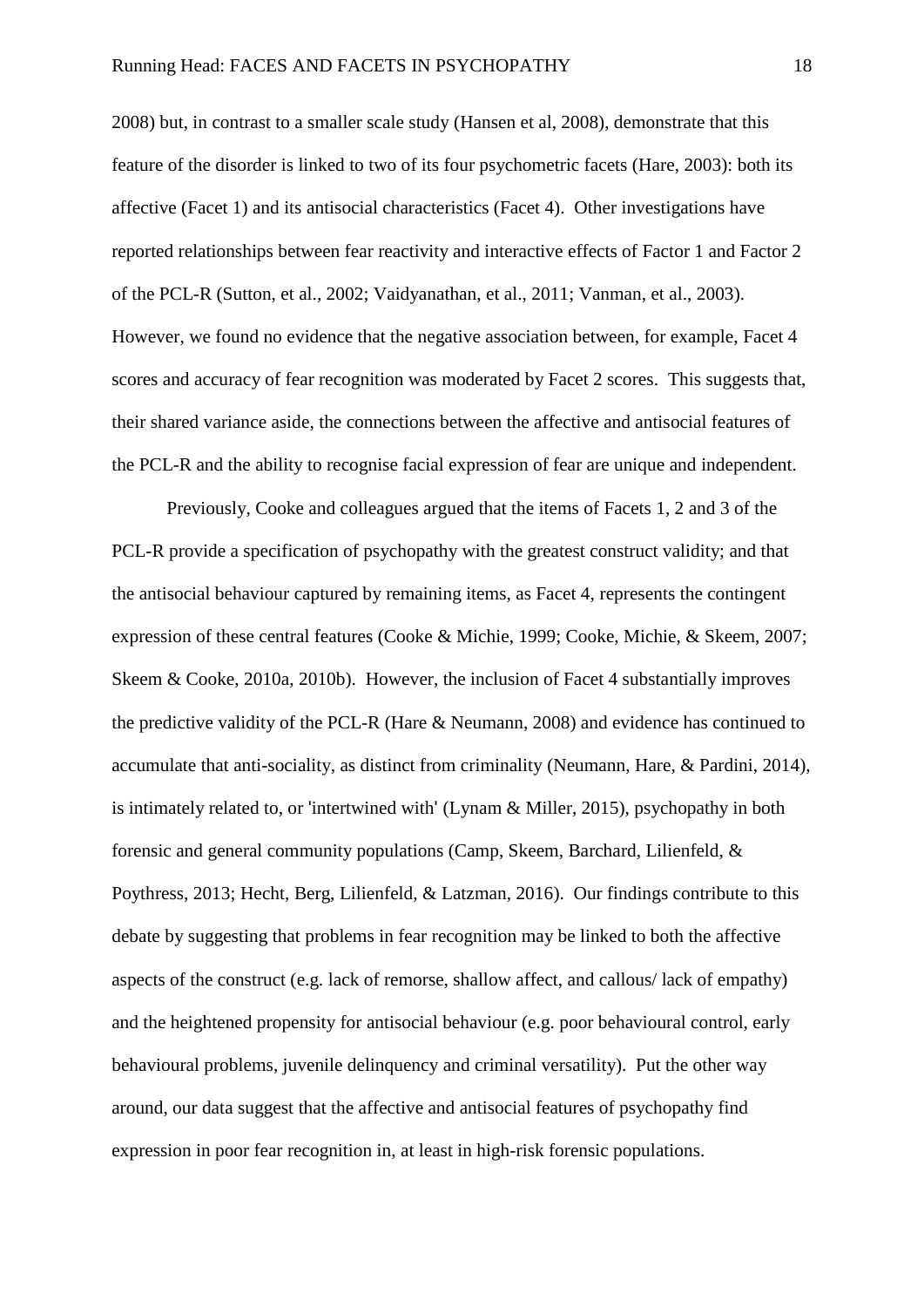Our data may also have implications for our understanding of psychopathy in terms of structural models of personality. FFM conceptions construe the construct in terms of (i) low scores on all facets of the agreeableness factor (i.e. trust, straightforwardness, altruism, compliance, modesty, tender-mindedness); (ii) low scores on the facets of the conscientiousness factor (i.e. competence, order, dutifulness, achievement striving, selfdiscipline and deliberation); plus (iii) low anxiety and high anger from the neuroticism factor; and (iv) low warmth and high assertiveness from the extraversion factor; see (Lynam  $\&$ [Miller, 2015;](#page-34-1) [Lynam & Widiger, 2001;](#page-34-2) [Miller & Lynam, 2015\)](#page-35-7). Antagonism, with disinhibition traits, collects together both diminished affect and liability for anti-sociality, and appears to be the most distinctive correlate of psychopathy [\(Gaughan, et al., 2009;](#page-31-0) [Lilienfeld,](#page-34-0)  [et al., 2015;](#page-34-0) [Miller, et al., 2016;](#page-35-2) [O'Boyle, Forsyth, Banks, Story, & White, 2015;](#page-36-7) [Seibert,](#page-38-5)  [Miller, Few, Zeichner, & Lynam, 2011\)](#page-38-5). Therefore, our findings can be re-presented to indicate that trait antagonism  $-$  as expressed in high-risk prisoners  $-$  is associated with both diminished ability to recognise facial expressions of fear and disgust.

Psychopathic individuals sometimes exhibit broader impairments in emotional recognition rather than just fear [\(Brook, et al., 2013;](#page-28-2) [Dawel, et al., 2012a;](#page-30-2) [Kosson, et al.,](#page-33-3)  [2002;](#page-33-3) [Marsh & Blair, 2008;](#page-35-6) [Pham & Philippot, 2010\)](#page-37-1). However, the consistency of such deficits is relatively low and probably confounded by cross-study differences in populations sampled and dependent measures [\(Dawel, O'Kearney, McKone, & Palermo, 2012b\)](#page-30-6). Contrary to previous reports [\(Blair, et al., 2001;](#page-27-1) [Blair, et al., 2004;](#page-28-1) [Dolan & Fullam, 2006\)](#page-31-4), we found little evidence that PCL-R facet scores were associated with the recognition accuracy for sadness or happiness. However, consistent with at least two other studies [\(Dawel, et al., 2012a;](#page-30-2) [Kosson, et al., 2002;](#page-33-3) [Suchy, Whittaker, Strassberg, & Eastvold, 2009\)](#page-38-6), we did find that higher Facet 2 and Facet 4 score went along with diminished recognition of disgust. Facial expressions of fear and disgust can be amongst the hardest to identify of the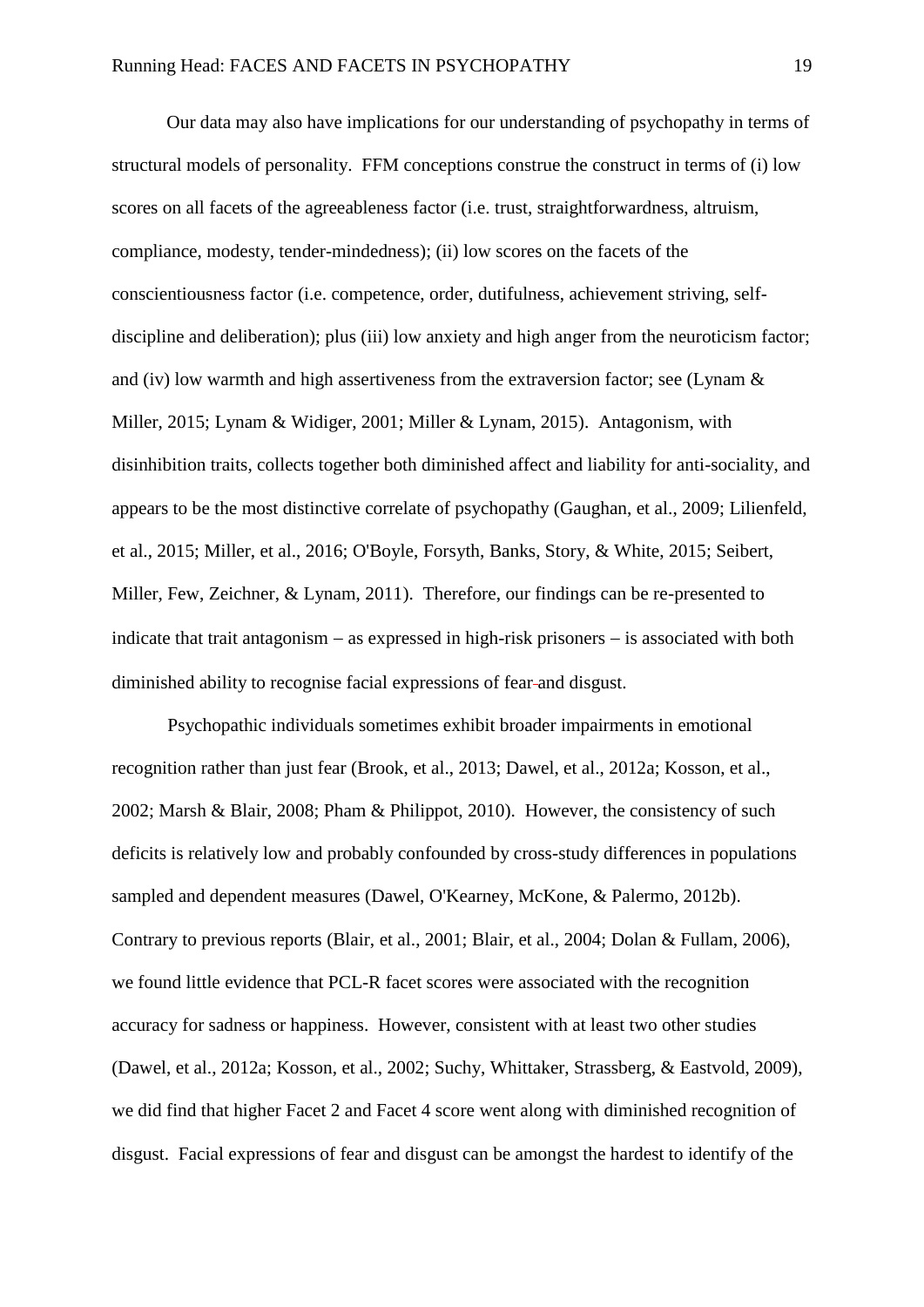basic emotions but diverge in their recognition accuracy across the lifespan [\(Calder et al.,](#page-29-6)  [2003\)](#page-29-6). They can also have opposite impacts upon psychological functions such as attention [\(Vermeulen, Godefroid, & Mermillod, 2009\)](#page-39-6) and their recognition is supported by partially dissociable neural circuits (see below) [\(Calder, Lawrence, & Young, 2001\)](#page-29-7). Disgust, as an experienced emotional state, may also contribute to the capacity to sense moral transgressions [\(Schaich Borg, Lieberman, & Kiehl, 2008;](#page-37-3) [Schnall, Haidt, Clore, & Jordan, 2008\)](#page-37-4) but see [\(Pizarro, Inbar, & Helion, 2011\)](#page-37-5). Therefore, the present data suggest that both the affective and antisocial aspects of psychopathy are linked to the suppressed recognition and, perhaps, the experience of emotional states that help to mediate moral cognition.

Finally, individuals with psychopathic traits can show diminished recognition of facial expressions of surprise [\(Blair, et al., 2004;](#page-28-1) [Dawel, et al., 2012a;](#page-30-2) [Dolan & Fullam, 2006;](#page-31-4) [Fairchild, et al., 2009\)](#page-31-5) and slightly less reliably, anger [\(Dawel, et al., 2012a\)](#page-30-2). The present data indicate opposing associations with Facet 1 and Facet 4 PCL-R scores; with the interpersonal features of psychopathy going along with enhanced recognition of surprise and anger; but the antisocial features going along with diminished recognition of surprise. Although only the latter relationship remained statistically significant following control for both clinical factors and cognitive ability, the former relationship suggests that the interpersonal characteristics of psychopathy – most obviously, the ability to con and manipulate others  $-$  is aided by an enhanced sensitivity to signals of threat or signals that other people are processing unexpected information and events. Equally, extensive antisocial histories captured by higher Facet 4 scores (e.g. poor behavioural controls) could be stronger in individuals who fail to recognise the often subtle signs of surprise in others [\(Reisenzein,](#page-37-6)  [Bordgen, Holtbernd, & Matz, 2006\)](#page-37-6), as one of several facial 'interrupt signals' for aggressive or challenging behaviour (c.f. Blair et al's Violence Inhibition Mechanism)[\(Blair, 1995\)](#page-27-2).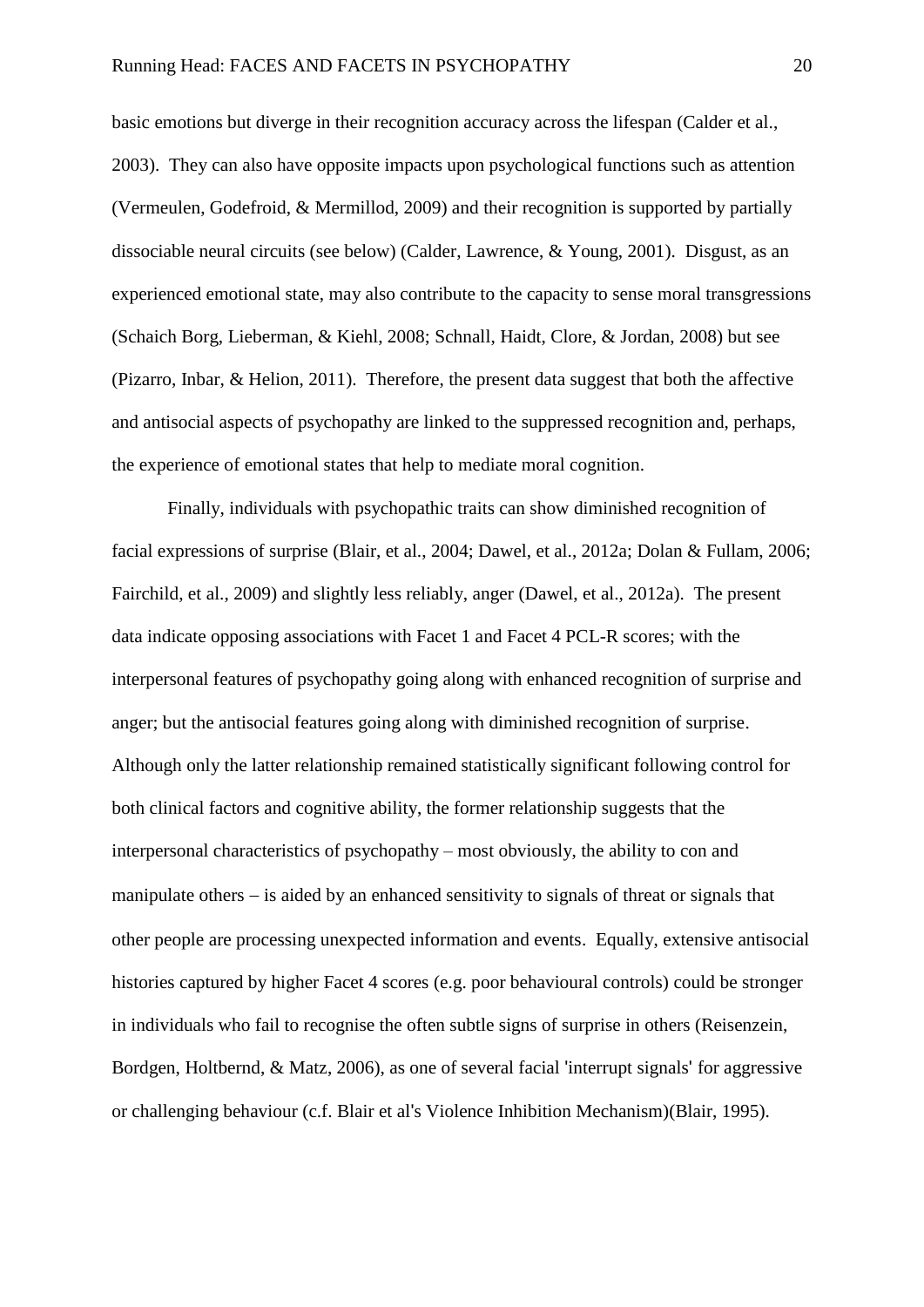Neuroimaging evidence indicates that psychopathy, as a neurodevelopmental disorder [\(Blair, 1995;](#page-27-2) [Blair, Peschardt, et al., 2006;](#page-28-0) [Carre, et al., 2013;](#page-29-2) [Gao, et al., 2009\)](#page-31-1), is associated with pathophysiological function within corticolimbic neural circuits [\(Carre, et al., 2013;](#page-29-2) [Kiehl, et al., 2004;](#page-33-4) [Seara-Cardoso & Viding, 2015\)](#page-37-0). On the one hand, diminished activity (as weaker blood-oxygenation-level-dependent; BOLD signals) within circuits organized around the amygdala appear to mediate the impoverished emotional reactivity and experience characteristic of individuals with psychopathic characteristics [\(Jones, et al., 2009\)](#page-33-0). On the other hand, heightened BOLD responses within anterior cortical systems (e.g. orbitofrontal and cingulate cortices) and sub-cortical afferent targets (e.g. the ventral striatum and amygdala) may mediate both the impulsive and poor behavioural control that characterises the disorder. However, these patterns are not consistently observed [\(Finger et al., 2011\)](#page-31-7) and can be modulated by task demands (e.g. perspective-taking). Surprisingly, the extant data tends to highlight relationships between the interpersonal style and antisocial features of psychopathy (e.g. Facet 1 and Facet 4 of the PCL-R) and BOLD signals [\(Seara-Cardoso &](#page-37-0)  [Viding, 2015\)](#page-37-0). The present data offer two boundary conditions for investigations that seek to relate psychopathic features to disrupted functioning in at least partially overlapping neural circuits: specifically, affective deficits and extensive antisocial histories may be associated with impaired fear recognition mediated by altered signalling within amygdala-based circuits [\(Adolphs, 2008\)](#page-27-6) while impaired disgust recognition mediated by functional changes in circuitry around the insula and striatum [\(Calder, et al., 2001\)](#page-29-7).

Our study's main strengths include a large cohort of 685 participants, the use of a well-validated measure of emotional recognition, and the inclusion of a large range of clinical and demography records. However, research is needed to test common relationships between the affective and antisocial dimensions of psychopathy and fear (and disgust recognition)(and antagonism) in the broader population using both facial and vocal expressions of emotion.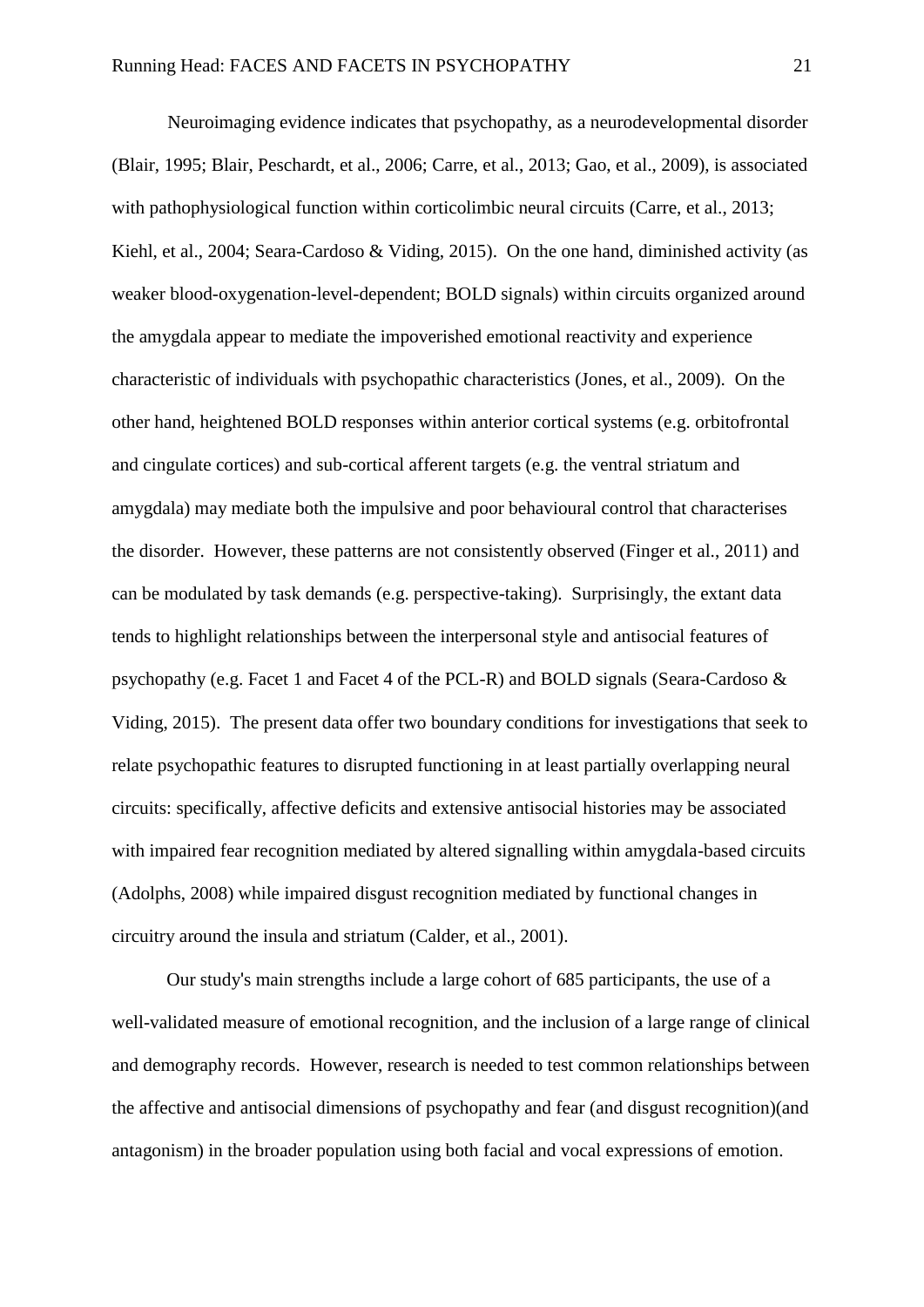However, notwithstanding these possibilities, our findings indicate that, in a sample of highrisk prisoners, the affective and antisocial aspects of psychopathy find expression in relatively poor recognition of fear and disgust in the face.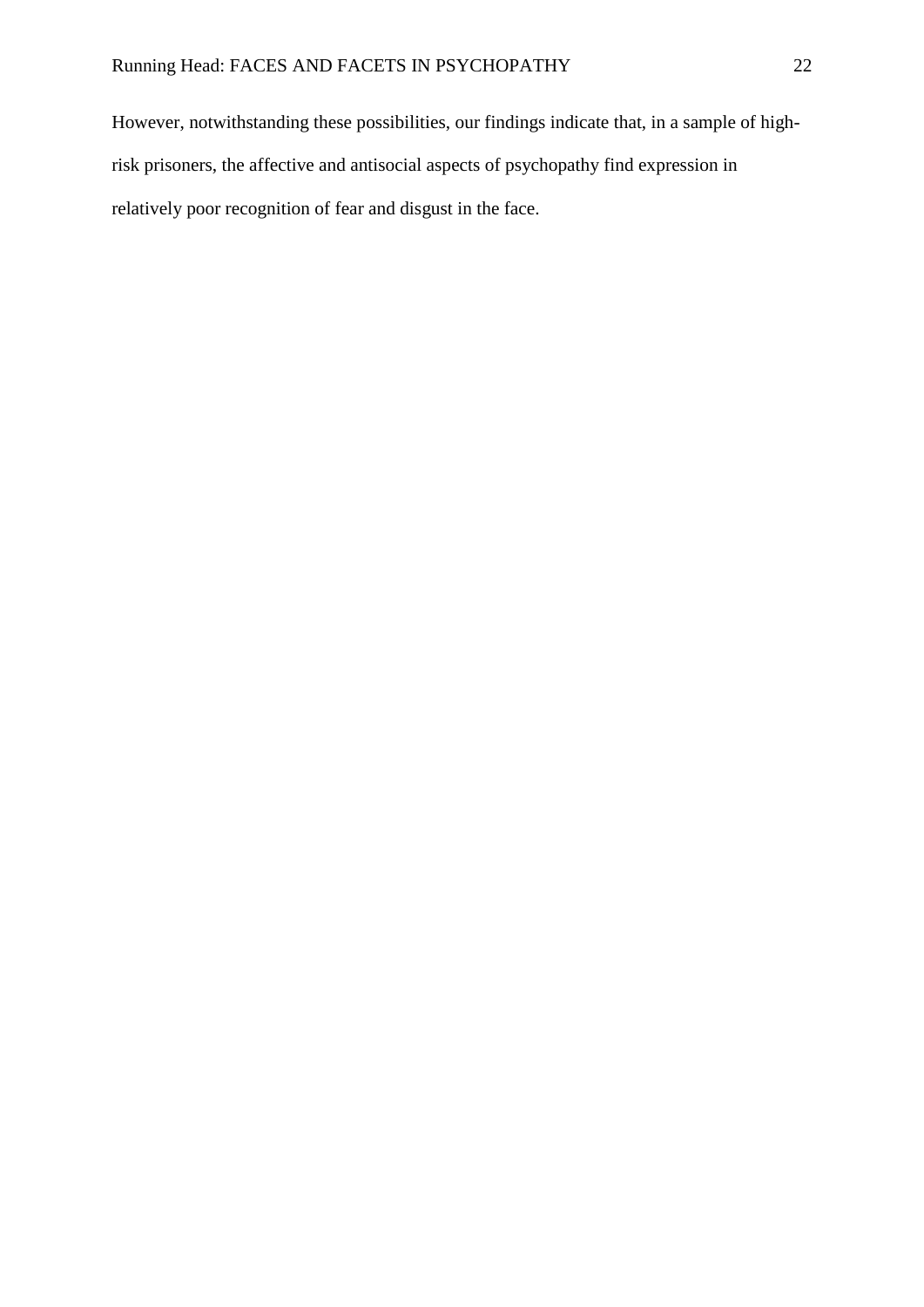**Table 1.** Demographic and criminological characteristics of 685 participants in the Prisoner Cohort Study [\(Coid, et al., 2009;](#page-29-3) [Coid, et al., 2011\)](#page-30-3) who completed as assessment of emotion recognition.

|  | п<br>п |
|--|--------|
|--|--------|

| Age group                 | 18-34<br>$\overline{\phantom{a}}$              | 508 (74.2)<br>$\overline{\phantom{a}}$ |
|---------------------------|------------------------------------------------|----------------------------------------|
|                           | 35-54<br>$\overline{\phantom{a}}$              | 140(20.4)<br>$\overline{\phantom{a}}$  |
|                           | $>55$<br>$\overline{\phantom{a}}$              | 37(5.4)<br>$\overline{\phantom{a}}$    |
| <b>Ethnic origin</b>      | White<br>$\overline{\phantom{a}}$              | 563 (82.2)<br>$\overline{\phantom{a}}$ |
|                           | <b>Black</b><br>$\overline{\phantom{a}}$       | 82 (11.9)<br>$\overline{\phantom{a}}$  |
|                           | Asian<br>$\overline{\phantom{a}}$              | 21(3.1)<br>$\overline{\phantom{a}}$    |
|                           | Other<br>$\overline{\phantom{a}}$              | 19(2.8)<br>$\overline{\phantom{a}}$    |
| <b>Marital status</b>     | Married/cohabiting<br>$\overline{\phantom{a}}$ | 270 (39.4)<br>$\overline{\phantom{a}}$ |
|                           | Single<br>$\qquad \qquad -$                    | 364(53.1)<br>$\overline{\phantom{a}}$  |
|                           | Separated/widowed<br>$\overline{\phantom{a}}$  | 51(7.5)<br>$\overline{\phantom{a}}$    |
| Social class <sup>1</sup> | I and II<br>$\overline{\phantom{a}}$           | 31(4.5)<br>$\overline{\phantom{a}}$    |
|                           | Other (III-V)<br>$\overline{\phantom{a}}$      | 652 (95.5)<br>$\overline{\phantom{a}}$ |
| IQ                        | $<$ 69<br>$\overline{\phantom{a}}$             | 46(6.9)<br>$\qquad \qquad -$           |
|                           | 70-79<br>$\overline{\phantom{a}}$              | 123 (18.6)<br>$\overline{\phantom{a}}$ |
|                           | 80-89<br>$\overline{\phantom{a}}$              | 169(25.6)<br>$\overline{\phantom{a}}$  |
|                           | 90-109                                         | 257 (38.9)<br>$\overline{\phantom{a}}$ |
|                           | 110-119<br>$\qquad \qquad -$                   | 45(6.8)<br>$\overline{\phantom{a}}$    |
|                           | $-$ >120                                       | 21(3.2)<br>$\sim$                      |
| <b>Handed</b>             | - Right                                        | 573 (84.9)<br>$\blacksquare$           |
|                           | - Left                                         | 93 (13.8)<br>$\blacksquare$            |
| <b>Index Offence</b>      | - violent                                      | 297 (43.4)<br>$\overline{\phantom{a}}$ |
|                           | - sexual                                       | 125(18.3)<br>$\overline{\phantom{a}}$  |
|                           |                                                |                                        |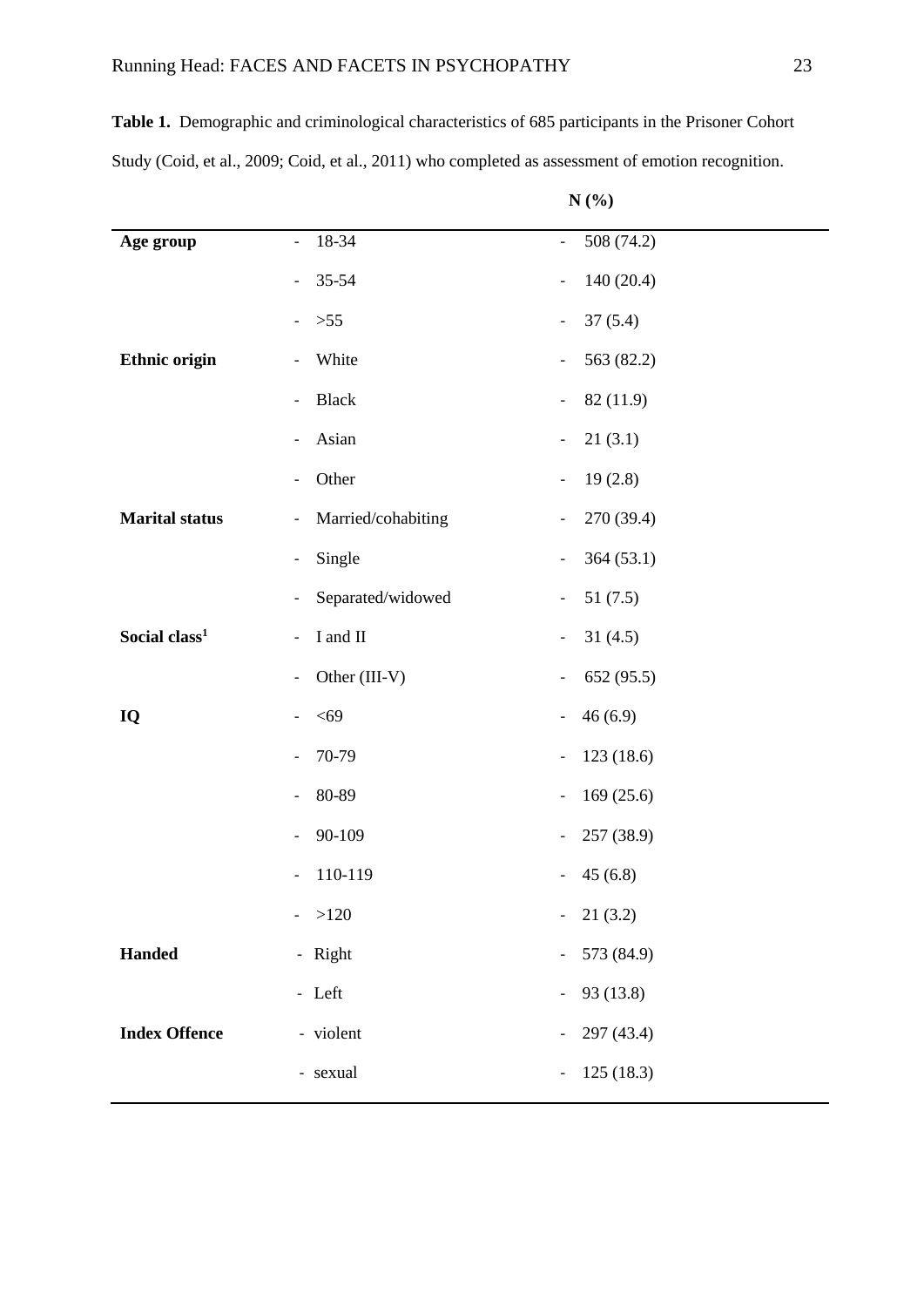*Note*: <sup>1</sup>Occupational social class was coded into one of seven groups: professional (I), managerial/ technical (II), skilled non-manual (IIINM), skilled manual (IIIM), semiskilled (IV), unskilled (V), and undetermined.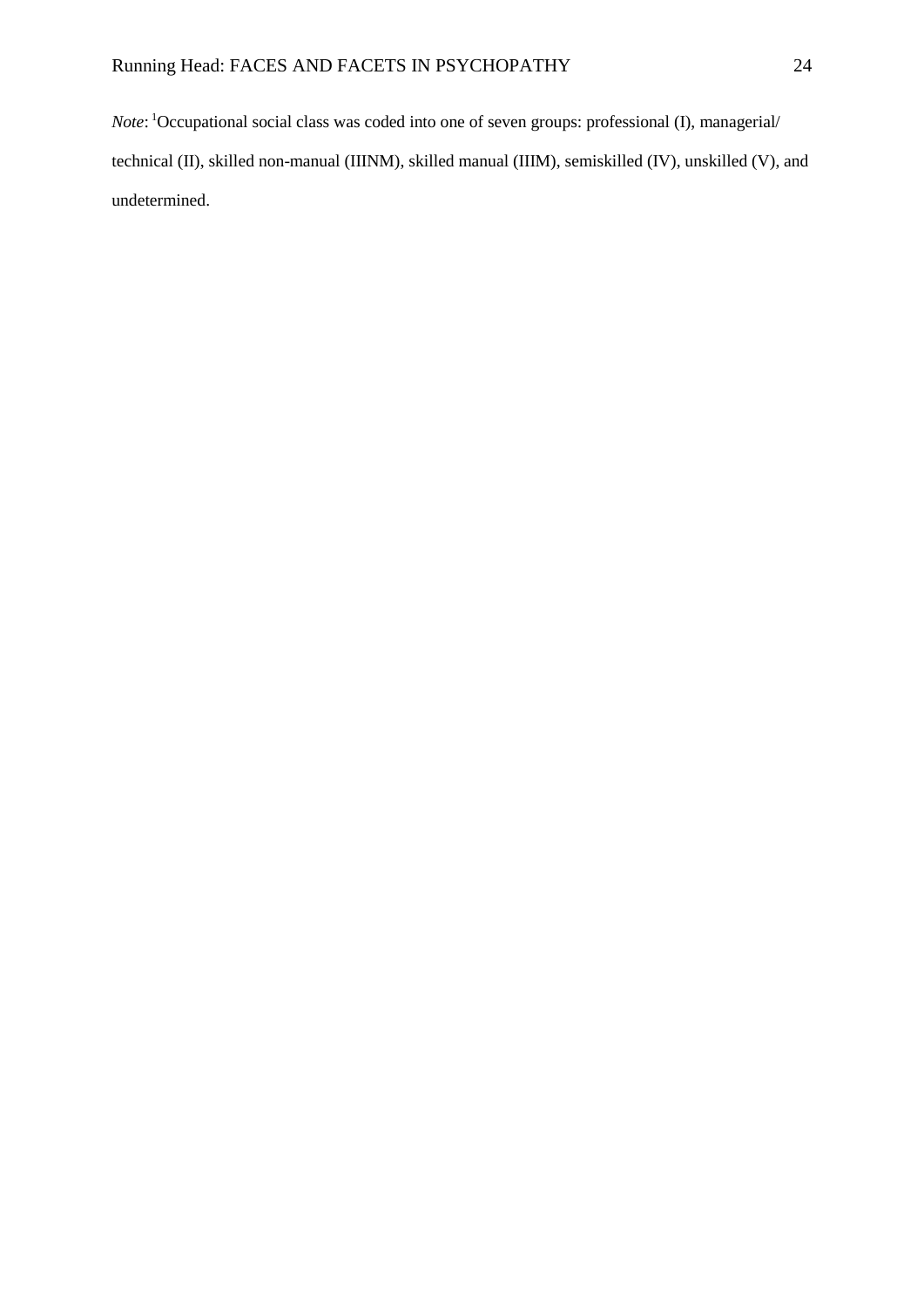**Table 2.** Clinical features of 685 participants in the Prisoner Cohort Study [\(Coid, et al.,](#page-29-3) 

[2009;](#page-29-3) [Coid, et al., 2011\)](#page-30-3) who completed an assessment of emotion recognition.

|                                          |                                 | N(%)         |
|------------------------------------------|---------------------------------|--------------|
| <b>Mental illness</b>                    | - Psychosis                     | $-62(0.1)$   |
|                                          | - Depression                    | $-222(32.4)$ |
| <b>Personality disorder</b> - Antisocial |                                 | $-450(66.2)$ |
|                                          | - Borderline                    | $-136(20.0)$ |
|                                          | - Paranoid                      | $-161(23.7)$ |
|                                          | - Narcissistic                  | $-64(9.4)$   |
|                                          | - Schizoid                      | $-42(6.2)$   |
|                                          | - Obsessive compulsive          | $-41(6.0)$   |
|                                          | - Schizotypal                   | $-21(3.1)$   |
|                                          | - Other (Dependent, Histrionic) | $-12(1.7)$   |
| <b>Addiction</b>                         | - alcohol                       | $-153(22.4)$ |
|                                          | - drugs                         | $-262(38.6)$ |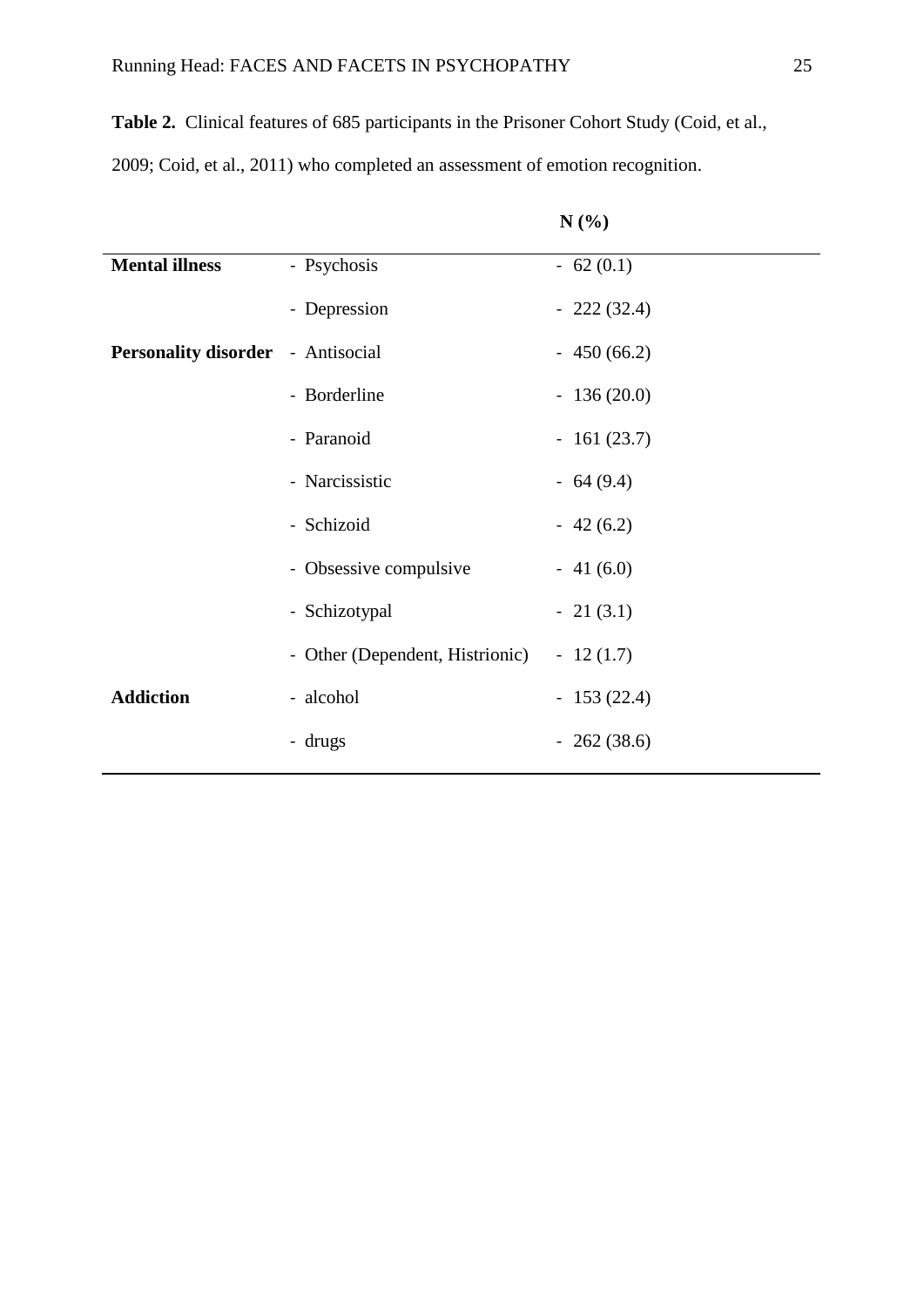| <b>Table 3.</b> Bivariate correlations between four facets of the PCL-R psychopathy and   |
|-------------------------------------------------------------------------------------------|
| recognition accuracy for the 6 basic emotions (Ekman & Friesen, 1976) in 685 participants |
| from the Prisoner Cohort Study (Coid, et al., 2009; Coid, et al., 2011).                  |

|           | Facet 1          | Facet 2           | Facet 3           | Facet 4           |  |
|-----------|------------------|-------------------|-------------------|-------------------|--|
| Fear      | $-0.03$          | $-0.13^{#}$       | $-0.02$           | $-0.10^{\dagger}$ |  |
| Anger     | $0.08^{\dagger}$ | $-0.01$           | 0.01              | $-0.02$           |  |
| Disgust   | 0.05             | $-0.08^{\dagger}$ | $-0.04$           | $-0.12^{#}$       |  |
| Surprise  | 0.03             | $-0.06$           | $-0.08^{\dagger}$ | $-0.12^{+}$       |  |
| Happiness | 0.02             | $-0.02$           | $-0.05$           | $-0.05$           |  |
| Sadness   | 0.03             | 0.03              | $-0.01$           | $-0.03$           |  |
|           |                  |                   |                   |                   |  |

*Note*: #  $p < 0.001$ ,  $\neq p < 0.01$ , †  $p < 0.05$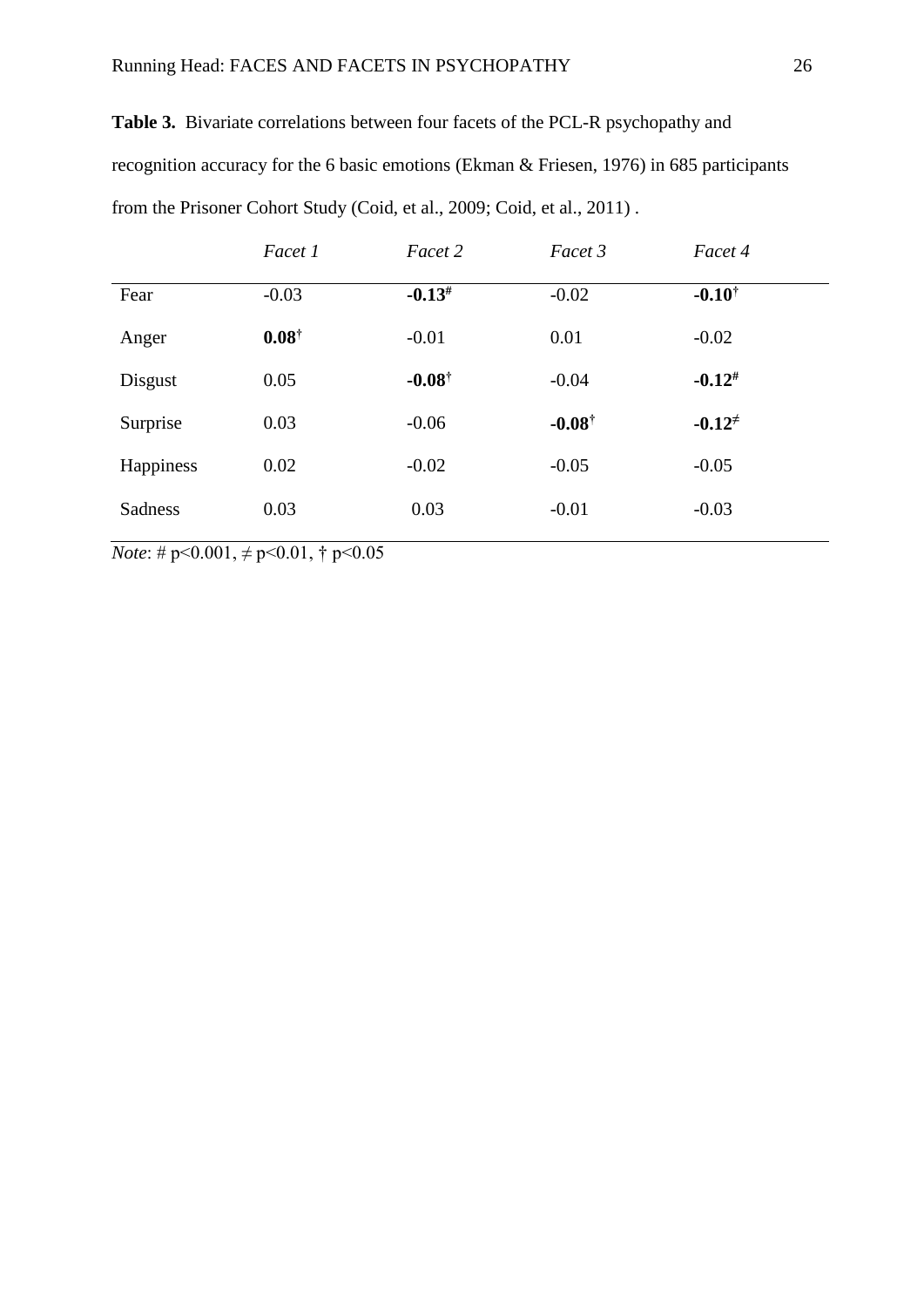|                  | Facet 1                     | Facet 2                 | Facet 3         | Facet 4                    | $R^2$  |
|------------------|-----------------------------|-------------------------|-----------------|----------------------------|--------|
| Fear             | 0.04(0.04)                  | $-0.12(0.04)$           | 0.07(0.04)      | $-0.06(0.03)$              | 0.0267 |
|                  | $(-0.04, 0.11)$             | $(-0.19, -0.06)^{\#}$   | (0.00, 0.14)    | $(-0.12, -0.01)^{\dagger}$ |        |
| Anger            | 0.08(0.03)                  | $-0.04(0.03)$           | 0.01(0.03)      | $-0.01(0.02)$              | 0.0093 |
|                  | $(0.02, 0.14)$ <sup>†</sup> | $(-0.09, 0.02)$         | $(-0.04, 0.07)$ | $(-0.05, 0.03)$            |        |
| <b>Disgust</b>   | 0.12(0.04)                  | $-0.10(0.04)$           | 0.03(0.04)      | $-0.08(0.03)$              | 0.0237 |
|                  | $(0.04, 0.20)^{\neq}$       | $(-0.17, -0.02)^{\neq}$ | $(-0.04, 0.11)$ | $(-0.13, -0.02)^{\neq}$    |        |
| <b>Surprise</b>  | 0.09(0.04)                  | $-0.05(0.04)$           | $-0.02(0.04)$   | $-0.06(0.03)$              | 0.0192 |
|                  | $(0.01, 0.17)^{\dagger}$    | $(-0.13, 0.02)$         | $(-0.09, 0.06)$ | $(-0.12, -0.00)^{\dagger}$ |        |
| <b>Happiness</b> | 0.05(0.04)                  | $-0.01(0.04)$           | $-0.03(0.04)$   | $-0.02(0.03)$              | 0.0043 |
|                  | $(-0.04, 0.14)$             | $(-0.09, 0.07)$         | $(-0.11, 0.05)$ | $(-0.08, 0.04)$            |        |
| <b>Sadness</b>   | 0.03(0.04)                  | 0.02(0.04)              | $-0.00(0.04)$   | $-0.02(0.03)$              | 0.0022 |
|                  | $(-0.05, 0.11)$             | $(-0.05, 0.10)$         | $(-0.08, 0.07)$ | $(-0.08, 0.04)$            |        |

**Table 4.** Associations between 4 facets of the PCL-R (Hare, 2003) and emotion recognition in 685 participants of the Prisoner Cohort Study (Coid et al., 2009; Coid et al., 2011).

*Note 1*:  $\# p \le 0.001$ ,  $\neq p \le 0.01$ ,  $\dagger p \le 0.05$ 

*Note 2*: Proportionate recognition scores for each emotion are entered as outcome variables in separate models, with facets entered simultaneously as predictors. We report *β*-coefficients, standard error (SES), 95% Confidence Intervals (CI) and *R*<sup>2</sup> for each model.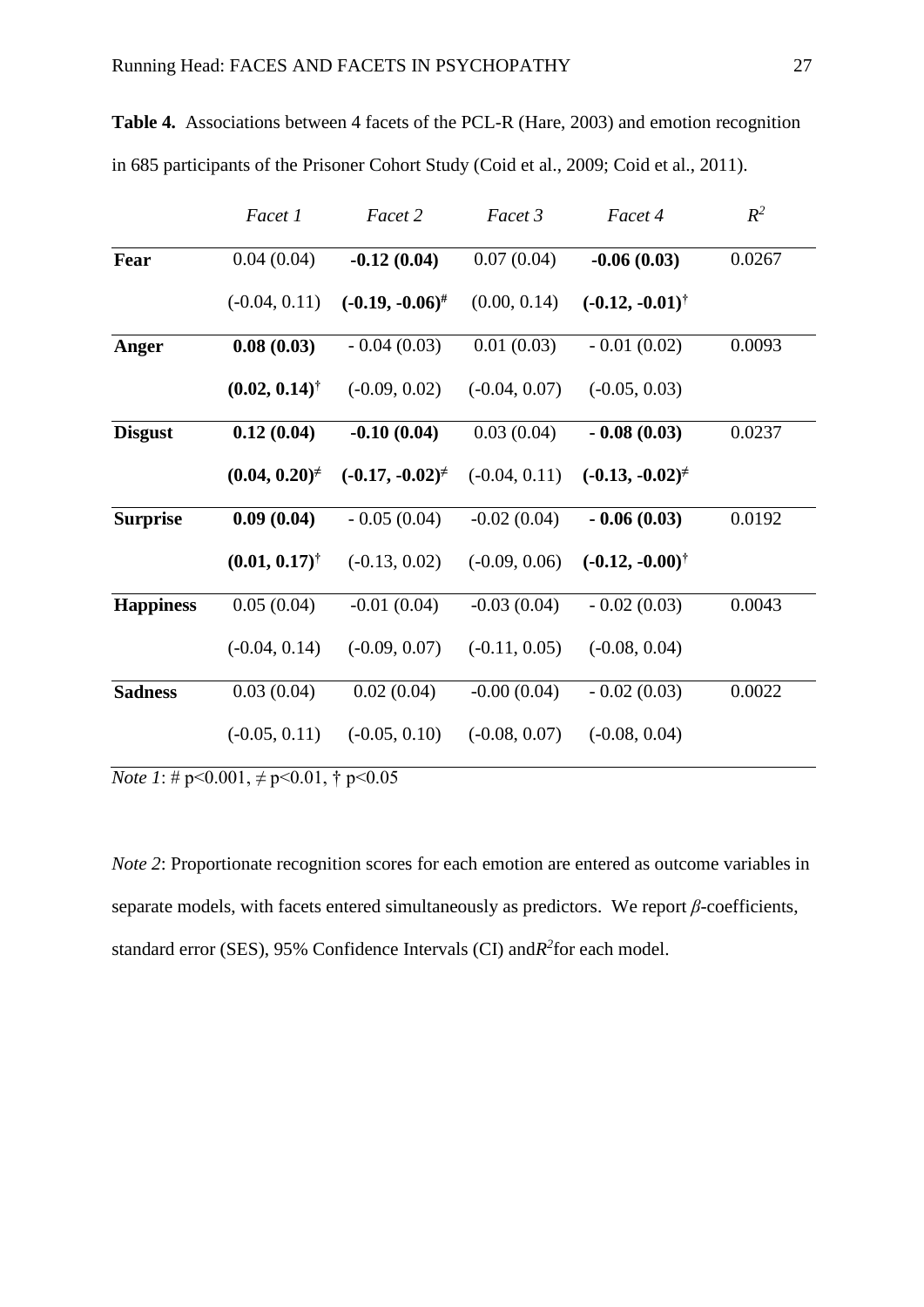#### **References**

- <span id="page-27-6"></span>Adolphs, R. (2008). Fear, faces, and the human amygdala. *Current Opinion in Neurobiology, 18*(2), 166-172.<https://doi.org/10.1016/j.conb.2008.06.006>
- <span id="page-27-0"></span>Baskin-Sommers, A. R., Brazil, I. A., Ryan, J., Kohlenberg, N. J., Neumann, C. S., & Newman, J. P. (2015). Mapping the association of global executive functioning onto diverse measures of psychopathic traits. *Personality Disorders: Theory, Research, and Treatment., 6*(4), 336-346. [https://doi.org/10.1037/per0000125.](https://doi.org/10.1037/per0000125) Epub 2015 May 25.
- <span id="page-27-2"></span>Blair, R. J. (1995). A cognitive developmental approach to mortality: investigating the psychopath. *Cognition, 57*(1), 1-29. [https://doi.org/10.1016/0010-0277\(95\)00676-P](https://doi.org/10.1016/0010-0277(95)00676-P)
- <span id="page-27-3"></span>Blair, R. J. (2003). Facial expressions, their communicatory functions and neuro-cognitive substrates. *Philosophical Transactions of the Royal Society B, 358*(1431), 561-572. <https://doi.org/10.1098/rstb.2002.1220>
- <span id="page-27-5"></span>Blair, R. J. (2005). Responding to the emotions of others: dissociating forms of empathy through the study of typical and psychiatric populations. *Consciousness and Cognition, 14*(4), 698-718. <https://doi.org/10.1016/j.concog.2005.06.004>
- <span id="page-27-4"></span>Blair, R. J. (2013). Commentary: disregard for others: empathic dysfunction or emotional volatility? The relationship with future antisocial behavior - reflections on Rhee et al. (2013). *Journal of Child Psychology and Psychiatry, 54*(2), 167-168. <https://doi.org/10.1111/jcpp.12026>
- <span id="page-27-1"></span>Blair, R. J., Colledge, E., Murray, L., & Mitchell, D. G. (2001). A selective impairment in the processing of sad and fearful expressions in children with psychopathic tendencies. *Journal of Abnormal Child Psychology, 29*(6), 491-498. <https://doi.org/10.1023/A:1012225108281>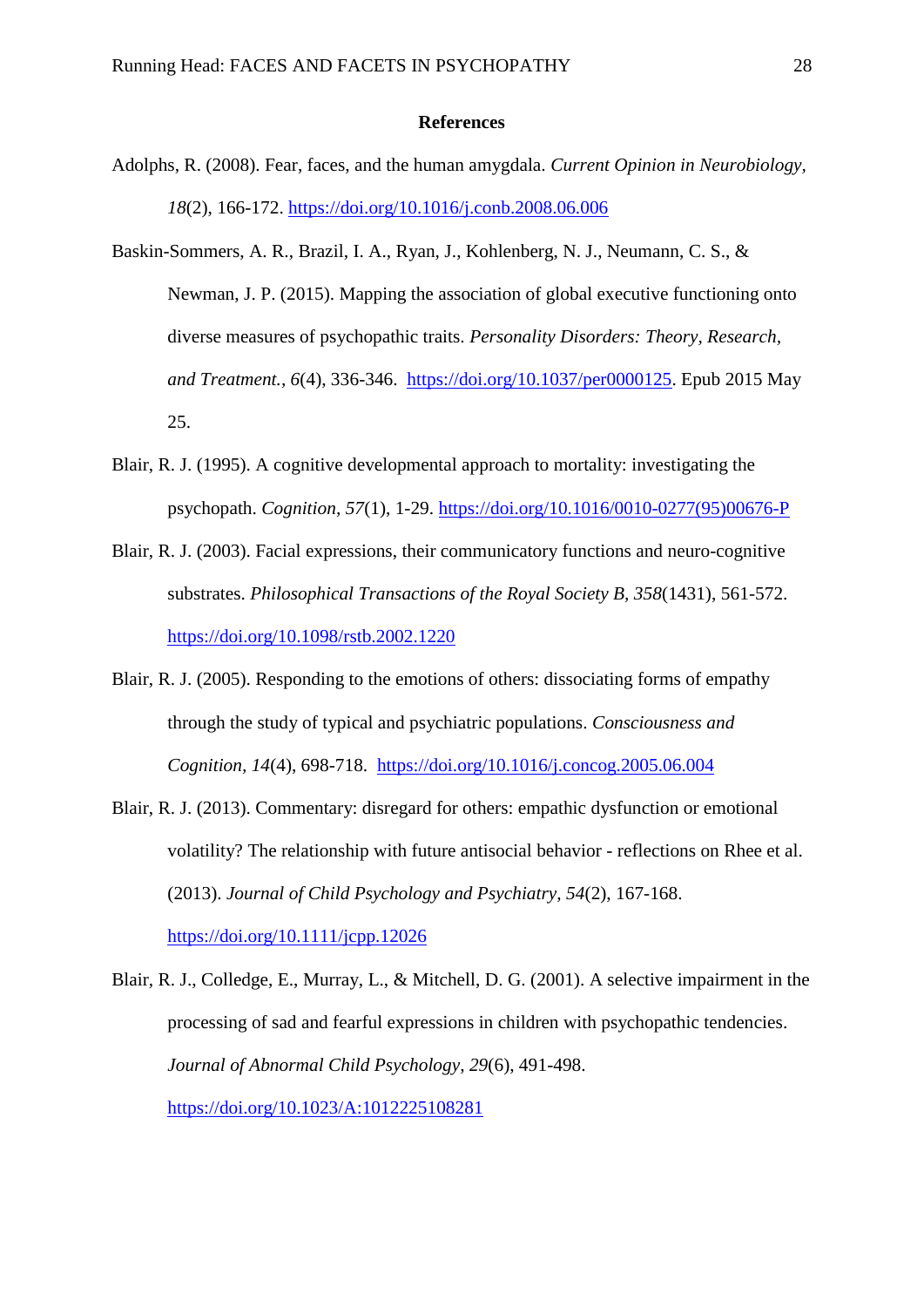- <span id="page-28-4"></span>Blair, R. J., Jones, L., Clark, F., & Smith, M. (1997). The psychopathic individual: a lack of responsiveness to distress cues? *Psychophysiology, 34*(2), 192-198. <https://doi.org/10.1111/j.1469-8986.1997.tb02131.x>
- <span id="page-28-1"></span>Blair, R. J., Mitchell, D. G. V., Peschardt, K. S., Colledge, E., Leonard, R. A., Shinee, J. H., . . . Perrett, D. I. (2004). Reduced sensitivity to others' fearful expressions in psychopathic individuals. *Personality and Individual Differences, 37*(6), 1111-1122. <https://doi.org/10.1016/j.paid.2003.10.008>
- <span id="page-28-0"></span>Blair, R. J., Peschardt, K. S., Budhani, S., Mitchell, D. G., & Pine, D. S. (2006). The development of psychopathy. *Journal of Child Psychology and Psychiatry, 47*(3-4), 262-276. <https://doi.org/10.1111/j.1469-7610.2006.01596.x>
- <span id="page-28-5"></span>Blair, R. J., Richell, R. A., Mitchell, D. G., Leonard, A., Morton, J., & Blair, R. J. (2006). They know the words, but not the music: affective and semantic priming in individuals with psychopathy. *Biological Psychology, 73*(2), 114-123. <https://doi.org/10.1016/j.biopsycho.2005.12.006>
- <span id="page-28-3"></span>Bradley, K. A., McDonell, M. B., Bush, K., Kivlahan, D. R., Diehr, P., & Fihn, S. D. (1998). The AUDIT alcohol consumption questions: reliability, validity, and responsiveness to change in older male primary care patients. *Alcoholism: Clinical and Experimental Research, 22*(8), 1842-1849.<https://doi.org/10.1111/j.1530-0277.1998.tb03991.x>
- <span id="page-28-2"></span>Brook, M., Brieman, C. L., & Kosson, D. S. (2013). Emotion processing in Psychopathy Checklist-assessed psychopathy: a review of the literature. *Clinical Psychology Review, 33*(8), 979-995.<https://doi.org/10.1016/j.cpr.2013.07.008>
- <span id="page-28-6"></span>Burley, D. T., Gray, N. S., & Snowden, R. J. (2017). As Far as the Eye Can See: Relationship between Psychopathic Traits and Pupil Response to Affective Stimuli. *PLoS One, 12*(1), e0167436. <https://doi.org/10.1371/journal.pone.0167436>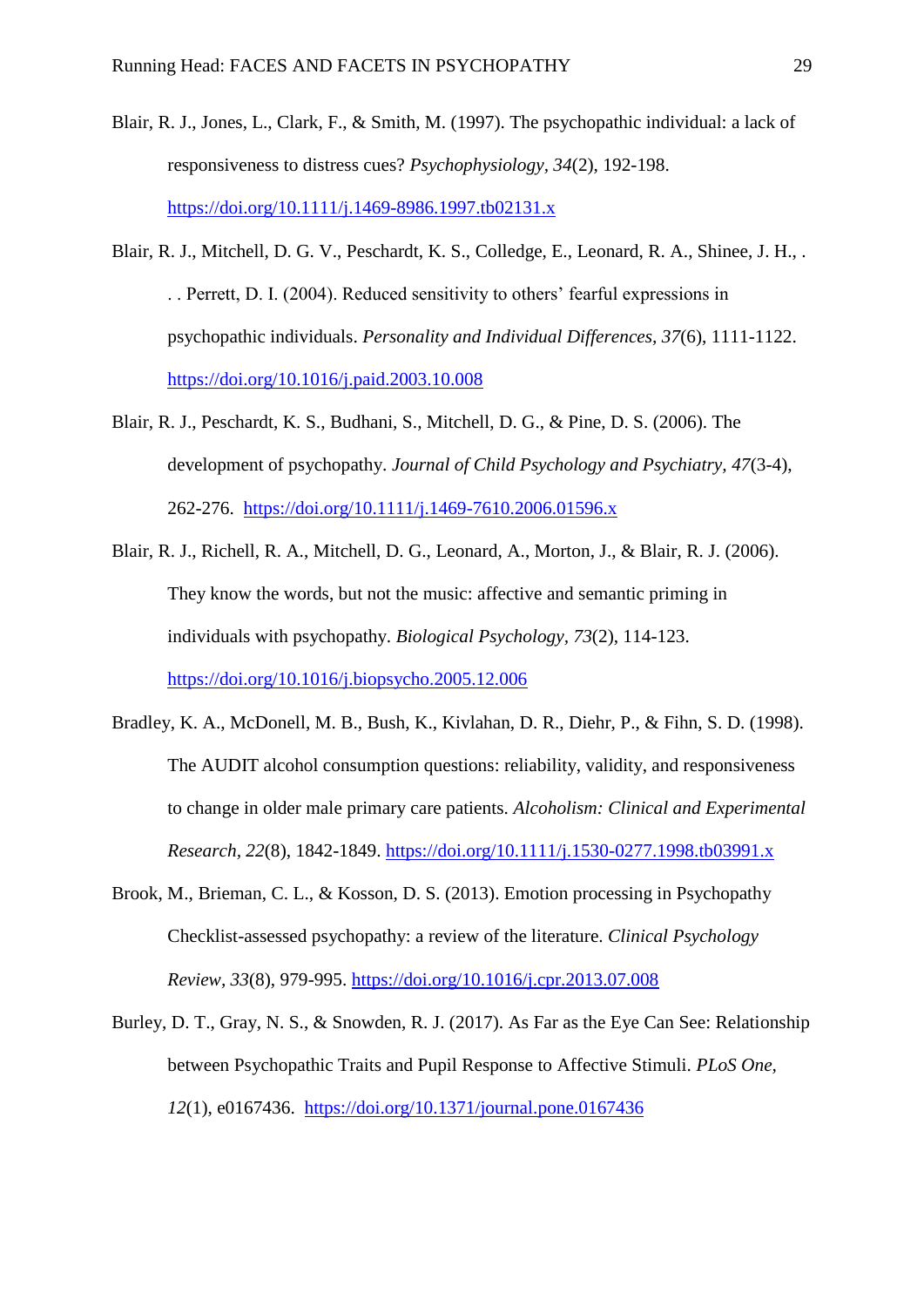- <span id="page-29-6"></span>Calder, A. J., Keane, J., Manly, T., Sprengelmeyer, R., Scott, S., Nimmo-Smith, I., & Young, A. W. (2003). Facial expression recognition across the adult life span. *Neuropsychologia, 41*(2), 195-202. [https://doi.org/10.1016/S0028-3932\(02\)00149-5](https://doi.org/10.1016/S0028-3932(02)00149-5)
- <span id="page-29-7"></span>Calder, A. J., Lawrence, A. D., & Young, A. W. (2001). Neuropsychology of fear and loathing. *Nature Reviews Neuroscience, 2*(5), 352-363. <https://doi.org/10.1038/35072584>
- <span id="page-29-5"></span>Camp, J. P., Skeem, J. L., Barchard, K., Lilienfeld, S. O., & Poythress, N. G. (2013). Psychopathic predators? Getting specific about the relation between psychopathy and violence. *Journal of Consulting and Clinical Psychology, 81*(3), 467-480. <https://doi.org/10.1037/a0031349>
- <span id="page-29-2"></span>Carre, J. M., Hyde, L. W., Neumann, C. S., Viding, E., & Hariri, A. R. (2013). The neural signatures of distinct psychopathic traits. *Social Neuroscience, 8*(2), 122-135. <https://doi.org/10.1080/17470919.2012.703623>
- <span id="page-29-4"></span>Chan, S. W., Goodwin, G. M., & Harmer, C. J. (2007). Highly neurotic never-depressed students have negative biases in information processing. *Psychological Medicine, 37*(9), 1281-1291. <https://doi.org/10.1017/S0033291707000669>
- <span id="page-29-0"></span>Cleckley, H. M. (1976). *The mask of sanity*. St Louis, MO: Mosby.
- <span id="page-29-1"></span>Coid, J. W., Freestone, M., & Ullrich, S. (2012). Subtypes of psychopathy in the British household population: findings from the national household survey of psychiatric morbidity. *Social Psychiatry and Psychiatric Epidemiology, 47*(6), 879-891. <https://doi.org/10.1007/s00127-011-0395-3>
- <span id="page-29-3"></span>Coid, J. W., Yang, M., Ullrich, S., Zhang, T., Sizmur, S., Roberts, C., . . . Rogers, R. D. (2009). Gender differences in structured risk assessment: comparing the accuracy of five instruments. *Journal of Consulting and Clinical Psychology, 77*(2), 337-348. <https://doi.org/10.1037/a0015155>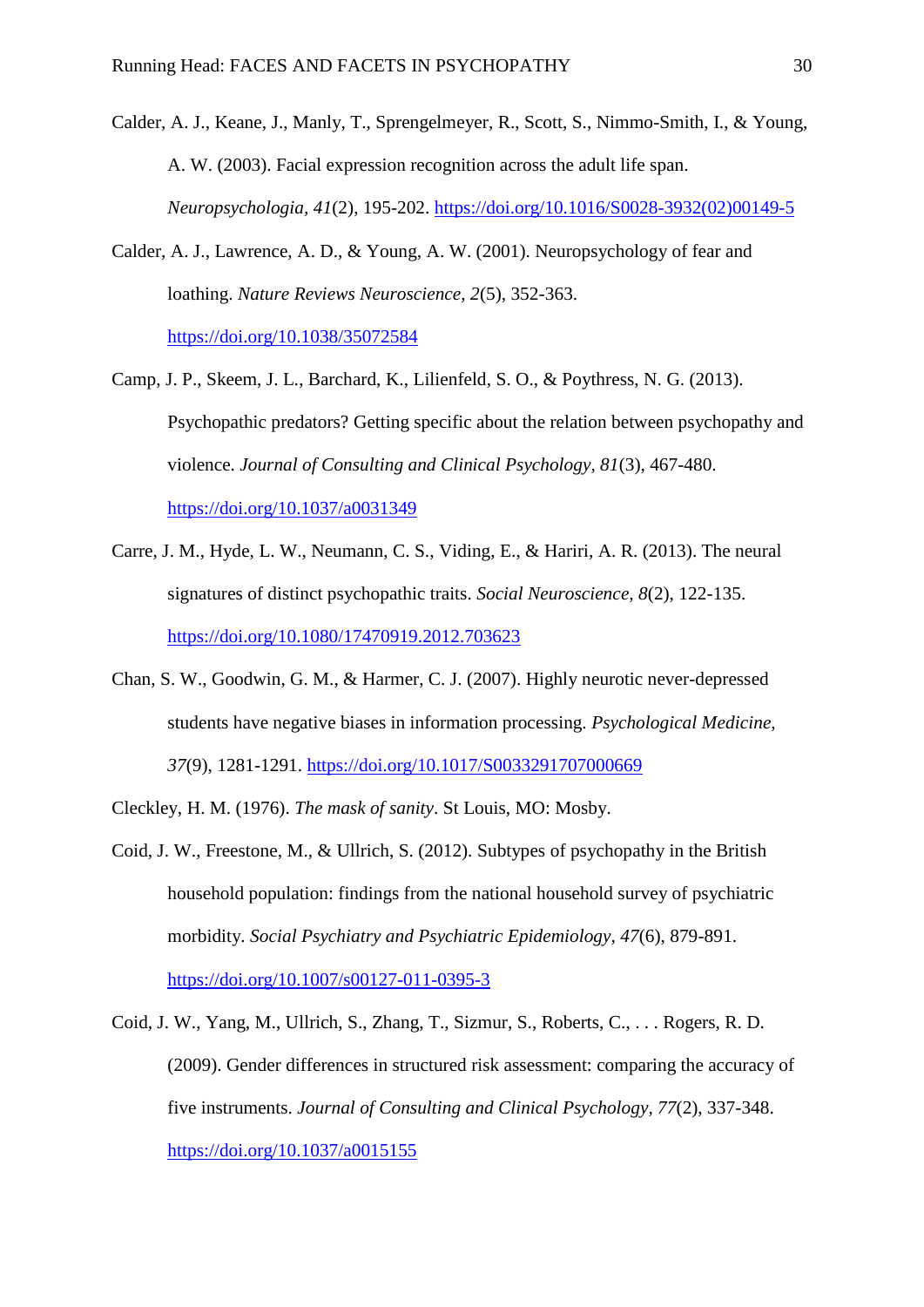- <span id="page-30-3"></span>Coid, J. W., Yang, M., Ullrich, S., Zhang, T. Q., Sizmur, S., Farrington, D., & Rogers, R. (2011). Most items in structured risk assessment instruments do not predict violence. *Journal of Forensic Psychiatry & Psychology, 22*(1), 3-21. <https://doi.org/10.1080/14789949.2010.495990>
- <span id="page-30-0"></span>Cooke, D. J., & Michie, C. (1999). Psychopathy across cultures: North America and Scotland compared. *Journal of Abnormal Psychology, 108*(1), 58-68. <https://doi.org/10.1037/0021-843X.108.1.58>
- <span id="page-30-5"></span>Cooke, D. J., Michie, C., & Skeem, J. (2007). Understanding the structure of the psychopathy checklist - revised: an exploration of methodological confusion. *British Journal of Psychiatry Special Article, 49*, s39-50.<https://doi.org/10.1192/bjp.190.5.s39>
- <span id="page-30-4"></span>Copas, J., & Marshall, P. (1998). The offender group reconviction scale: a statistical reconviction score for use by probation officers. *Journal of the Royal Statistical Society: Series C (Applied Statistics), 47*(1), 159-171. [https://doi.org/10.1111/1467-](https://doi.org/10.1111/1467-9876.00104) [9876.00104](https://doi.org/10.1111/1467-9876.00104)
- <span id="page-30-1"></span>Davis, M. (1998). Anatomic and physiologic substrates of emotion in an animal model. *Journal of Clinical Neurophysiology, 15*(5), 378-387.
- <span id="page-30-2"></span>Dawel, A., O'Kearney, R., McKone, E., & Palermo, R. (2012a). Not just fear and sadness: meta-analytic evidence of pervasive emotion recognition deficits for facial and vocal expressions in psychopathy. *Neuroscience Biobehavioral Review, 36*(10), 2288-2304. <https://doi.org/10.1016/j.neubiorev.2012.08.006>
- <span id="page-30-6"></span>Dawel, A., O'Kearney, R., McKone, E., & Palermo, R. (2012b). Not just fear and sadness: meta-analytic evidence of pervasive emotion recognition deficits for facial and vocal expressions in psychopathy. *Neurosci Biobehav Rev, 36*(10), 2288-2304.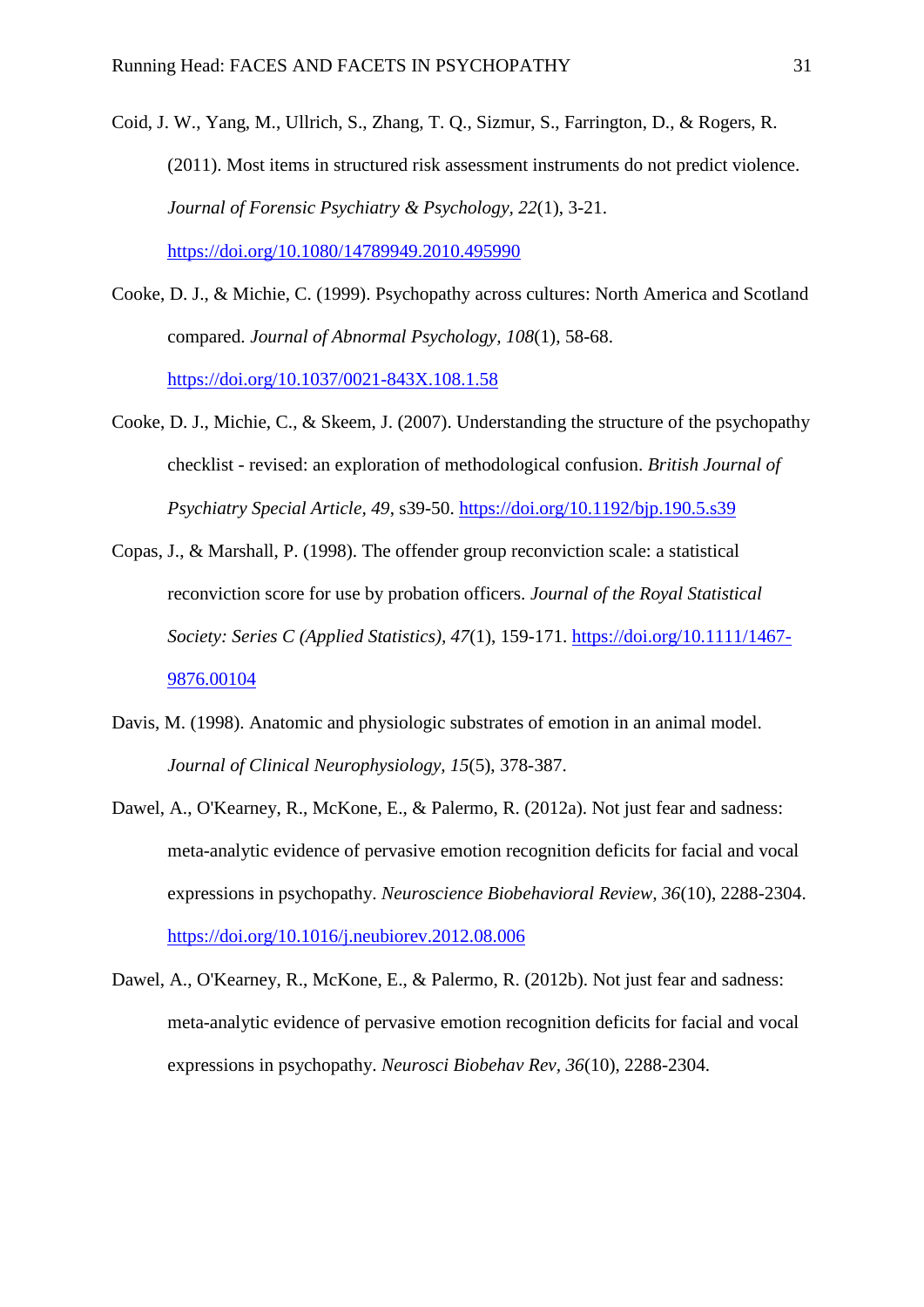- <span id="page-31-4"></span>Dolan, M., & Fullam, R. (2006). Face affect recognition deficits in personality-disordered offenders: association with psychopathy. *Psychological Medicine, 36*(11), 1563-1569. <https://doi.org/10.1017/S0033291706008634>
- <span id="page-31-6"></span>Ekman, P., & Friesen, W. V. (1976). *Pictures of facial affect.* Palo Alto, Calif.
- <span id="page-31-5"></span>Fairchild, G., Van Goozen, S. H., Calder, A. J., Stollery, S. J., & Goodyer, I. M. (2009). Deficits in facial expression recognition in male adolescents with early-onset or adolescence-onset conduct disorder. *Journal of Child Psychology and Psychiatry, 50*(5), 627-636. <https://doi.org/10.1111/j.1469-7610.2008.02020.x>
- <span id="page-31-7"></span>Finger, E. C., Marsh, A. A., Blair, K. S., Reid, M. E., Sims, C., Ng, P., . . . Blair, R. J. (2011). Disrupted reinforcement signaling in the orbitofrontal cortex and caudate in youths with conduct disorder or oppositional defiant disorder and a high level of psychopathic traits. [Research Support, N.I.H., Intramural
- Research Support, Non-U.S. Gov't]. *American Journal of Psychiatry, 168*(2), 152-162. <https://doi.org/10.1176/appi.ajp.2010.10010129>
- <span id="page-31-3"></span>First, M. B., Spitzer, R., Gibbon, M., & Williams, J. (1997). *Structured Clinical Interview for DSM-IV. Patient Edition*. Washington DC: American Psychiatric Press Inc.
- <span id="page-31-1"></span>Gao, Y., Glenn, A. L., Schug, R. A., Yang, Y., & Raine, A. (2009). The neurobiology of psychopathy: a neurodevelopmental perspective. *Canadian Journal of Psychiatry, 54*(12), 813-823. <https://doi.org/10.1177/070674370905401204>
- <span id="page-31-0"></span>Gaughan, E. T., Miller, J. D., Pryor, L. R., & Lynam, D. R. (2009). Comparing two alternative measures of general personality in the assessment of psychopathy: a test of the NEO PI-R and the MPQ. *Journal of Personality, 77*(4), 965-996. <https://doi.org/10.1111/j.1467-6494.2009.00571.x>
- <span id="page-31-2"></span>Hare, R. D. (1991). *The Hare Psychpathy Checklist-Revised*. Toronto: Multi-Health Systems.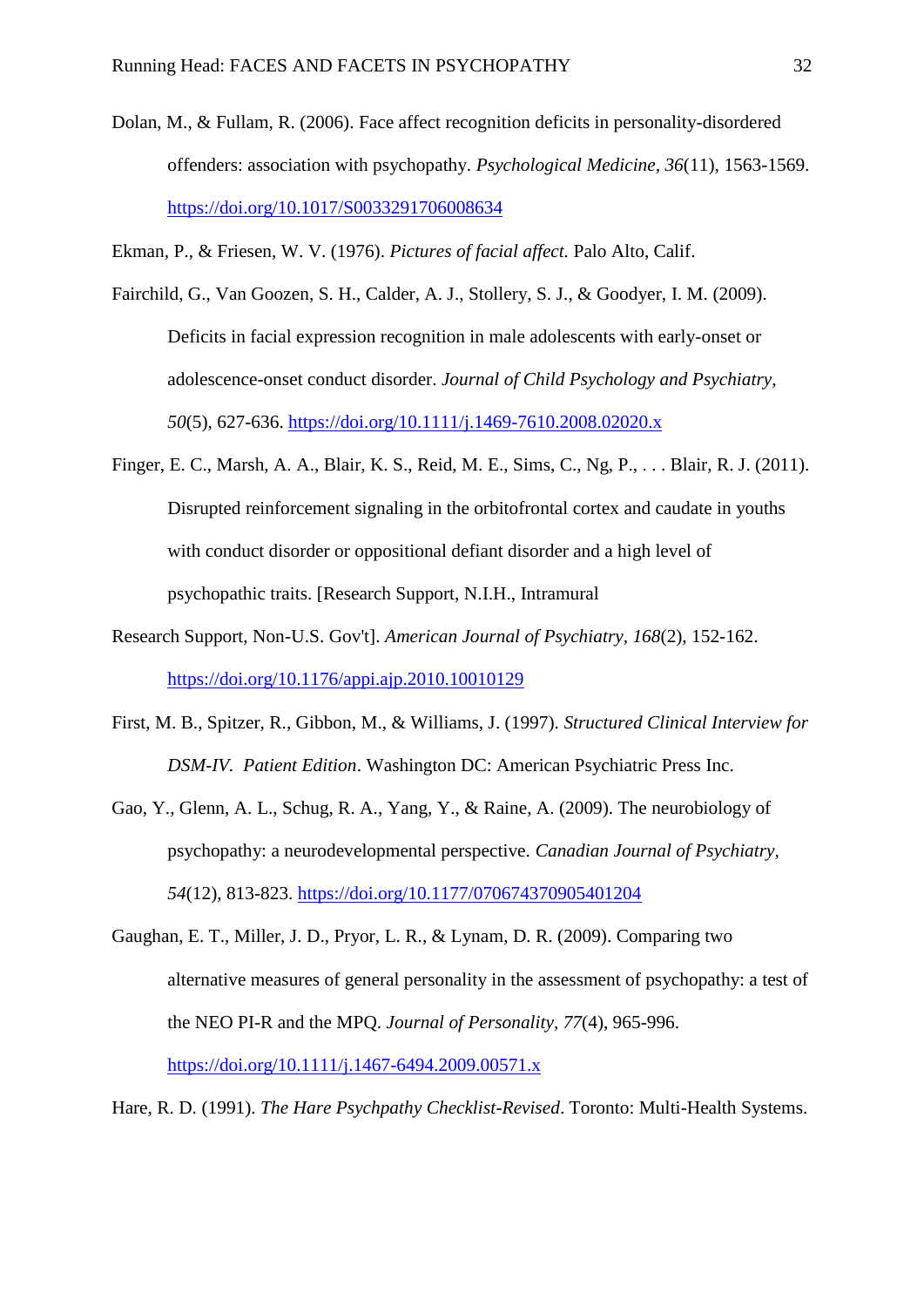- <span id="page-32-3"></span>Hare, R. D. (2003). *Hare psychopathy checklist-revised (PCL-R)* Toronto: Multi-Health Systems.
- <span id="page-32-1"></span>Hare, R. D., Clark, D., Grann, M., & Thornton, D. (2000). Psychopathy and the predictive validity of the PCL-R: an international perspective. *Behavioral Sciences and the Law, 18*(5), 623-645. [https://doi.org/10.1002/1099-0798\(200010\)18:5<623::AID-](https://doi.org/10.1002/1099-0798(200010)18:5%3c623::AID-BSL409%3e3.0.CO;2-W)[BSL409>3.0.CO;2-W](https://doi.org/10.1002/1099-0798(200010)18:5%3c623::AID-BSL409%3e3.0.CO;2-W)
- <span id="page-32-2"></span>Hare, R. D., & Neumann, C. S. (2005). Structural models of psychopathy. *Current Psychiatry Reports, 7*(1), 57-64. https:/doi.org/10.1007/s11920-005-0026-3
- <span id="page-32-0"></span>Hare, R. D., & Neumann, C. S. (2008). Psychopathy as a clinical and empirical construct. *Annual Review of Clinical Psychology, 4*, 217-246. <https://doi.org/10.1146/annurev.clinpsy.3.022806.091452>
- <span id="page-32-7"></span>Harmer, C. J., Grayson, L., & Goodwin, G. M. (2002). Enhanced recognition of disgust in bipolar illness. *Biological Psychiatry, 51*(4), 298-304. [https://doi.org/10.1016/S0006-](https://doi.org/10.1016/S0006-3223(01)01249-5) [3223\(01\)01249-5](https://doi.org/10.1016/S0006-3223(01)01249-5)
- <span id="page-32-4"></span>Harmer, C. J., O'Sullivan, U., Favaron, E., Massey-Chase, R., Ayres, R., Reinecke, A., ... Cowen, P. J. (2009). Effect of acute antidepressant administration on negative affective bias in depressed patients. *American Journal of Psychiatry, 166*(10), 1178- 1184. <https://doi.org/10.1176/appi.ajp.2009.09020149>
- <span id="page-32-5"></span>Harmer, C. J., Rogers, R. D., Tunbridge, E., Cowen, P. J., & Goodwin, G. M. (2003). Tryptophan depletion decreases the recognition of fear in female volunteers. *Psychopharmacology (Berl), 167*(4), 411-417. [https://doi.org/10.1007/s00213-003-](https://doi.org/10.1007/s00213-003-1401-6) [1401-6](https://doi.org/10.1007/s00213-003-1401-6)
- <span id="page-32-6"></span>Harmer, C. J., Shelley, N. C., Cowen, P. J., & Goodwin, G. M. (2004). Increased positive versus negative affective perception and memory in healthy volunteers following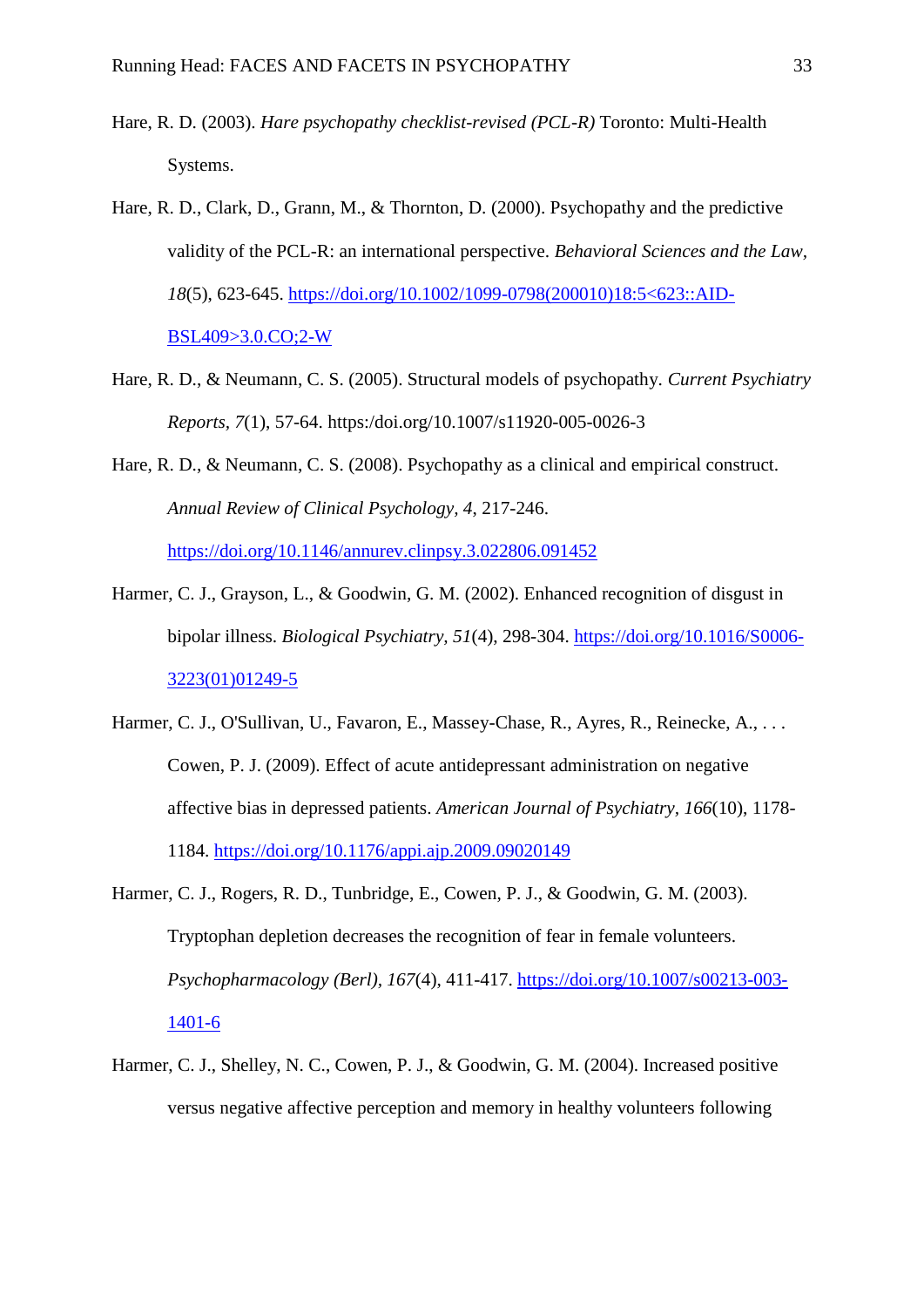selective serotonin and norepinephrine reuptake inhibition. *American Journal of Psychiatry, 161*(7), 1256-1263.<https://doi.org/10.1176/appi.ajp.161.7.1256>

- <span id="page-33-1"></span>Harpur, T. J., Hakstian, A. R., & Hare, R. D. (1988). Factor structure of the Psychopathy Checklist. *Journal of Consulting and Clinical Psychology, 56*(5), 741-747. <https://doi.org/10.1037/0022-006X.56.5.741>
- <span id="page-33-5"></span>Hecht, L. K., Berg, J. M., Lilienfeld, S. O., & Latzman, R. D. (2016). Parsing the heterogeneity of psychopathy and aggression: Differential associations across dimensions and gender. *Personality Disorders: Theory, Research, and Treatment, 7*(1), 2-14. <https://doi.org/10.1037/per0000128>
- <span id="page-33-2"></span>Hughes, M. A., Dolan, M. C., Trueblood, J. S., & Stout, J. C. (2015). Psychopathic personality traits and Iowa Gambling Task performance in incarcerated offenders. *Psychiatry, Psychology and Law, 22*(1), 134-144. <https://doi.org/10.1080/13218719.2014.919689>
- <span id="page-33-0"></span>Jones, A. P., Laurens, K. R., Herba, C. M., Barker, G. J., & Viding, E. (2009). Amygdala hypoactivity to fearful faces in boys with conduct problems and callous-unemotional traits. *Amercan Journal of Psychiatry, 166*(1), 95-102.

<https://doi.org/10.1176/appi.ajp.2008.07071050>

- <span id="page-33-4"></span>Kiehl, K. A., Smith, A. M., Mendrek, A., Forster, B. B., Hare, R. D., & Liddle, P. F. (2004). Temporal lobe abnormalities in semantic processing by criminal psychopaths as revealed by functional magnetic resonance imaging. *Psychiatry Research, 130*(3), 297-312. [https://doi.org/10.1016/S0925-4927\(03\)00106-9](https://doi.org/10.1016/S0925-4927(03)00106-9)
- <span id="page-33-3"></span>Kosson, D. S., Suchy, Y., Mayer, A. R., & Libby, J. (2002). Facial affect recognition in criminal psychopaths. *Emotion, 2*(4), 398-411. [https://doi.org/10.1037/1528-](https://doi.org/10.1037/1528-3542.2.4.398) [3542.2.4.398](https://doi.org/10.1037/1528-3542.2.4.398)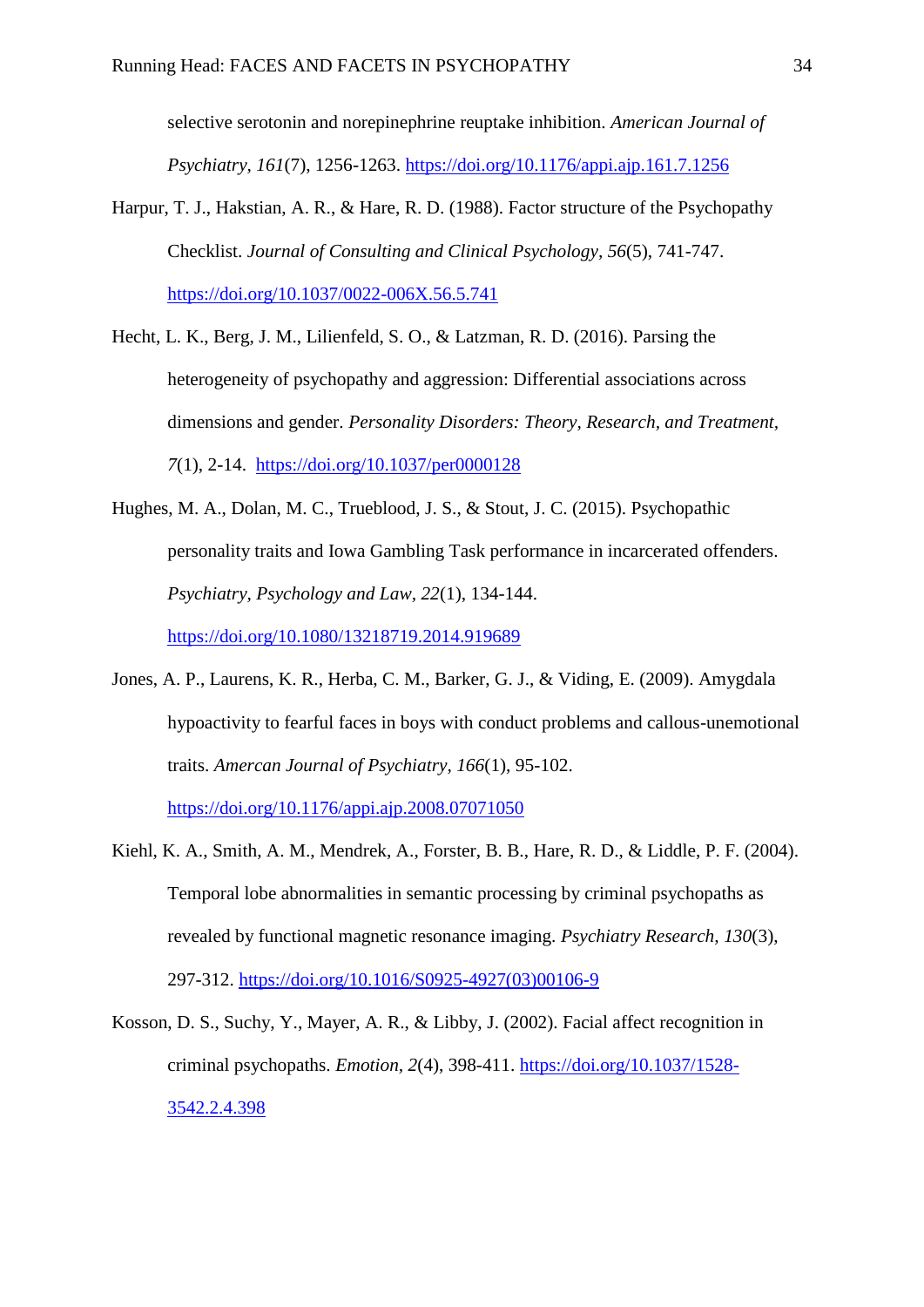- <span id="page-34-5"></span>Lake, A. J., Baskin-Sommers, A. R., Li, W., Curtin, J. J., & Newman, J. P. (2011). Evidence for unique threat-processing mechanisms in psychopathic and anxious individuals. *Cognitive, Affective, & Behavioral Neuroscience, 11*(4), 451-462. <https://doi.org/10.3758/s13415-011-0041-2>
- <span id="page-34-0"></span>Lilienfeld, S. O., Watts, A. L., Francis Smith, S., Berg, J. M., & Latzman, R. D. (2015). Psychopathy Deconstructed and Reconstructed: Identifying and Assembling the Personality Building Blocks of Cleckley's Chimera. *Journal of Personality, 83*(6), 593-610. <https://doi.org/10.1111/jopy.12118>
- <span id="page-34-6"></span>Lopez, R., Poy, R., Patrick, C. J., & Molto, J. (2013). Deficient fear conditioning and selfreported psychopathy: the role of fearless dominance. *Psychophysiology, 50*(2), 210- 218. <https://doi.org/10.1111/j.1469-8986.2012.01493.x>
- <span id="page-34-4"></span>Ly, M., Motzkin, J. C., Philippi, C. L., Kirk, G. R., Newman, J. P., Kiehl, K. A., & Koenigs, M. (2012). Cortical thinning in psychopathy. *American Journal of Psychiatry, 169*(7), 743-749. <https://doi.org/10.1176/appi.ajp.2012.11111627>
- <span id="page-34-7"></span>Lykken, D. T. (1995). *The Antosocial personalities*. Hove, UK: Lawrence Earlbaum Associates.
- <span id="page-34-1"></span>Lynam, D. R., & Miller, J. D. (2015). Psychopathy from a Basic Trait Perspective: The Utility of a Five-Factor Model Approach. *Journal of Personality, 83*(6), 611-626. <https://doi.org/10.1111/jopy.12132>
- <span id="page-34-2"></span>Lynam, D. R., & Widiger, T. (2001). Using the five factor model to represent the personality disorders: An expert consensus approach. *Journal of Abnormal Psychology, 110*(401- 412).<https://doi.org/10.1037/0021-843X.110.3.401>
- <span id="page-34-3"></span>Lynam, D. R., & Widiger, T. A. (2007). Using a general model of personality to identify the basic elements of psychopathy. *Journal of Personality Disorders, 21*(2), 160-178. <https://doi.org/10.1521/pedi.2007.21.2.160>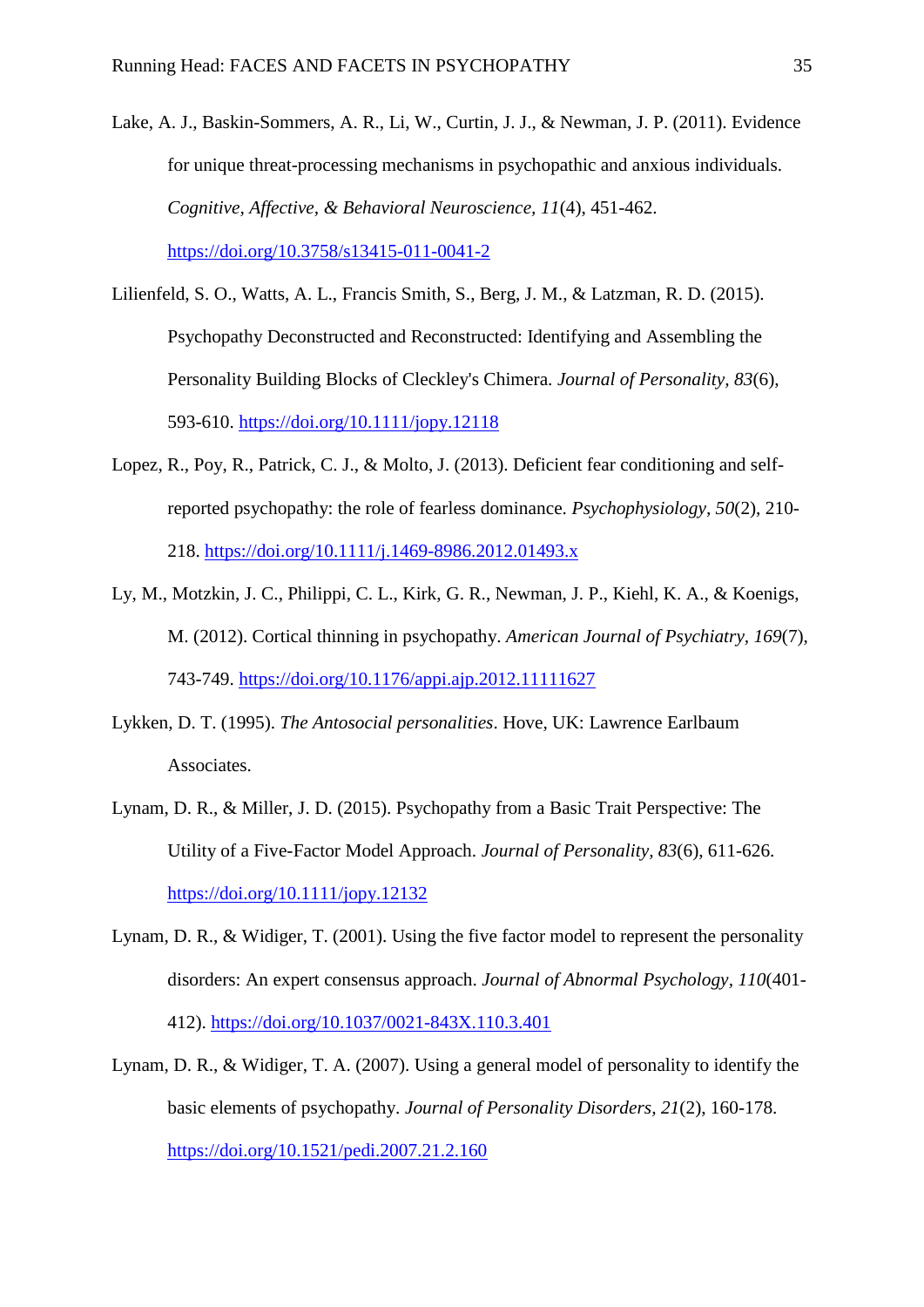- <span id="page-35-5"></span>Maes, J. H., & Brazil, I. A. (2013). No clear evidence for a positive association between the interpersonal-affective aspects of psychopathy and executive functioning. *Psychiatry Research, 210*(3), 1265-1274.<https://doi.org/10.1016/j.psychres.2013.09.028>
- <span id="page-35-0"></span>Malterer, M. B., Lilienfeld, S. O., Neumann, C. S., & Newman, J. P. (2010). Concurrent validity of the psychopathic personality inventory with offender and community samples. *Assessment, 17*(1), 3-15.<https://doi.org/10.1177/1073191109349743>
- <span id="page-35-6"></span>Marsh, A. A., & Blair, R. J. (2008). Deficits in facial affect recognition among antisocial populations: a meta-analysis. *Neuroscience Biobehavioral Review, 32*(3), 454-465. <https://doi.org/10.1016/j.neubiorev.2007.08.003>
- <span id="page-35-1"></span>Miller, J. D., & Lynam, D. R. (2003). Psychopathy and the Five-factor model of personality: a replication and extension. *Journal of Personality Assessment, 81*(2), 168-178. [https://doi.org/10.1207/S15327752JPA8102\\_08](https://doi.org/10.1207/S15327752JPA8102_08)
- <span id="page-35-7"></span>Miller, J. D., & Lynam, D. R. (2015). Psychopathy and Personality: Advances and Debates. *Journal of Personality, 83*(6), 585-592.<https://doi.org/10.1111/jopy.12145>
- <span id="page-35-2"></span>Miller, J. D., Lynam, D. R., McCain, J. L., Few, L. R., Crego, C., Widiger, T. A., & Campbell, W. K. (2016). Thinking Structurally About Narcissism: An Examination of the Five-Factor Narcissism Inventory and Its Components. *Journal of Personality Disorders, 30*(1), 1-18. [https://doi.org/10.1521/pedi\\_2015\\_29\\_177](https://doi.org/10.1521/pedi_2015_29_177)
- <span id="page-35-3"></span>Miller, J. D., Lynam, D. R., Widiger, T. A., & Leukefeld, C. (2001). Personality disorders as extreme variants of common personality dimensions: can the Five-Factor Model adequately represent psychopathy? *Journal of Personality, 69*(2), 253-276. <https://doi.org/10.1111/1467-6494.00144>
- <span id="page-35-4"></span>Morgan, A. B., & Lilienfeld, S. O. (2000). A meta-analytic review of the relation between antisocial behavior and neuropsychological measures of executive function. *Clinical Psychology Review, 20*(1), 113-136. [https://doi.org/10.1016/S0272-7358\(98\)00096-8](https://doi.org/10.1016/S0272-7358(98)00096-8)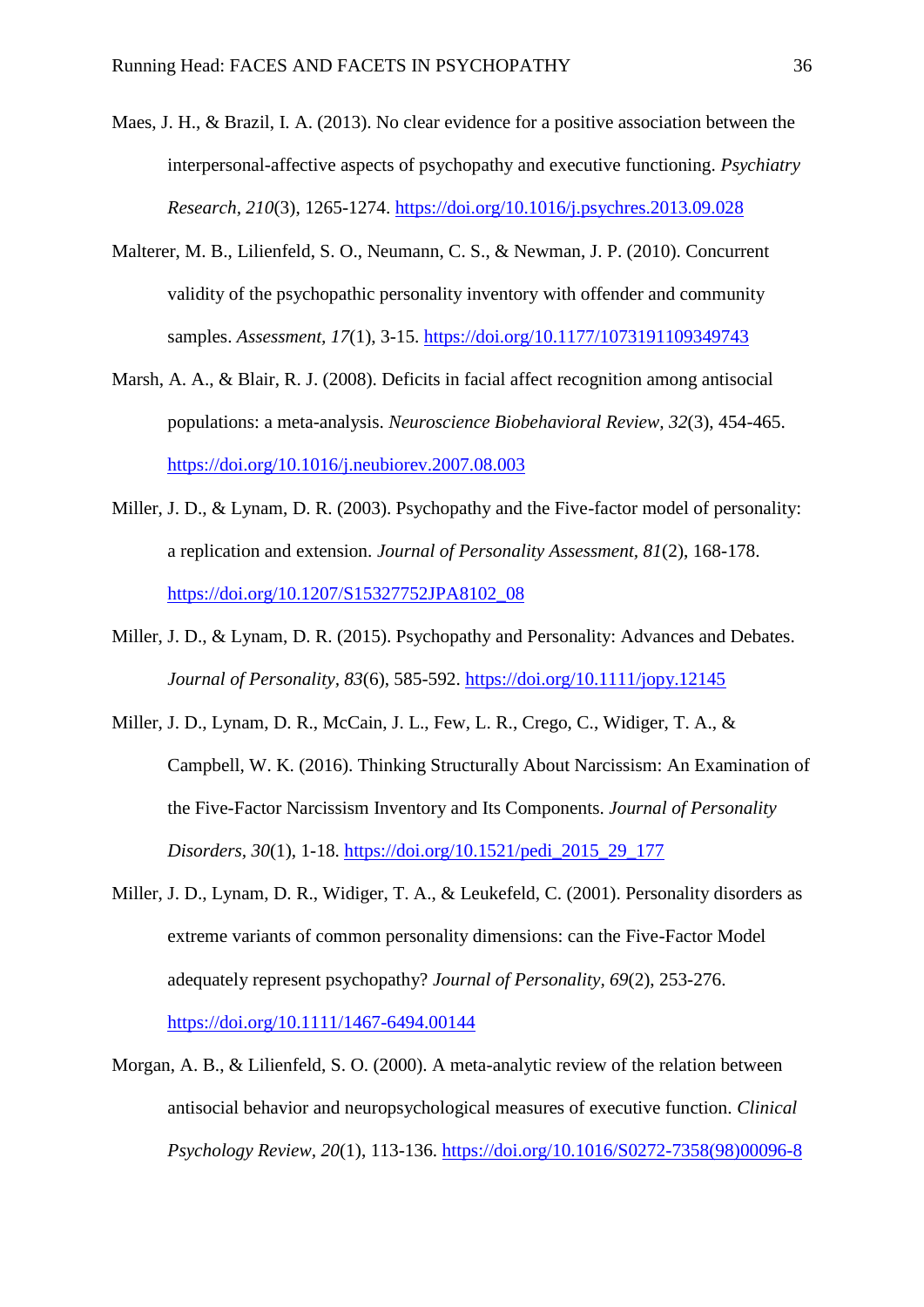- <span id="page-36-1"></span>Neumann, C. S., & Hare, R. D. (2008). Psychopathic traits in a large community sample: links to violence, alcohol use, and intelligence. *Journal of Consulting and Clinical Psychology, 76*(5), 893-899.<https://doi.org/10.1037/0022-006X.76.5.893>
- <span id="page-36-6"></span>Neumann, C. S., Hare, R. D., & Pardini, D. A. (2014). Antisociality and the Construct of Psychopathy: Data From Across the Globe. *Journal of personality*. https://doi.org/10.1111/jopy.12127
- <span id="page-36-5"></span>Newman, J. P., Curtin, J. J., Bertsch, J. D., & Baskin-Sommers, A. R. (2010). Attention moderates the fearlessness of psychopathic offenders. *Biological Psychiatry, 67*(1), 66-70. <https://doi.org/10.1016/j.biopsych.2009.07.035>
- <span id="page-36-4"></span>Norbury, R., Selvaraj, S., Taylor, M. J., Harmer, C., & Cowen, P. J. (2010). Increased neural response to fear in patients recovered from depression: a 3T functional magnetic resonance imaging study. *Psychological Medicine, 40*(3), 425-432. <https://doi.org/10.1017/S0033291709990596>
- <span id="page-36-7"></span>O'Boyle, E. H., Forsyth, D. R., Banks, G. C., Story, P. A., & White, C. D. (2015). A Meta-Analytic Test of Redundancy and Relative Importance of the Dark Triad and Five-Factor Model of Personality. *Journal of Personality, 83*(6), 644-664. <https://doi.org/10.1111/jopy.12126>
- <span id="page-36-2"></span>Patrick, C. J., Benning, S. D., & Bradley, M. M. (2004). Psychopathy, trait fearlessness, and startle potentiation. *Psychophysiology, 41*, S24-S24.
- <span id="page-36-3"></span>Patrick, C. J., Bradley, M. M., & Lang, P. J. (1993). Emotion in the criminal psychopath: startle reflex modulation. *Journal of Abnormal Psychology, 102*(1), 82-92. <https://doi.org/10.1037/0021-843X.102.1.82>
- <span id="page-36-0"></span>Patrick, C. J., & Drislane, L. E. (2015). Triarchic Model of Psychopathy: Origins, Operationalizations, and Observed Linkages with Personality and General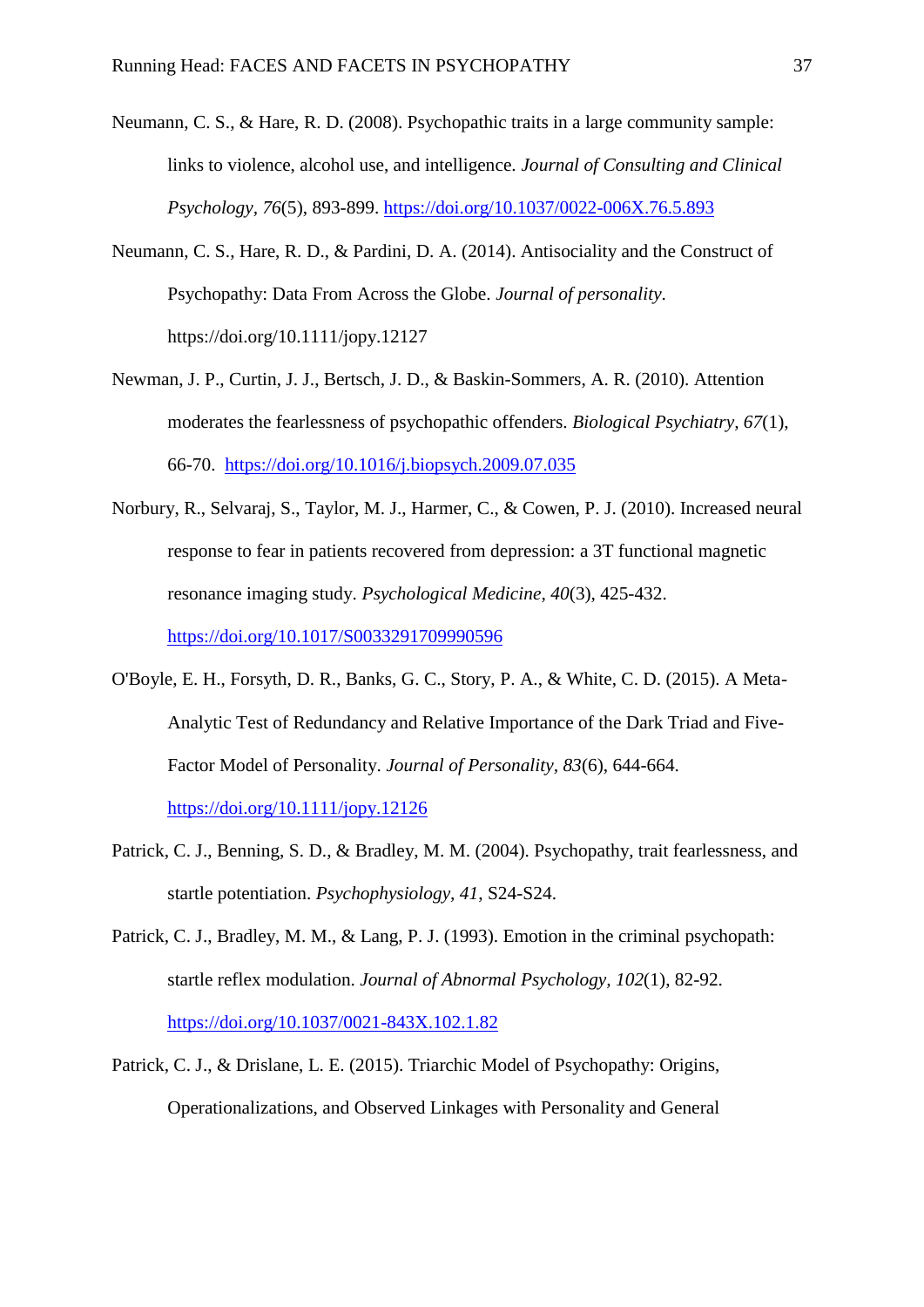Psychopathology. *Journal of Personality, 83*(6), 627-643.

<https://doi.org/10.1111/jopy.12119>

- <span id="page-37-1"></span>Pham, T. H., & Philippot, P. (2010). Decoding of facial expression of emotion in criminal psychopaths. *Journal of Personality of Disorders, 24*(4), 445-459. <https://doi.org/10.1521/pedi.2010.24.4.445>
- <span id="page-37-5"></span>Pizarro, D., Inbar, Y., & Helion, C. (2011). On disgust and moral judgment. *Emotion Review, 3*(3), 267-268.<https://doi.org/10.1177/1754073911402394>
- <span id="page-37-6"></span>Reisenzein, R., Bordgen, S., Holtbernd, T., & Matz, D. (2006). Evidence for strong dissociation between emotion and facial displays: the case of surprise. *Journal of Personality and Social Psychology, 91*(2), 295-315. [https://doi.org/10.1037/0022-](https://doi.org/10.1037/0022-3514.91.2.295) [3514.91.2.295](https://doi.org/10.1037/0022-3514.91.2.295)
- <span id="page-37-2"></span>Rhee, S. H., Friedman, N. P., Boeldt, D. L., Corley, R. P., Hewitt, J. K., Knafo, A., . . . Zahn-Waxler, C. (2013). Early concern and disregard for others as predictors of antisocial behavior. *Journal of Child Psychology and Psychiatry, 54*(2), 157-166. <https://doi.org/10.1111/j.1469-7610.2012.02574.x>
- <span id="page-37-3"></span>Schaich Borg, J., Lieberman, D., & Kiehl, K. A. (2008). Infection, incest, and iniquity: investigating the neural correlates of disgust and morality. *Journal of Cognitive Neuroscience, 20*(9), 1529-1546.<https://doi.org/10.1162/jocn.2008.20109>
- <span id="page-37-4"></span>Schnall, S., Haidt, J., Clore, G. L., & Jordan, A. H. (2008). Disgust as embodied moral judgment. *Personality and Social Psychology Bulletin, 34*(8), 1096-1109. <https://doi.org/10.1177/0146167208317771>
- <span id="page-37-0"></span>Seara-Cardoso, A., & Viding, E. (2015). Functional Neuroscience of Psychopathic Personality in Adults. *Journal of Personality, 83*(6), 723-737. <https://doi.org/10.1111/jopy.12113>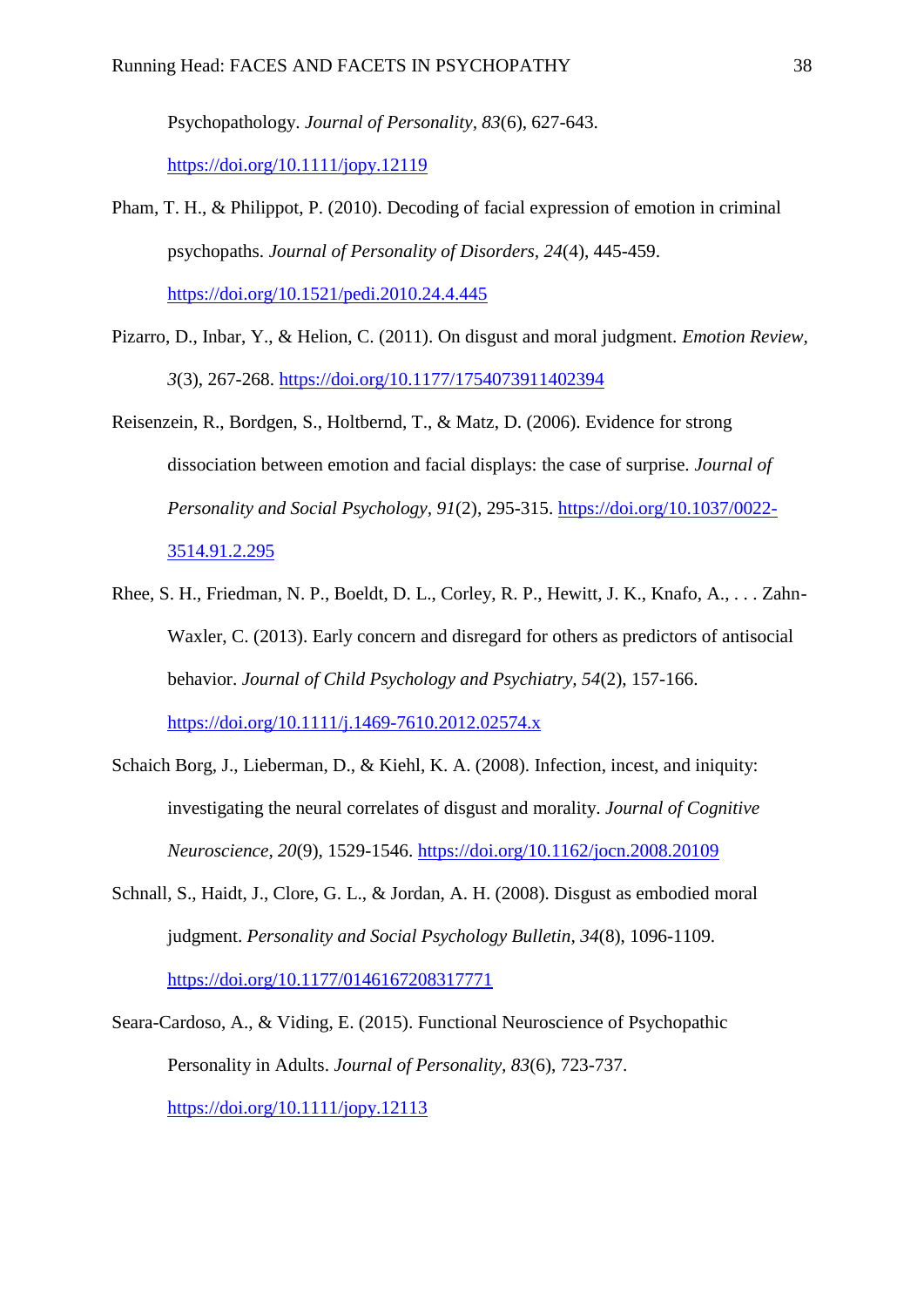- <span id="page-38-2"></span>Sebastian, C. L., McCrory, E. J., Dadds, M. R., Cecil, C. A., Lockwood, P. L., Hyde, Z. H., .. . Viding, E. (2014). Neural responses to fearful eyes in children with conduct problems and varying levels of callous-unemotional traits. *Psychological Medicine, 44*(1), 99-109. <https://doi.org/10.1017/S0033291713000482>
- <span id="page-38-5"></span>Seibert, L. A., Miller, J. D., Few, L. R., Zeichner, A., & Lynam, D. R. (2011). An examination of the structure of self-report psychopathy measures and their relations with general traits and externalizing behaviors. *Personality Disorders: Theory, Research, and Treatment, 2*(3), 193-208.<https://doi.org/10.1037/a0019232>
- <span id="page-38-3"></span>Skeem, J. L., & Cooke, D. J. (2010a). Is criminal behavior a central component of psychopathy? Conceptual directions for resolving the debate. *Psychological Assessment, 22*(2), 433-445.<https://doi.org/10.1037/a0008512>
- <span id="page-38-4"></span>Skeem, J. L., & Cooke, D. J. (2010b). One measure does not a construct make: directions toward reinvigorating psychopathy research--reply to Hare and Neumann (2010). *Psychological Assessment, 22*(2), 455-459.<https://doi.org/10.1037/a0014862>
- <span id="page-38-1"></span>Stevens, D., Charman, T., & Blair, R. J. (2001). Recognition of emotion in facial expressions and vocal tones in children with psychopathic tendencies. *The Journal of Genetic Psychology: Research and Theory on Human Development, 162*(2), 201-211. <https://doi.org/10.1080/00221320109597961>
- <span id="page-38-6"></span>Suchy, Y., Whittaker, W. J., Strassberg, D. S., & Eastvold, A. (2009). Facial and prosodic affect recognition among pedophilic and nonpedophilic criminal child molesters. *Sex Abuse, 21*(1), 93-110.<https://doi.org/10.1177/1079063208326930>
- <span id="page-38-0"></span>Sutton, S. K., Vitale, J. E., & Newman, J. P. (2002). Emotion among women with psychopathy during picture perception. *Journal of Abnormal Psychology, 111*(4), 610-619. <https://doi.org/10.1037/0021-843X.111.4.610>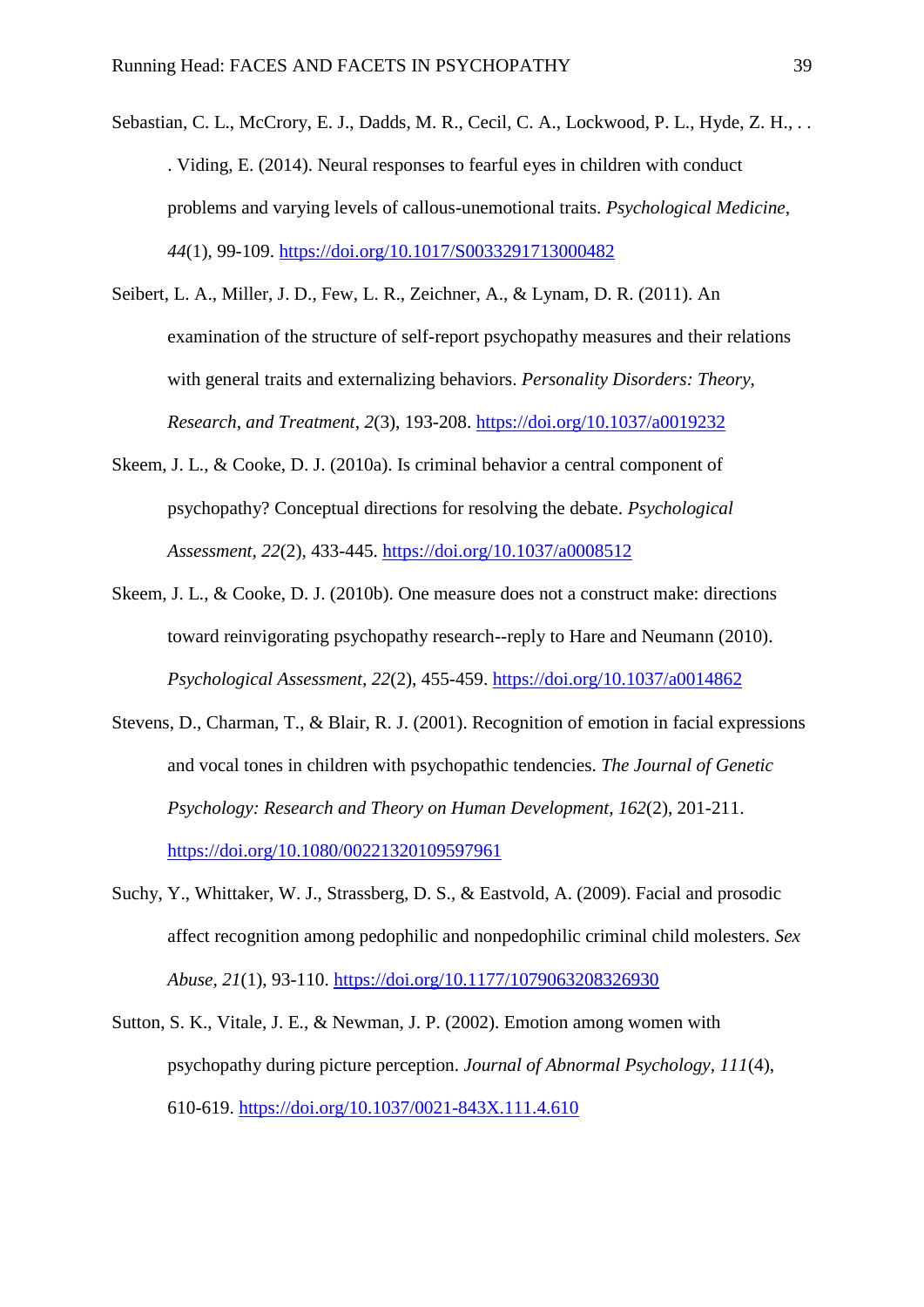- <span id="page-39-2"></span>Vaidyanathan, U., Hall, J. R., Patrick, C. J., & Bernat, E. M. (2011). Clarifying the role of defensive reactivity deficits in psychopathy and antisocial personality using startle reflex methodology. *Journal of Abnormal Psychology, 120*(1), 253-258. <https://doi.org/10.1037/a0021224>
- <span id="page-39-1"></span>Vanman, E. J., Mejia, V. Y., Dawson, M. E., Schell, A. M., & Raine, A. (2003). Modification of the startle reflex in a community sample: do one or two dimensions of psychopathy underlie emotional processing? *Personality and Individual Differences, 35*(8), 2007- 2021. https:/doi.org/10.1111/j.1469-8986.2005.00353.x
- <span id="page-39-6"></span>Vermeulen, N., Godefroid, J., & Mermillod, M. (2009). Emotional modulation of attention: fear increases but disgust reduces the attentional blink. *PLoS One, 4*(11), e7924. <https://doi.org/10.1371/journal.pone.0007924>
- <span id="page-39-0"></span>Viding, E., Blair, R. J., Moffitt, T. E., & Plomin, R. (2005). Evidence for substantial genetic risk for psychopathy in 7-year-olds. *Journal of Child Psychology and Psychiatry, 46*(6), 592-597. doi:<https://doi.org/10.1111/j.1469-7610.2004.00393.x>
- <span id="page-39-5"></span>Wechsler, D. (1999). *Wechsler Abbreviated Scale of Intelligence*: The Psychological Corporation.
- <span id="page-39-3"></span>White, S. F., Briggs-Gowan, M. J., Voss, J. L., Petitclerc, A., McCarthy, K., RJ, R. B., & Wakschlag, L. S. (2016). Can the fear recognition deficits associated with callousunemotional traits be identified in early childhood? *J Clin Exp Neuropsychol, 38*(6), 672-684. 10.1080/13803395.2016.1149154
- <span id="page-39-4"></span>White, S. F., Marsh, A. A., Fowler, K. A., Schechter, J. C., Adalio, C., Pope, K., . . . Blair, R. J. (2012). Reduced amygdala response in youths with disruptive behavior disorders and psychopathic traits: decreased emotional response versus increased top-down attention to nonemotional features. *Amercican Journal of Psychiatry, 169*(7), 750- 758. doi:<https://doi.org/10.1176/appi.ajp.2012.11081270>